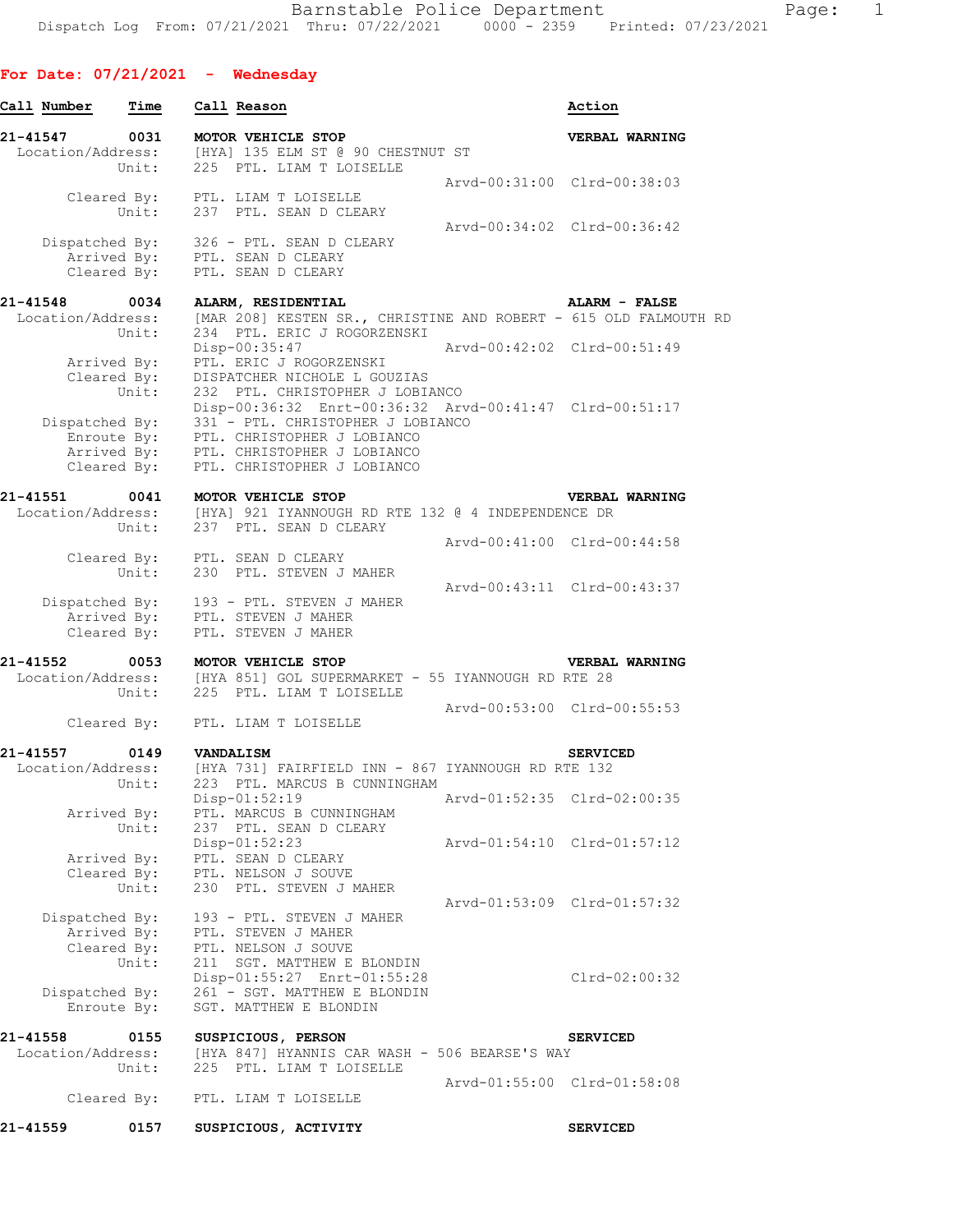|                                       | Barnstable Police Department<br>Dispatch Log From: 07/21/2021 Thru: 07/22/2021 0000 - 2359 |                             | Printed: 07/23/2021         |
|---------------------------------------|--------------------------------------------------------------------------------------------|-----------------------------|-----------------------------|
|                                       |                                                                                            |                             |                             |
| Location/Address:                     | [HYA 472] KANDY KORNER - 474 MAIN ST                                                       |                             |                             |
| Unit:                                 | 201 LT. GRETCHEN J ALLEN<br>$Disp-01:57:22$                                                |                             | Arvd-02:03:55 Clrd-02:07:16 |
| Arrived By:                           | LT. GRETCHEN J ALLEN                                                                       |                             |                             |
| Cleared By:                           | LT. GRETCHEN J ALLEN                                                                       |                             |                             |
| Unit:                                 | 237 PTL. SEAN D CLEARY<br>Disp-01:57:34                                                    |                             | Arvd-01:59:34 Clrd-02:11:35 |
| Unit:                                 | 230 PTL. STEVEN J MAHER                                                                    |                             |                             |
|                                       | Disp-01:57:54                                                                              |                             | Arvd-01:59:20 Clrd-02:11:32 |
| Dispatched By:<br>Arrived By:         | 227 - PTL. NELSON J SOUVE<br>PTL. STEVEN J MAHER                                           |                             |                             |
|                                       |                                                                                            |                             |                             |
| 21-41560<br>0204                      | <b>ASSIST</b>                                                                              |                             | <b>ADVISED</b>              |
| Location/Address:<br>Unit:            | [HYA 3866] CAPE GUN WORKS - 96 AIRPORT RD<br>223 PTL. MARCUS B CUNNINGHAM                  |                             |                             |
|                                       | Disp-02:04:55                                                                              | Arvd-02:10:34 Clrd-02:23:18 |                             |
| Dispatched By:                        | 227 - PTL. NELSON J SOUVE                                                                  |                             |                             |
| Arrived By:<br>Cleared By:            | PTL. MARCUS B CUNNINGHAM<br>PTL. MARCUS B CUNNINGHAM                                       |                             |                             |
| Unit:                                 | 225 PTL. LIAM T LOISELLE                                                                   |                             |                             |
|                                       | $Disp-02:05:02$                                                                            |                             | Arvd-02:09:59 Clrd-02:18:18 |
| Dispatched By:                        | 227 - PTL. NELSON J SOUVE                                                                  |                             |                             |
| Cleared By:                           | Arrived By: PTL. LIAM T LOISELLE<br>PTL. LIAM T LOISELLE                                   |                             |                             |
| Unit:                                 | 211 SGT. MATTHEW E BLONDIN                                                                 |                             |                             |
|                                       |                                                                                            |                             | Arvd-02:07:37 Clrd-02:18:32 |
| Dispatched By:<br>Arrived By:         | 261 - SGT. MATTHEW E BLONDIN<br>SGT. MATTHEW E BLONDIN                                     |                             |                             |
| Cleared By:                           | SGT. MATTHEW E BLONDIN                                                                     |                             |                             |
|                                       |                                                                                            |                             |                             |
| 21-41562<br>0220<br>Location/Address: | ASSIST, WELL BEING<br>[HYA 2649] BOWDOIN, ROBERT E - 502 PITCHER'S WAY Apt. #REAR          |                             | <b>SERVICED</b>             |
| Unit:                                 | 237 PTL. SEAN D CLEARY                                                                     |                             |                             |
|                                       | Disp-02:30:02                                                                              | Arvd-02:34:30 Clrd-02:40:49 |                             |
| Arrived By:                           | PTL. SEAN D CLEARY                                                                         |                             |                             |
| Cleared By:<br>Unit:                  | DISPATCHER HALEY R HOLLANDER<br>223 PTL. MARCUS B CUNNINGHAM                               |                             |                             |
|                                       | Disp-02:30:09                                                                              |                             | Arvd-02:33:10 Clrd-02:40:46 |
| Arrived By:                           | PTL. MARCUS B CUNNINGHAM                                                                   |                             |                             |
| Cleared By:                           | DISPATCHER HALEY R HOLLANDER                                                               |                             |                             |
| 21-41564<br>0232                      | SUSPICIOUS, ACTIVITY                                                                       |                             | <b>SERVICED</b>             |
| Location/Address:                     | [HYA 3866] CAPE GUN WORKS - 96 AIRPORT RD                                                  |                             |                             |
| Unit:                                 | 225 PTL. LIAM T LOISELLE<br>Disp-02:32:42                                                  |                             | Arvd-02:37:41 Clrd-02:52:26 |
| Arrived By:                           | DISPATCHER HALEY R HOLLANDER                                                               |                             |                             |
| Cleared By:                           | PTL. LIAM T LOISELLE                                                                       |                             |                             |
| Unit:                                 | 230 PTL. STEVEN J MAHER<br>Disp-02:32:48                                                   |                             | Arvd-02:37:40 Clrd-03:03:08 |
| Arrived By:                           | DISPATCHER HALEY R HOLLANDER                                                               |                             |                             |
| Unit:                                 | 201 LT. GRETCHEN J ALLEN                                                                   |                             |                             |
| Dispatched By:                        | Disp-02:36:16 Enrt-02:36:16 Arvd-02:37:27 Clrd-02:55:52<br>226 - LT. GRETCHEN J ALLEN      |                             |                             |
| Enroute By:                           | LT. GRETCHEN J ALLEN                                                                       |                             |                             |
| Arrived By:                           | LT. GRETCHEN J ALLEN                                                                       |                             |                             |
| Cleared By:<br>Unit:                  | LT. GRETCHEN J ALLEN<br>232 PTL. CHRISTOPHER J LOBIANCO                                    |                             |                             |
|                                       | Disp-02:36:44                                                                              |                             | Arvd-02:44:03 Clrd-03:15:46 |
| Dispatched By:                        | 227 - PTL. NELSON J SOUVE                                                                  |                             |                             |
| Arrived By:                           | PTL. NELSON J SOUVE                                                                        |                             |                             |
| Cleared By:<br>Unit:                  | PTL. CHRISTOPHER J LOBIANCO<br>237 PTL. SEAN D CLEARY                                      |                             |                             |
|                                       |                                                                                            |                             | Arvd-02:48:16 Clrd-02:54:34 |
| Dispatched By:                        | 326 - PTL. SEAN D CLEARY                                                                   |                             |                             |
| Arrived By:<br>Cleared By:            | PTL. SEAN D CLEARY<br>PTL. SEAN D CLEARY                                                   |                             |                             |
| Unit:                                 | 223 PTL. MARCUS B CUNNINGHAM                                                               |                             |                             |
|                                       |                                                                                            |                             | Arvd-02:48:26 Clrd-02:48:35 |
| Dispatched By:<br>Arrived By:         | 318 - PTL. MARCUS B CUNNINGHAM<br>PTL. MARCUS B CUNNINGHAM                                 |                             |                             |
| Cleared By:                           | PTL. MARCUS B CUNNINGHAM                                                                   |                             |                             |
| Unit:                                 | 223 PTL. MARCUS B CUNNINGHAM                                                               |                             |                             |
|                                       |                                                                                            |                             | Arvd-02:48:42 Clrd-03:07:52 |

 $Page: 2$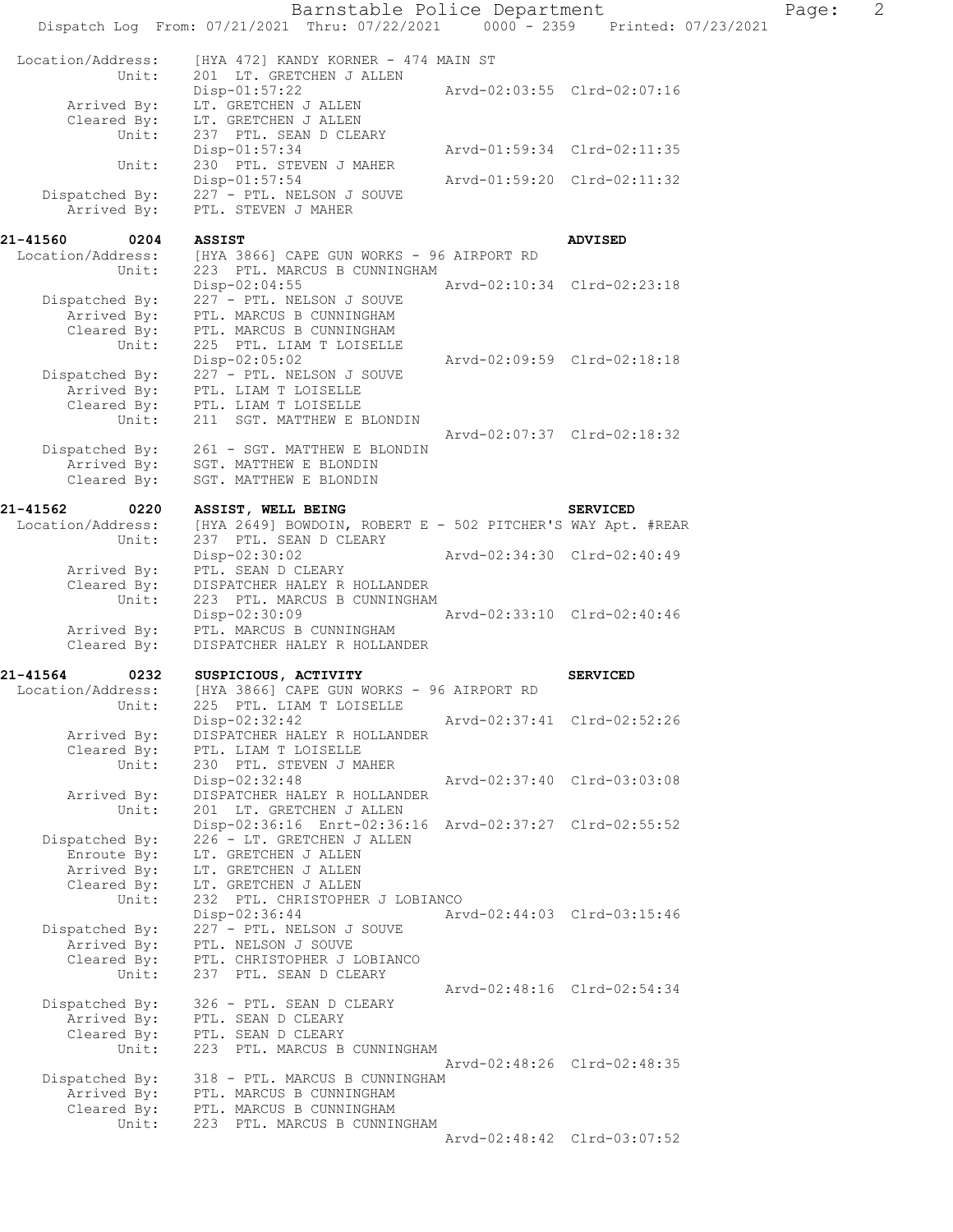Barnstable Police Department Fage: 3 Dispatch Log From: 07/21/2021 Thru: 07/22/2021 0000 - 2359 Printed: 07/23/2021 Dispatched By: 318 - PTL. MARCUS B CUNNINGHAM Arrived By: PTL. MARCUS B CUNNINGHAM Cleared By: PTL. MARCUS B CUNNINGHAM **21-41565 0347 ASSIST GONE ON ARRIVAL**  Location/Address: [HYA] 140 BARNSTABLE RD @ 112 CENTER ST Unit: 225 PTL. LIAM T LOISELLE Disp-03:48:11 Arvd-03:48:38 Clrd-03:59:06 Arrived By: PTL. LIAM T LOISELLE Cleared By: PTL. LIAM T LOISELLE Unit: 237 PTL. SEAN D CLEARY Disp-03:48:14 Clrd-03:48:29 Cleared By: PTL. SEAN D CLEARY Unit: 237 PTL. SEAN D CLEARY Arvd-03:49:35 Clrd-03:59:30 Dispatched By: 326 - PTL. SEAN D CLEARY Arrived By: PTL. SEAN D CLEARY **21-41569 0617 TRAFFIC, ENFORCEMENT ACTIVITY CITATION ISSUED**  Location/Address: [CEN] PHINNEY'S LN Unit: 232 PTL. CHRISTOPHER J LOBIANCO Arvd-06:17:46 Clrd-06:46:00 Cleared By: DISPATCHER NICHOLE L GOUZIAS Unit: 232 PTL. CHRISTOPHER J LOBIANCO<br>Disp-06:55:00 Art Disp-06:55:00 Arvd-06:55:23 Clrd-07:12:00 Cleared By: DISPATCHER NICHOLE L GOUZIAS **21-41571 0626 TRAFFIC, ENFORCEMENT ACTIVITY SERVICED**  Location/Address: [HYA] SCUDDER AVE Unit: 225 PTL. LIAM T LOISELLE Arvd-06:26:53 Clrd-06:41:56 **21-41573 0632 TRAFFIC, ENFORCEMENT ACTIVITY SERVICED**  Location/Address: [BAR] SHOOTFLYING HILL RD Unit: 230 PTL. STEVEN J MAHER Arvd-06:33:40 Clrd-07:20:23 **21-41574 0646 MOTOR VEHICLE STOP CITATION ISSUED**  Location/Address: [CEN] 1460 FALMOUTH RD RTE 28 @ 139 PHINNEY'S LN Unit: 232 PTL. CHRISTOPHER J LOBIANCO Arvd-06:46:00 Clrd-06:54:55 Cleared By: PTL. CHRISTOPHER J LOBIANCO **21-41575 0656 TRAFFIC, ENFORCEMENT ACTIVITY SERVICED**  Location/Address: [HYA] BEARSE'S WAY<br>Unit: 237 PTL. SEAN D CI 237 PTL. SEAN D CLEARY Arvd-06:57:33 Clrd-07:18:39 **21-41576 0712 MOTOR VEHICLE STOP CITATION ISSUED**  Location/Address: [HYA] 2 LONGVIEW DR @ 947 PHINNEY'S LN Unit: 232 PTL. CHRISTOPHER J LOBIANCO Arvd-07:12:00 Clrd-07:19:43 Cleared By: PTL. CHRISTOPHER J LOBIANCO **21-41577 0803 MOTOR VEHICLE STOP VERBAL WARNING**  Location/Address: [HYA] 1200 PHINNEY'S LN @ 1229 IYANNOUGH RD RTE 132 230 PTL. DAVID D HEISE Arvd-08:03:00 Clrd-08:05:49 Cleared By: PTL. DAVID D HEISE **21-41578 0809 MOTOR VEHICLE STOP VERBAL WARNING**  Location/Address: [HYA] 142 CHESTNUT ST @ 69 BACON RD Unit: 230 PTL. DAVID D HEISE Arvd-08:09:00 Clrd-08:11:44 Cleared By: PTL. DAVID D HEISE **21-41579 0810 MOTOR VEHICLE STOP CITATION ISSUED**  Location/Address: [HYA] BEARSE'S WAY Unit: 224 PTL. DAVID J DOWNS Arvd-08:10:17 Clrd-08:14:21

**21-41580 0813 MOTOR VEHICLE STOP ADVISED**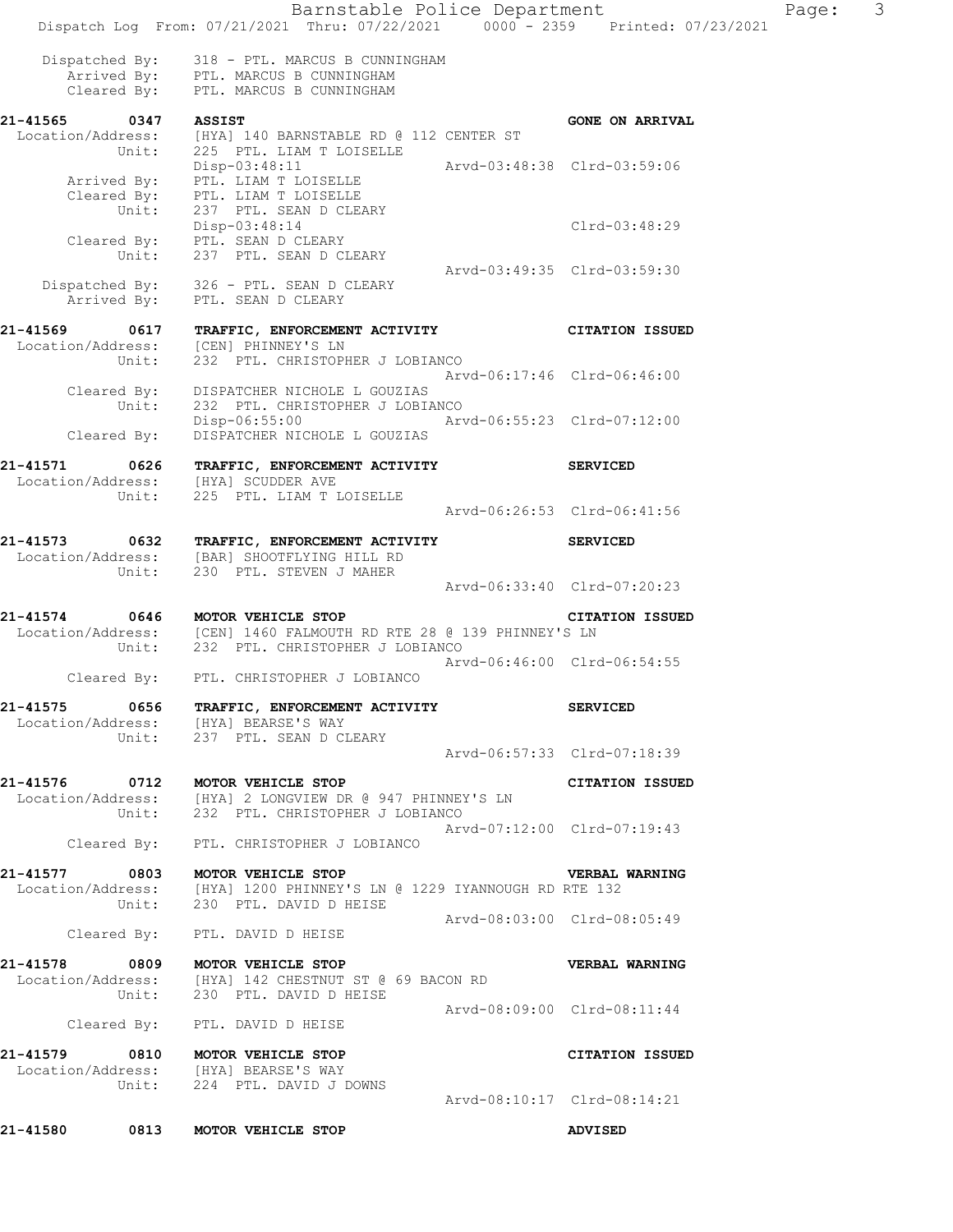|                                                       | Dispatch Log From: 07/21/2021 Thru: 07/22/2021 0000 - 2359 Printed: 07/23/2021                                                                                        | Barnstable Police Department |                             | $\overline{4}$<br>Page: |
|-------------------------------------------------------|-----------------------------------------------------------------------------------------------------------------------------------------------------------------------|------------------------------|-----------------------------|-------------------------|
|                                                       | Location/Address: [HYA] 20 ENTERPRISE RD @ 181 CORPORATION ST<br>Unit: 236 PTL. RILEY P SHEA                                                                          |                              |                             |                         |
|                                                       | Cleared By: PTL. RILEY P SHEA                                                                                                                                         |                              | Arvd-08:13:00 Clrd-08:16:57 |                         |
| 21-41583                                              | 0821 MOTOR VEHICLE STOP<br>Location/Address: [BAR] 253 MILLWAY @ 5 COMMERCE RD<br>Unit: 239 PTL. WAYNE A ELLIS                                                        |                              | <b>ADVISED</b>              |                         |
|                                                       |                                                                                                                                                                       |                              | Arvd-08:21:14 Clrd-08:23:30 |                         |
|                                                       | 21-41587 0831 ACCIDENT, PROPERTY DAMAGE<br>Location/Address: [HYA 2118] CUMBERLAND FARMS #2348 - 1171 IYANNOUGH RD RTE 132<br>Unit: 223 PTL. KRISTINA M GUSTAFSON     |                              | <b>REPORT TAKEN</b>         |                         |
|                                                       | Disp-08:34:29<br>Arrived By: PTL. KRISTINA M GUSTAFSON<br>Cleared By: PTL. KRISTINA M GUSTAFSON<br>Refer To Accident: 21-574-AC                                       | Arvd-08:34:59 Clrd-09:04:18  |                             |                         |
| 21-41588 0839 MOTOR VEHICLE STOP                      | Location/Address: [HYA 1334] DUNKIN DONUTS - 1220 IYANNOUGH RD RTE 132<br>Unit: 236 PTL. RILEY P SHEA                                                                 |                              | VERBAL WARNING              |                         |
|                                                       | Cleared By: PTL. RILEY P SHEA                                                                                                                                         | Arvd-08:39:00 Clrd-08:42:06  |                             |                         |
|                                                       | 21-41594 0858 TRAFFIC, INVESTIGATION<br>Location/Address: [HYA 851] GOL SUPERMARKET - 55 IYANNOUGH RD RTE 28<br>Unit: 403 PTL. DOUGLAS M PALMER                       |                              | <b>SERVICED</b>             |                         |
|                                                       |                                                                                                                                                                       |                              | Arvd-09:00:09 Clrd-09:37:42 |                         |
|                                                       | 21-41595 0859 HARASSMENT, UNWANTED<br>Location/Address: [HYA 133] AM / PM CONVENIENCE - 489 BEARSE'S WAY<br>Unit: 236 PTL. RILEY P SHEA                               |                              | <b>SERVICED</b>             |                         |
|                                                       | Disp-09:01:34<br>Arrived By: PTL. RILEY P SHEA<br>Cleared By: PTL. RILEY P SHEA                                                                                       | Arvd-09:03:31 Clrd-09:21:27  |                             |                         |
| Unit:                                                 | 227 PTL. OWEN J MURRAY<br>Disp-09:01:38<br>Arrived By: PTL. OWEN J MURRAY<br>Cleared By: PTL. OWEN J MURRAY<br>Unit: 221 PTL. DANIELLE S ST. PETER                    | Arvd-09:02:55 Clrd-09:49:17  |                             |                         |
| Arrived By:<br>Cleared By:                            | Dispatched By: 274 - PTL. DANIELLE S ST. PETER<br>PTL. DANIELLE S ST. PETER<br>PTL. DANIELLE S ST. PETER                                                              |                              | Arvd-09:18:24 Clrd-09:22:19 |                         |
| 21-41596<br>0901                                      | HOMELESS TRESPASS/UNWANTED<br>Location/Address: [HYA 3271] CAPE COD SYMPHONY & CONSERVATORY OF MUSIC - 1060 FALMOUTH RD RTE 28<br>Unit: 223 PTL. KRISTINA M GUSTAFSON |                              | <b>GONE ON ARRIVAL</b>      |                         |
| Dispatched By:<br>Arrived By:<br>Cleared By:<br>Unit: | Disp-09:20:20 Arvd-09:26:19 Clrd-09:29:55<br>891 - DISPATCHER ALITA E FONTAINE<br>PTL. KRISTINA M GUSTAFSON<br>PTL. KRISTINA M GUSTAFSON<br>230 PTL. DAVID D HEISE    |                              |                             |                         |
| Cleared By:                                           | Disp-09:20:26<br>Dispatched By: 891 - DISPATCHER ALITA E FONTAINE<br>Arrived By: PTL. DAVID D HEISE<br>PTL. DAVID D HEISE                                             | Arvd-09:28:29 Clrd-09:29:37  |                             |                         |
| 21-41597 0904                                         | <b>ASSIST</b><br>Location/Address: [HYA 895] BIKE ZONE - 323 BARNSTABLE RD<br>Unit: 230 PTL. DAVID D HEISE                                                            |                              | <b>SERVICED</b>             |                         |
|                                                       | Cleared By: PTL. DAVID D HEISE                                                                                                                                        |                              | Arvd-09:04:00 Clrd-09:08:46 |                         |
| 21-41598 0905<br>Location/Address:                    | PROPERTY, FOUND<br>[HYA] ***UNKNOWN***                                                                                                                                |                              | <b>SERVICED</b>             |                         |
| 21-41599<br>0918<br>Location/Address:                 | SUSPICIOUS, ACTIVITY<br>[COT] 4 POPONESSETT RD @ 976 MAIN ST                                                                                                          |                              | <b>ADVISED</b>              |                         |
| 21-41600 0925<br>Location/Address:                    | E911, HANGUP<br>[HYA 2010] DEPT OF CHILDREN & FAMILIES - DCF - 500 MAIN ST                                                                                            |                              | <b>SERVICED</b>             |                         |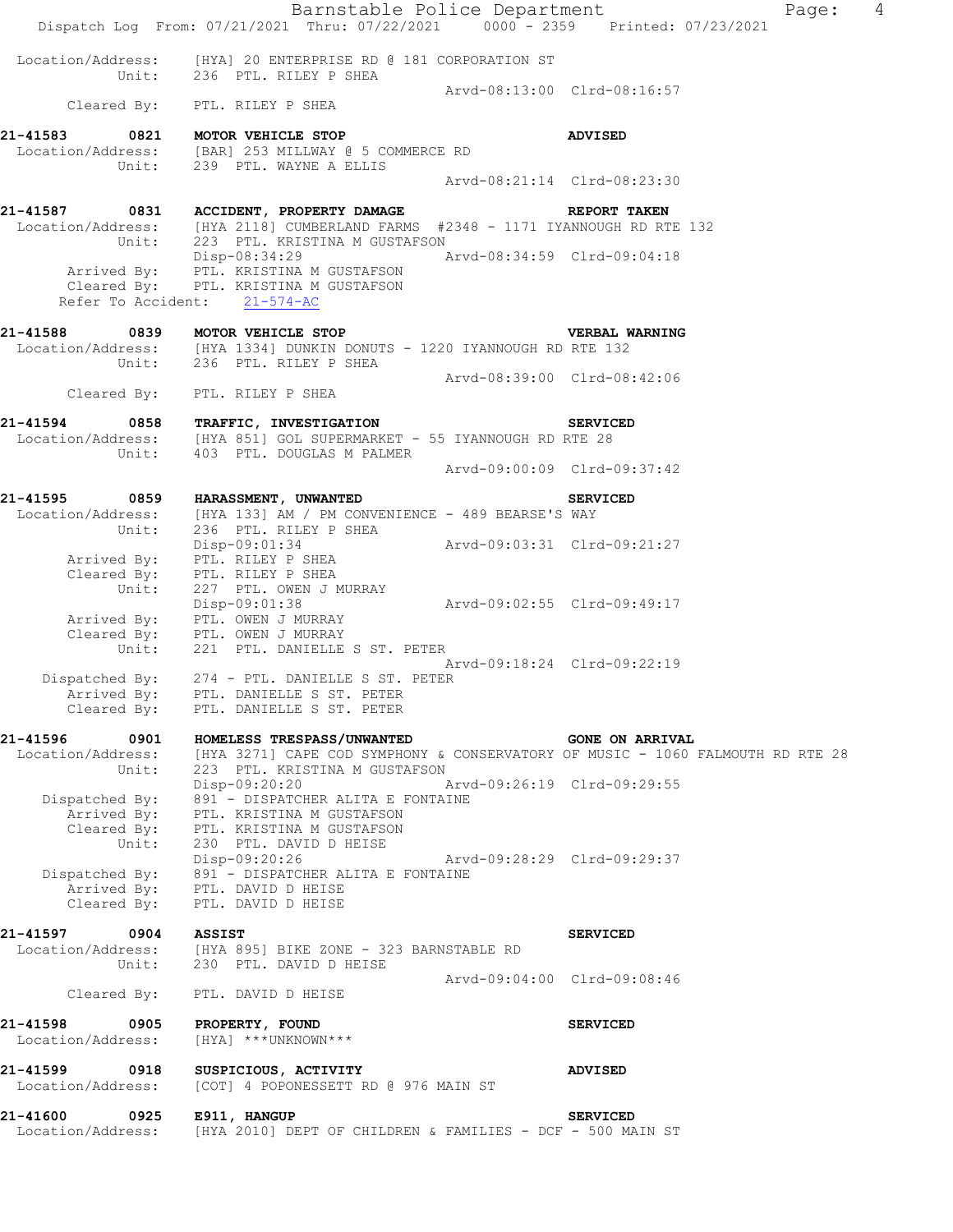|                                                                                  | Barnstable Police Department<br>Dispatch Log From: 07/21/2021 Thru: 07/22/2021 0000 - 2359 Printed: 07/23/2021                           |                             |                             | F |
|----------------------------------------------------------------------------------|------------------------------------------------------------------------------------------------------------------------------------------|-----------------------------|-----------------------------|---|
|                                                                                  |                                                                                                                                          |                             |                             |   |
| Unit:<br>Cleared By:                                                             | 236 PTL. RILEY P SHEA<br>Disp-09:26:38<br>Arrived By: PTL. RILEY P SHEA<br>PTL. RILEY P SHEA                                             | Arvd-09:28:35 Clrd-09:32:51 |                             |   |
|                                                                                  | 21-41601 0925 PROPERTY, LOST DEPARTMENT - 1200 PHINNEY'S LN COCALION/Address: [HYA 124] BARNSTABLE POLICE DEPARTMENT - 1200 PHINNEY'S LN |                             |                             |   |
|                                                                                  | 21-41602 0926 ASSIST, OTHER AGENCY                                                                                                       |                             | <b>SERVICED</b>             |   |
| Unit:                                                                            | Location/Address: [HYA 11] HYANNIS VILLAGE GREEN - 365 MAIN ST<br>221 PTL. DANIELLE S ST. PETER                                          |                             |                             |   |
|                                                                                  |                                                                                                                                          | Arvd-09:27:16 Clrd-11:21:50 |                             |   |
| Unit:                                                                            | 240 SGT. ERIC W DRIFMEYER<br>Disp-10:01:36                                                                                               | Arvd-10:30:56 Clrd-11:18:05 |                             |   |
|                                                                                  | Dispatched By: 190 - SGT. ERIC W DRIFMEYER<br>Arrived By: SGT. ERIC W DRIFMEYER<br>Cleared By: SGT. ERIC W DRIFMEYER                     |                             |                             |   |
| 21-41604 0938                                                                    | MOTOR VEHICLE STOP                                                                                                                       |                             | VERBAL WARNING              |   |
| Unit:                                                                            | Location/Address: [HYA] 160 BEARSE'S WAY @ 161 CHESTNUT ST<br>230 PTL. DAVID D HEISE                                                     |                             |                             |   |
|                                                                                  | Cleared By: PTL. DAVID D HEISE                                                                                                           | Arvd-09:38:00 Clrd-09:46:43 |                             |   |
|                                                                                  | Unit: 236 PTL. RILEY P SHEA                                                                                                              | Arvd-09:41:07 Clrd-09:43:51 |                             |   |
|                                                                                  | Dispatched By: 327 - PTL. RILEY P SHEA<br>Arrived By: PTL. RILEY P SHEA<br>Cleared By: PTL. RILEY P SHEA                                 |                             |                             |   |
| 21-41605 0943 MOTOR VEHICLE STOP<br>Unit:                                        | Location/Address: [CEN] 6 BRIARCLIFF LN @ 310 MAIN ST<br>216 PTL. MAXWELL S MORROW                                                       |                             | VERBAL WARNING              |   |
|                                                                                  | Cleared By: PTL. MAXWELL S MORROW                                                                                                        | Arvd-09:43:00 Clrd-09:46:21 |                             |   |
| 21-41607 0951 MOTOR VEHICLE STOP<br>Location/Address: [CEN] 352 MAIN ST<br>Unit: | 216 PTL. MAXWELL S MORROW                                                                                                                |                             | VERBAL WARNING              |   |
|                                                                                  | Cleared By: PTL. MAXWELL S MORROW                                                                                                        | Arvd-09:51:00 Clrd-09:55:11 |                             |   |
| 21-41608 0956 E911, SILENT CALL                                                  |                                                                                                                                          |                             | <b>SERVICED</b>             |   |
| Unit:                                                                            | Location/Address: [HYA 1855] JIM BURKE PROPERTIES - 225 MAIN ST Apt. #13<br>227 PTL. OWEN J MURRAY                                       |                             |                             |   |
|                                                                                  | Disp-09:56:48                                                                                                                            | Arvd-09:57:06 Clrd-09:57:10 |                             |   |
|                                                                                  | Arrived By: PTL. OWEN J MURRAY                                                                                                           |                             |                             |   |
| 21-41609 0957 MOTOR VEHICLE STOP                                                 | Location/Address: [CEN] 225 MAIN ST @ 25 JOYCE ANNE RD<br>Unit: 216 PTL. MAXWELL S MORROW                                                |                             | VERBAL WARNING              |   |
|                                                                                  | Cleared By: PTL. MAXWELL S MORROW                                                                                                        | Arvd-09:57:00 Clrd-10:02:13 |                             |   |
| 21-41611 1010 MOTOR VEHICLE STOP                                                 |                                                                                                                                          |                             | VERBAL WARNING              |   |
|                                                                                  | Location/Address: [CEN] 310 MAIN ST @ 6 BRIARCLIFF LN<br>Unit: 216 PTL. MAXWELL S MORROW                                                 |                             |                             |   |
|                                                                                  |                                                                                                                                          | Arvd-10:10:00 Clrd-10:17:41 |                             |   |
|                                                                                  | Cleared By: PTL. MAXWELL S MORROW                                                                                                        |                             |                             |   |
| 21-41615 1015 LARCENY                                                            | Location/Address: [HYA 537] PARK SQUARE VILLAGE - 156 MAIN ST Apt. #15                                                                   |                             | REPORT TAKEN                |   |
|                                                                                  | Unit: 230 PTL. DAVID D HEISE<br>Disp-10:19:23                                                                                            | Arvd-10:23:21 Clrd-10:34:18 |                             |   |
|                                                                                  | Disp-10:19:23<br>Arrived By: PTL. DAVID D HEISE                                                                                          |                             |                             |   |
|                                                                                  | Cleared By: PTL. DAVID D HEISE<br>Refer To Incident: 21-1437-OF                                                                          |                             |                             |   |
| 21-41614                                                                         | 1016 TRAFFIC, RADAR<br>Location/Address: [COT] 184 SCHOOL ST<br>Unit: 403 PTL. DOUGLAS M PALMER                                          |                             | CITATION ISSUED             |   |
|                                                                                  |                                                                                                                                          |                             | Arvd-10:17:11 Clrd-10:41:45 |   |

Unit: 403 PTL. DOUGLAS M PALMER

Page: 5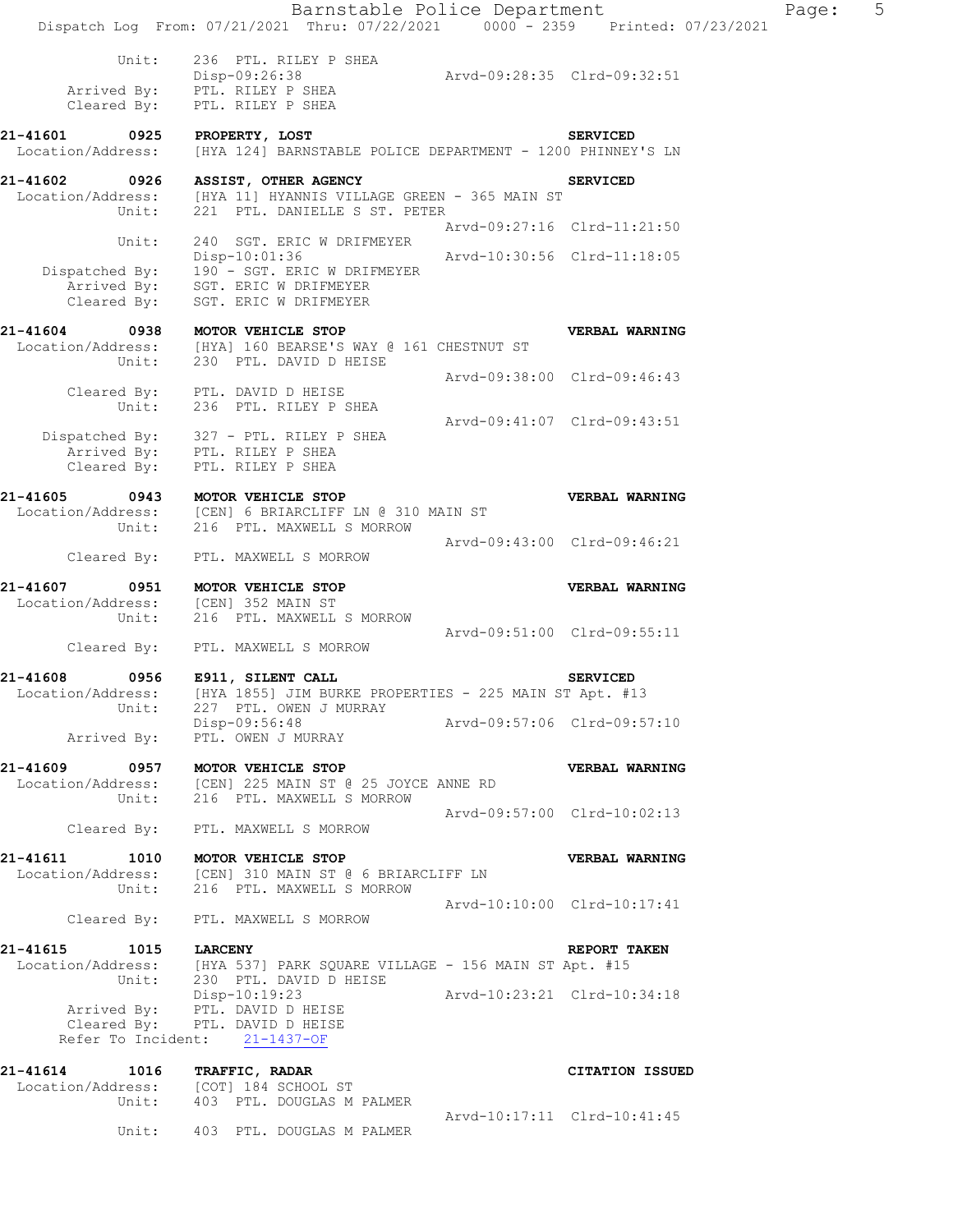Dispatch Log From: 07/21/2021 Thru: 07/22/2021 0000 - 2359 Printed: 07/23/2021 Disp-10:45:00 Clrd-11:09:01 **21-41617 1030 MOTOR VEHICLE STOP VERBAL WARNING**  Location/Address: [HYA 1905] WILLOW TREE MARKET - 15 CHARLES ST Unit: 236 PTL. RILEY P SHEA Arvd-10:30:00 Clrd-10:38:18 Cleared By: PTL. RILEY P SHEA **21-41618 1041 MOTOR VEHICLE STOP CITATION ISSUED**  Location/Address:<br>Unit: 403 PTL. DOUGLAS M PALMER Arvd-10:41:45 Clrd-10:44:57 **21-41619 1043 DISTURBANCE, INTOX PERSON SERVICED**  Location/Address: [HYA 893] 301 WINTER ST @ 6 SPRUCE ST Unit: 227 PTL. OWEN J MURRAY Disp-10:44:36 Arvd-10:50:35 Clrd-10:55:02 Arrived By: PTL. OWEN J MURRAY Cleared By: DISPATCHER LOREN P ORPEN Unit: 236 PTL. RILEY P SHEA<br>Disp-10:44:42 Disp-10:44:42 Arvd-10:49:45 Clrd-10:54:58 Arrived By: PTL. RILEY P SHEA Cleared By: PTL. RILEY P SHEA Unit: 223 PTL. KRISTINA M GUSTAFSON Arvd-10:45:54 Clrd-10:54:29 Dispatched By: 322 - PTL. KRISTINA M GUSTAFSON Arrived By: PTL. KRISTINA M GUSTAFSON Cleared By: PTL. KRISTINA M GUSTAFSON **21-41621 1043 ASSIST, WELL BEING SERVICED**  Location/Address: [HYA] 9 SETTLERS LN Unit: 230 PTL. DAVID D HEISE Disp-10:48:20 Arvd-10:53:46 Clrd-10:59:31 Arrived By: PTL. DAVID D HEISE Cleared By: PTL. DAVID D HEISE **21-41625 1056 HARASSMENT REPORT TAKEN**  Location/Address: [HYA] 817 OLD STRAWBERRY HILL RD Apt. #4A<br>Unit: 236 PTL. RILEY P SHEA 236 PTL. RILEY P SHEA Disp-10:58:05 Arvd-11:07:01 Clrd-11:52:52 Arrived By: PTL. RILEY P SHEA Cleared By: PTL. RILEY P SHEA Refer To Incident: 21-1439-OF **21-41627 1111 MOTOR VEHICLE STOP VERBAL WARNING**  Location/Address: [CEN] 310 MAIN ST @ 6 BRIARCLIFF LN Unit: 216 PTL. MAXWELL S MORROW Arvd-11:11:00 Clrd-11:15:13 Cleared By: PTL. MAXWELL S MORROW **21-41630 1125 TRAFFIC, RADAR SERVICED**  Location/Address: [CEN] MAIN ST Unit: 224 PTL. DAVID J DOWNS Arvd-11:25:36 Clrd-11:32:12 Unit: 224 PTL. DAVID J DOWNS<br>Disp-11:34:20 Disp-11:34:20 Arvd-11:34:25 Clrd-11:51:16<br>Unit: 224 PTL. DAVID J DOWNS 224 PTL. DAVID J DOWNS Disp-11:54:47 Arvd-11:54:49 Clrd-11:58:48 **21-41632 1132 MOTOR VEHICLE STOP CITATION ISSUED**  Location/Address: [CEN] 310 MAIN ST @ 6 WILTON DR Unit: 224 PTL. DAVID J DOWNS Arvd-11:32:12 Clrd-11:34:11 **21-41633 1133 ACCIDENT, PROPERTY DAMAGE SERVICED**  Location/Address: [COT] 4632 FALMOUTH RD RTE 28 @ 5 SANDALWOOD DR

 Unit: 237 PTL. KEVIN M SHAW Disp-11:35:18 Arvd-11:56:22 Clrd-12:41:46 Arrived By: PTL. KEVIN M SHAW Cleared By: PTL. KEVIN M SHAW

**21-41651 1139 PARK & WALK SERVICED** 

Barnstable Police Department Fage: 6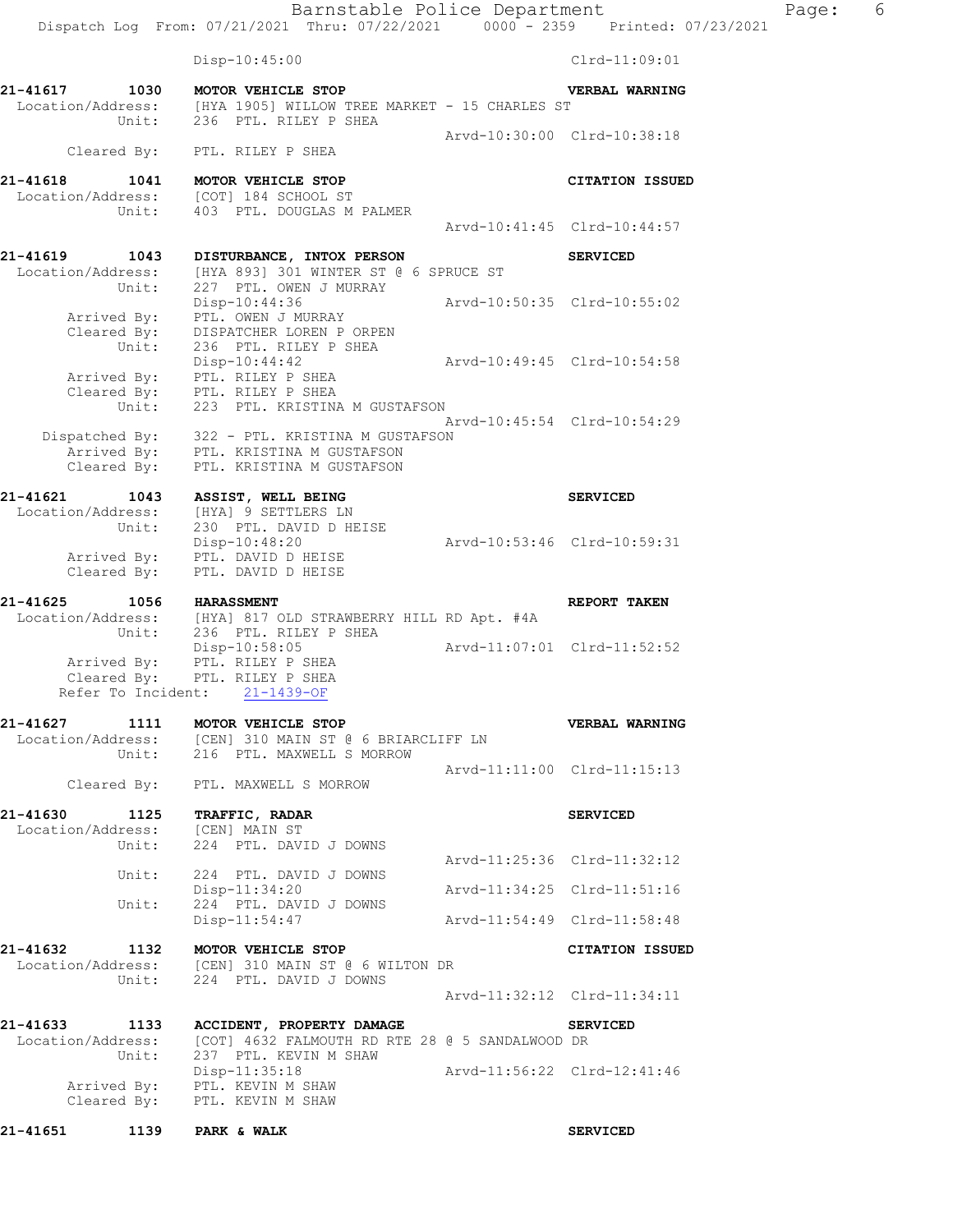|                                             | Barnstable Police Department<br>Dispatch Log From: 07/21/2021 Thru: 07/22/2021 0000 - 2359 Printed: 07/23/2021                  | Page:                       | $7\phantom{.0}$ |
|---------------------------------------------|---------------------------------------------------------------------------------------------------------------------------------|-----------------------------|-----------------|
|                                             | Location/Address: [HYA 11] HYANNIS VILLAGE GREEN - 365 MAIN ST<br>Unit: 231 PTL. MICHAEL J PUNTONIO                             |                             |                 |
|                                             | PTL. EVAN M HAUSSMANN                                                                                                           | Arvd-11:39:00 Clrd-11:39:00 |                 |
| 21-41652 1140 PARK & WALK                   | Location/Address: [HYA 2872] TOWN HALL PUBLIC RESTROOMS - 230 SOUTH ST<br>Unit: 231 PTL. MICHAEL J PUNTONIO                     | <b>SERVICED</b>             |                 |
|                                             | PTL. EVAN M HAUSSMANN                                                                                                           | Arvd-11:40:00 Clrd-11:40:00 |                 |
| 21-41653                                    | 1143 PARK & WALK<br>Location: [HYA] ALLEYWAY NEXT TO FEDERATED CHURCH<br>Unit: 231 PTL. MICHAEL J PUNTONIO                      | <b>SERVICED</b>             |                 |
|                                             | PTL. EVAN M HAUSSMANN                                                                                                           | Arvd-11:43:00 Clrd-11:43:00 |                 |
| 21-41654 1146 PARK & WALK                   | Location/Address: [HYA 1818] CAPE COD REGIONAL TRANSIT AUTHORITY - 181 IYANNOUGH RD RTE 28<br>Unit: 231 PTL. MICHAEL J PUNTONIO | <b>SERVICED</b>             |                 |
|                                             | PTL. EVAN M HAUSSMANN                                                                                                           | Arvd-11:46:00 Clrd-11:46:00 |                 |
| 21-41634 1151 MOTOR VEHICLE STOP            | Location/Address: [CEN] 310 MAIN ST @ 6 WILTON DR<br>Unit: 224 PTL. DAVID J DOWNS                                               | <b>CITATION ISSUED</b>      |                 |
|                                             |                                                                                                                                 | Arvd-11:51:16 Clrd-11:54:37 |                 |
| 21-41656 1152 PARK & WALK                   | Location/Address: [HYA 284] CAPE COD CENTRAL RAILROAD - 252 MAIN ST<br>Unit: 231 PTL. MICHAEL J PUNTONIO                        | <b>SERVICED</b>             |                 |
|                                             | PTL. EVAN M HAUSSMANN                                                                                                           | Arvd-11:52:00 Clrd-11:52:00 |                 |
| 21-41635<br>1153 FOLLOW UP                  | Location/Address: [HYA] 17 CIRCLE DR<br>Unit: 236 PTL. RILEY P SHEA                                                             | <b>GONE ON ARRIVAL</b>      |                 |
|                                             |                                                                                                                                 |                             |                 |
|                                             |                                                                                                                                 | Arvd-11:53:27 Clrd-12:07:54 |                 |
| 21-41657 1155 PARK & WALK                   |                                                                                                                                 | <b>SERVICED</b>             |                 |
|                                             | Location/Address: [HYA 127] ASELTON MEMORIAL PARK - 135 SOUTH ST<br>Unit: 231 PTL. MICHAEL J PUNTONIO<br>PTL. EVAN M HAUSSMANN  | Arvd-11:55:00 Clrd-11:55:00 |                 |
|                                             | 21-41659 1159 PARK & WALK<br>  Location/Address: [HYA 6] BISMORE PARK - 180 OCEAN ST                                            | <b>SERVICED</b>             |                 |
|                                             | Unit: 231 PTL. MICHAEL J PUNTONIO<br>PTL. EVAN M HAUSSMANN                                                                      | Arvd-11:59:00 Clrd-11:59:00 |                 |
| 21-41637 1202<br>Location/Address:<br>Unit: | ASSIST, WIRES DOWN<br>[HYA] O SUNRISE TER @ 100 OLD TOWN RD<br>223 PTL. KRISTINA M GUSTAFSON                                    | <b>SERVICED</b>             |                 |
| Unit:                                       | Disp-12:04:29<br>230 PTL. DAVID D HEISE                                                                                         | $Clrd-12:05:51$             |                 |
| Arrived By:<br>Cleared By:                  | $Disp-12:05:44$<br>PTL. DAVID D HEISE<br>DISPATCHER LOREN P ORPEN                                                               | Arvd-12:17:08 Clrd-12:19:31 |                 |
| 21-41660 1218 PARK & WALK                   | Location/Address: [HYA] OLD ROCKLAND TRUST BANK - 400 MAIN ST<br>Unit: 231 PTL. MICHAEL J PUNTONIO                              | <b>SERVICED</b>             |                 |
|                                             | PTL. EVAN M HAUSSMANN                                                                                                           | Arvd-12:18:00 Clrd-12:18:00 |                 |
| 21-41638 1219 MOTOR VEHICLE STOP            | Location/Address: [CEN] 310 MAIN ST @ 6 BRIARCLIFF LN<br>Unit: 216 PTL. MAXWELL S MORROW                                        | CITATION ISSUED             |                 |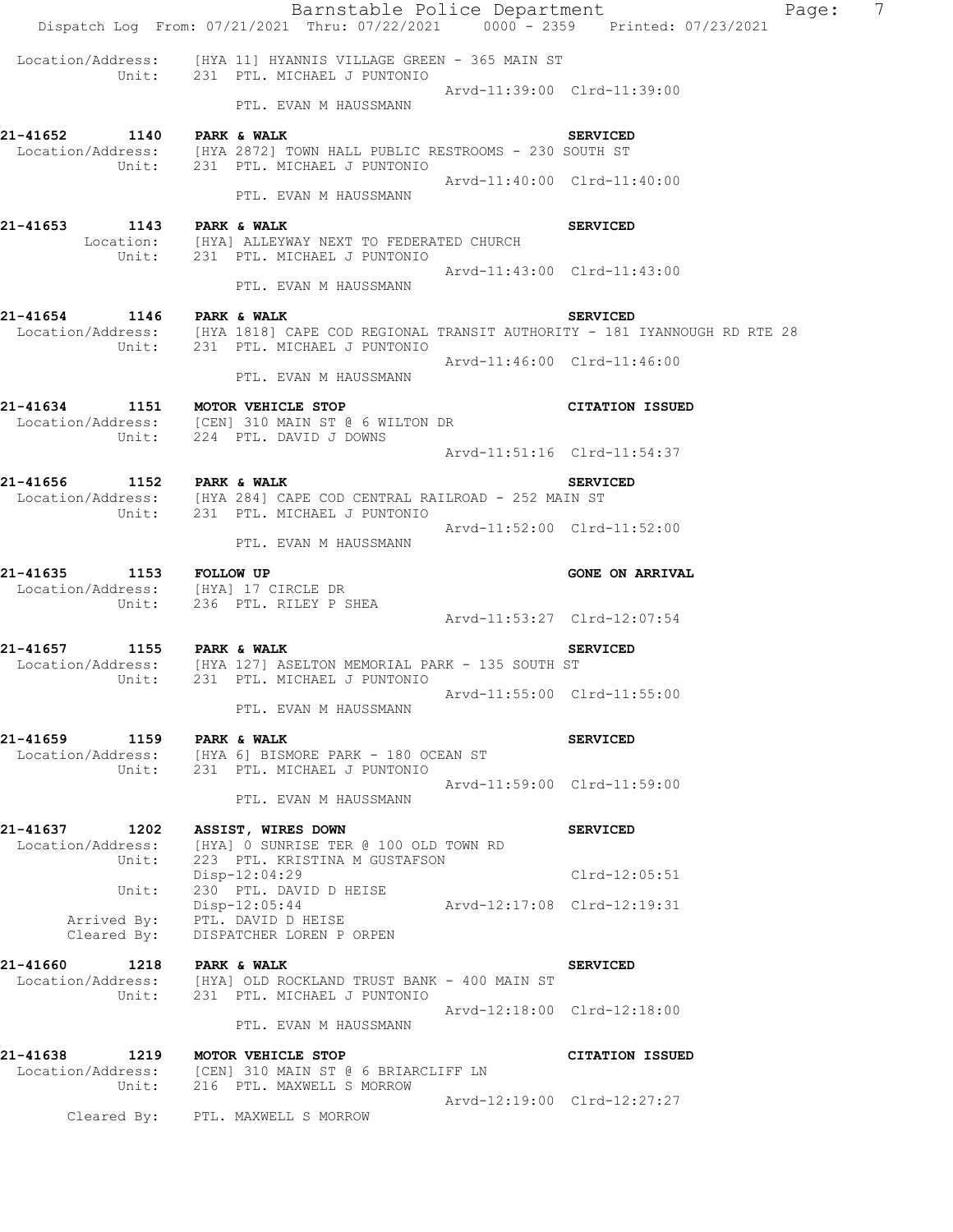| 21-41639 1224 SUSPICIOUS, ACTIVI!<br>Location/Address: [HYA] 53 ANGELL RD | SUSPICIOUS, ACTIVITY                                                                                                                                                  |                             | <b>SERVICED</b>             |
|---------------------------------------------------------------------------|-----------------------------------------------------------------------------------------------------------------------------------------------------------------------|-----------------------------|-----------------------------|
| 21-41640 1224                                                             | <b>MISSING PERSON</b><br>Location/Address: [HYA 769] CROMWELL COURTS - 168 BARNSTABLE RD Apt. #3J                                                                     |                             | <b>SERVICED</b>             |
|                                                                           | Unit: 236 PTL. RILEY P SHEA<br>Disp-12:28:18<br>Arrived By: PTL. RILEY P SHEA<br>Cleared By: PTL. RILEY P SHEA<br>Unit: 230 PTL. DAVID D HEISE                        | Arvd-12:31:59 Clrd-12:42:36 |                             |
| Unit:                                                                     | Disp-12:28:21<br>231 PTL. MICHAEL J PUNTONIO                                                                                                                          | Arvd-12:28:40 Clrd-12:29:37 |                             |
| Unit:                                                                     | Disp-12:28:25<br>B297 PTL. EVAN M HAUSSMANN                                                                                                                           | Arvd-12:28:38 Clrd-12:29:42 |                             |
|                                                                           | Disp-12:28:33                                                                                                                                                         | Arvd-12:28:36 Clrd-12:29:40 |                             |
| Unit:                                                                     | 210 SGT. MARK BUTLER<br>Disp-12:29:26<br>Cleared By: SGT. MARK BUTLER                                                                                                 | Arvd-12:29:28 Clrd-12:42:32 |                             |
| 21-41661 1224 PARK & WALK                                                 |                                                                                                                                                                       |                             | <b>SERVICED</b>             |
|                                                                           | $\texttt{Location/Address:} \qquad \texttt{[HYA 3734] NORTH STREET PUBLIC RESTROOMS - 249 NORTH ST \newline Unit: \qquad 231 \qquad \texttt{PTL. MICHAEL J PUNTONIO}$ |                             |                             |
|                                                                           | PTL. EVAN M HAUSSMANN                                                                                                                                                 | Arvd-12:24:00 Clrd-12:24:00 |                             |
|                                                                           | 21-41641 1229 MOTOR VEHICLE STOP<br>Location/Address: [CEN] 310 MAIN ST @ 6 WILTON DR<br>Unit: 216 PTL. MAXWELL S MORROW                                              |                             | <b>CITATION ISSUED</b>      |
|                                                                           |                                                                                                                                                                       | Arvd-12:29:08 Clrd-12:39:45 |                             |
| Location/Address:                                                         | 21-41642 1232 HOMELESS TRESPASS/UNWANTED<br>[HYA] 62 CENTER ST @ 200 MAIN ST                                                                                          |                             | <b>SERVICED</b>             |
| 21-41643                                                                  | 1233 ASSIST, WELL BEING<br>Location/Address: [BAR] 265 COMMUNICATION WAY Apt. #251<br>Unit: 239 PTL. WAYNE A ELLIS<br>239 PTL. WAYNE A ELLIS                          |                             | <b>SERVICED</b>             |
| Cleared By:<br>Unit:                                                      | Disp-12:41:40<br>DISPATCHER LOREN P ORPEN<br>239 PTL. WAYNE A ELLIS                                                                                                   |                             | $Clrd-12:42:55$             |
|                                                                           | Disp-13:05:10<br>Dispatched By: 862 - DISPATCHER LOREN P ORPEN<br>Arrived By: PTL. WAYNE A ELLIS<br>Cleared By: DISPATCHER LOREN P ORPEN                              | Arvd-13:05:59 Clrd-13:26:51 |                             |
| 21-41645 1243                                                             | HARASSMENT, THREATS                                                                                                                                                   |                             | <b>SERVICED</b>             |
| Unit:                                                                     | Location/Address: [HYA 773] VILLAGE AT FAWCETTS POND, THE - 148 WEST MAIN ST Apt. #213<br>227 PTL. OWEN J MURRAY                                                      |                             |                             |
|                                                                           | Disp-12:50:11<br>Arrived By: PTL. OWEN J MURRAY<br>Cleared By: PTL. OWEN J MURRAY<br>Unit: 230 PTL. DAVID D H<br>230 PTL. DAVID D HEISE                               | Arvd-12:54:36 Clrd-13:08:22 |                             |
|                                                                           | Disp-12:50:15                                                                                                                                                         |                             | Clrd-12:56:16               |
| 21-41648<br>Location/Address:<br>Unit:                                    | 1251 FOLLOW UP<br>[HYA] 35 ELDRIDGE AVE<br>223 PTL. KRISTINA M GUSTAFSON                                                                                              |                             | <b>SERVICED</b>             |
| Cleared By:                                                               | PTL. KRISTINA M GUSTAFSON                                                                                                                                             | Arvd-12:51:00 Clrd-13:31:50 |                             |
| 21-41650<br>1254                                                          | ACCIDENT, PERSONAL INJURY                                                                                                                                             |                             | REPORT TAKEN                |
| Location/Address:<br>Unit:                                                | [HYA 3404] HARBOR FREIGHT TOOLS - 640 IYANNOUGH RD RTE 132<br>236 PTL. RILEY P SHEA                                                                                   |                             |                             |
| Arrived By:<br>Cleared By:                                                | Disp-12:56:57<br>PTL. RILEY P SHEA<br>PTL. RILEY P SHEA                                                                                                               | Arvd-12:59:28 Clrd-13:46:10 |                             |
| Unit:                                                                     | 230 PTL. DAVID D HEISE<br>$Disp-12:57:02$<br>Arrived By: PTL. DAVID D HEISE<br>Cleared By: PTL. DAVID D HEISE                                                         |                             | Arvd-12:58:27 Clrd-13:22:57 |
| Unit:                                                                     | 210 SGT. MARK BUTLER<br>Dispatched By: 241 - SGT. MARK BUTLER                                                                                                         |                             | Arvd-13:21:52 Clrd-13:21:56 |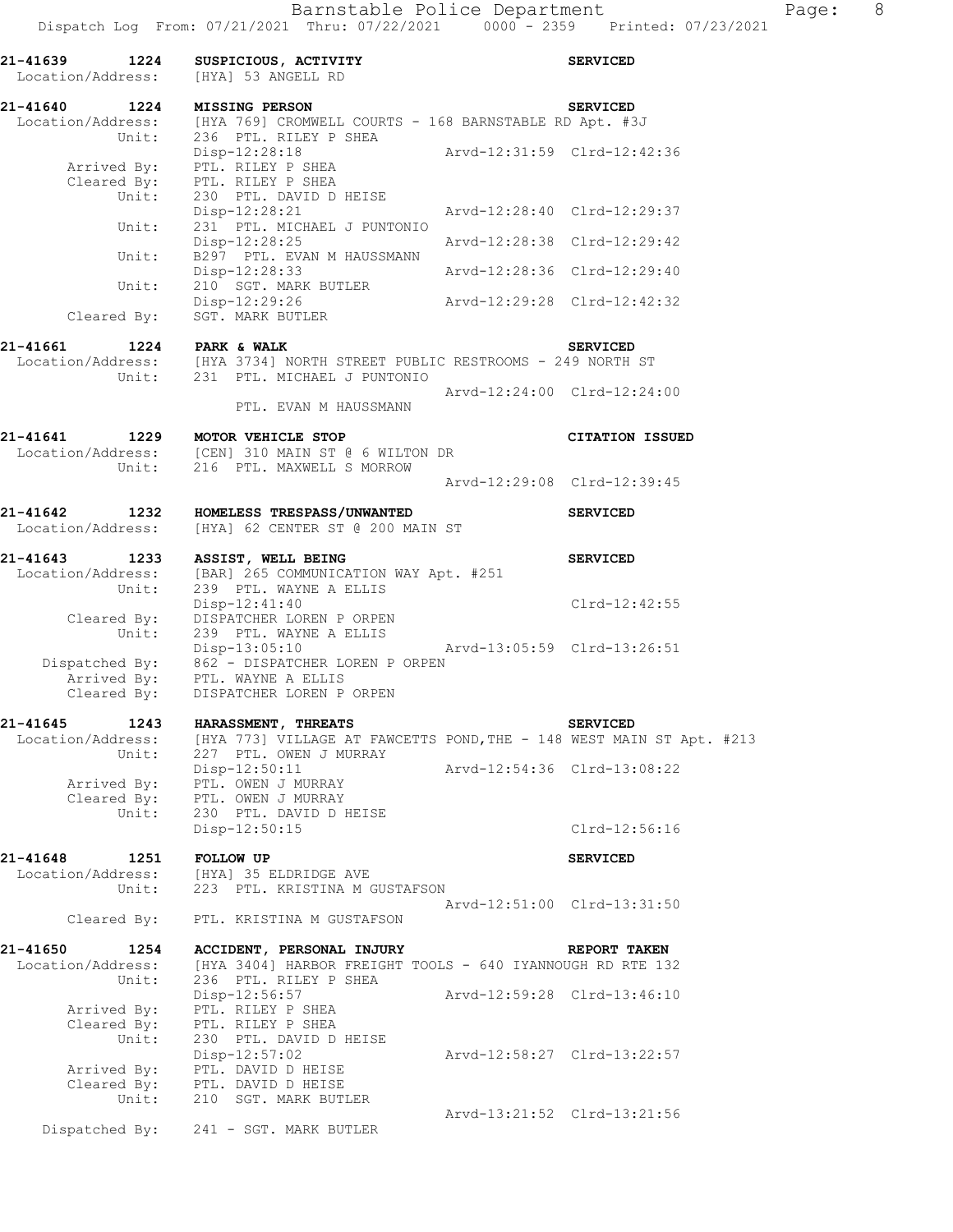|                                                                         | Barnstable Police Department<br>Dispatch Log From: 07/21/2021 Thru: 07/22/2021 0000 - 2359 Printed: 07/23/2021                                            |                             |                             | Page: 9 |  |
|-------------------------------------------------------------------------|-----------------------------------------------------------------------------------------------------------------------------------------------------------|-----------------------------|-----------------------------|---------|--|
|                                                                         | Arrived By: SGT. MARK BUTLER<br>Cleared By: SGT. MARK BUTLER<br>Refer To Accident: 21-575-AC                                                              |                             |                             |         |  |
| 21-41649 1255 TRAFFIC, COMPLAINT                                        | Location/Address: [HYA 6] BISMORE PARK - 180 OCEAN ST                                                                                                     |                             | <b>SERVICED</b>             |         |  |
|                                                                         | Unit: 403 PTL. DOUGLAS M PALMER                                                                                                                           |                             | Arvd-12:55:25 Clrd-13:09:07 |         |  |
|                                                                         | 21-41655 1309 MOTOR VEHICLE STOP<br>Location/Address: [HYA 2038] CAPE COD MARITIME MUSEUM - 135 SOUTH ST<br>Unit: 403 PTL. DOUGLAS M PALMER               |                             | <b>CITATION ISSUED</b>      |         |  |
|                                                                         | Cleared By: PTL. DOUGLAS M PALMER                                                                                                                         | Arvd-13:09:00 Clrd-13:15:19 |                             |         |  |
| 21-41663                                                                | 1314 ACCIDENT, PERSONAL INJURY<br>Location/Address: [BAR 783] CAPE COD HOSPITAL - FINANCIAL OFFICE - 25 COMMUNICATION WAY<br>Unit: 227 PTL. OWEN J MURRAY |                             | <b>REPORT TAKEN</b>         |         |  |
|                                                                         | Disp-13:17:42<br>Arrived By: PTL. OWEN J MURRAY<br>Cleared By: PTL. OWEN J MURRAY<br>Refer To Accident: 21-576-AC                                         | Arvd-13:23:30 Clrd-13:47:12 |                             |         |  |
| 21-41662 1316 MOTOR VEHICLE STOP<br>Location/Address: [OST] WEST BAY RD | Unit: 224 PTL. DAVID J DOWNS                                                                                                                              |                             | ADVISED                     |         |  |
| Cleared By:                                                             | DISPATCHER LOREN P ORPEN                                                                                                                                  | Arvd-13:16:00 Clrd-13:24:22 |                             |         |  |
| 21-41664 1328 TRAFFIC, RADAR<br>Location/Address: [OST] 43 PARKER RD    | Unit: 224 PTL. DAVID J DOWNS                                                                                                                              |                             | <b>SERVICED</b>             |         |  |
|                                                                         |                                                                                                                                                           |                             | Arvd-13:28:56 Clrd-14:10:07 |         |  |
| 21-41666 1333 HARASSMENT                                                | Location/Address: [BAR 534] KELLY, VIRGINIA A - 14 HARVEY AVE Unit: 224 PTL. DAVID J DOWNS                                                                |                             | <b>ADVISED</b>              |         |  |
|                                                                         | Disp-14:15:57<br>Arrived By: PTL. DAVID J DOWNS<br>Cleared By: DISPATCHER LOREN P ORPEN                                                                   | Arvd-14:38:11 Clrd-15:07:15 |                             |         |  |
| 1336<br>21-41667<br>Location/Address:<br>Unit:                          | <b>ASSIST, WELL BEING</b><br>[HYA 662] YING'S RESTAURANT - 59 CENTER ST<br>210 SGT. MARK BUTLER                                                           |                             | <b>SERVICED</b>             |         |  |
| Cleared By:                                                             | SGT. MARK BUTLER                                                                                                                                          |                             | Arvd-13:36:00 Clrd-13:59:02 |         |  |
| Unit:                                                                   | 231 PTL. MICHAEL J PUNTONIO<br>Disp-13:36:27                                                                                                              |                             | Clrd-13:37:27               |         |  |
| Unit:<br>Unit:                                                          | B297 PTL. EVAN M HAUSSMANN<br>Disp-13:36:31<br>337 PTL. DANIELLE S ST. PETER                                                                              |                             | Clrd-13:37:24               |         |  |
| Cleared By:                                                             | Disp-13:37:39<br>PTL. DANIELLE S ST. PETER                                                                                                                | Arvd-13:37:41 Clrd-14:01:04 |                             |         |  |
| 21-41668<br>1338<br>Location/Address:                                   | <b>ASSIST</b><br>[HYA 954] SCHOOL ADMINISTRATION BUILDING - 230 SOUTH ST                                                                                  |                             | <b>SERVICED</b>             |         |  |
| Unit:                                                                   | B297 PTL. EVAN M HAUSSMANN                                                                                                                                |                             | Arvd-13:38:00 Clrd-14:42:27 |         |  |
| Cleared By:                                                             | PTL. EVAN M HAUSSMANN                                                                                                                                     |                             |                             |         |  |
| 21-41669<br>1341<br>Location/Address:<br>Unit:                          | LARCENY, LICENSE PLATE<br>[CEN] 28 SUMMERBELL AVE<br>216 PTL. MAXWELL S MORROW                                                                            |                             | REPORT TAKEN                |         |  |
| Unit:                                                                   | Disp-13:52:46<br>216 PTL. MAXWELL S MORROW                                                                                                                |                             | Clrd-13:53:00               |         |  |
| Dispatched By:<br>Arrived By:<br>Cleared By:<br>Refer To Incident:      | $Disp-14:01:58$<br>288 - PTL. MAXWELL S MORROW<br>PTL. MAXWELL S MORROW<br>DISPATCHER ALITA E FONTAINE<br>$21 - 1440 - OF$                                |                             | Arvd-14:14:45 Clrd-14:35:57 |         |  |

**21-41670 1347 ACCIDENT, PROPERTY DAMAGE ADVISED**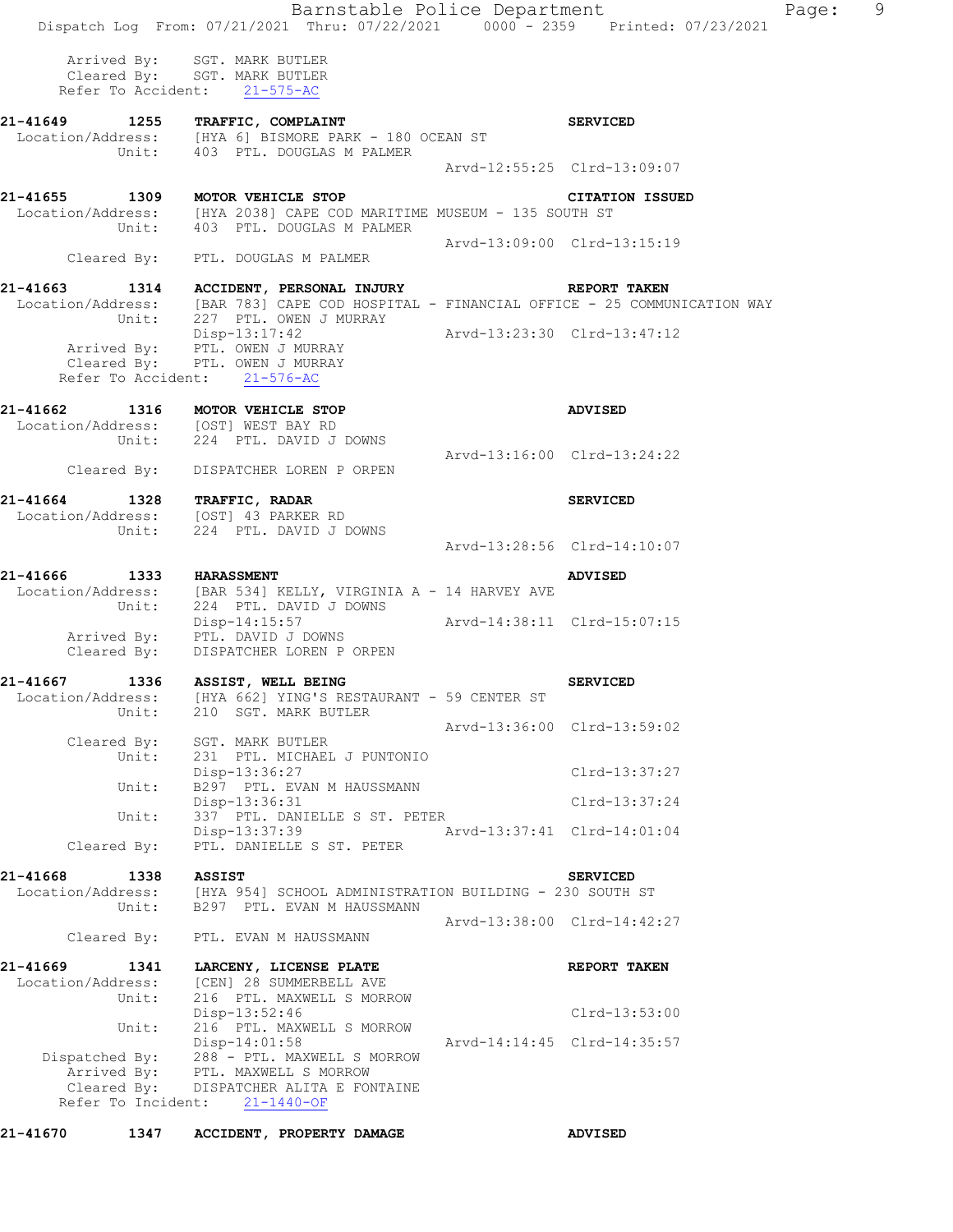Barnstable Police Department Page: 10 Dispatch Log From: 07/21/2021 Thru: 07/22/2021 0000 - 2359 Printed: 07/23/2021 Location/Address: [HYA 3707] DR. MARSHALL K PAUL II, DMD - 306 WINTER ST **21-41671 1348 ASSIST, WELL BEING ARREST MADE**  Location/Address: [HYA 3242] DOUBLE TREE INN - BY HILTON - 287 IYANNOUGH RD RTE 28 Unit: 223 PTL. KRISTINA M GUSTAFSON Disp-13:51:01 Arvd-13:56:53 Clrd-14:28:34 Arrived By: PTL. KRISTINA M GUSTAFSON Cleared By: PTL. KRISTINA M GUSTAFSON Refer To Arrest: 21-1200-AR Arrest: HUPFER-PIERCE, CYNTHIA G 2075 MAIN ST Apt. #2 MARSTONS MILLS, MA Address: 207<br>Age: 58 Charges: INCAPACITATED PERSONS, ASSISTANCE TO FACILITY OR PROTECTIVE CUSTODY WARRANT, DEFAULT **21-41672 1353 MOTOR VEHICLE STOP CITATION ISSUED**  Location/Address: [CEN] 225 MAIN ST @ 25 JOYCE ANNE RD Unit: 216 PTL. MAXWELL S MORROW Arvd-13:53:00 Clrd-14:01:07 Cleared By: PTL. MAXWELL S MORROW **21-41673 1354 MOTOR VEHICLE STOP VERBAL WARNING**<br>Location/Address: [HYA] 1229 IYANNOUGH RD RTE 132 @ 1200 PHINNEY'S LN<br>Unit: 227 PTL. OWEN J MURRAY [HYA] 1229 IYANNOUGH RD RTE 132 @ 1200 PHINNEY'S LN 227 PTL. OWEN J MURRAY Arvd-13:54:00 Clrd-13:58:02 Cleared By: PTL. OWEN J MURRAY **21-41674 1402 ASSIST, OTHER AGENCY SERVICED**  Location/Address: [WYA 1] BAKER'S SQUARE - WEST YARMOUTH - MAIN Apt. #ST Location/Address: [WYA 1] BAKER'S SQUARE .<br>Unit: 236 PTL. RILEY P SHEA Disp-14:04:29 Arvd-14:04:34 Clrd-14:40:15 Cleared By: PTL. RILEY P SHEA **21-41676 1412 ASSAULT, A&B SERVICED**  Location/Address: [HYA 125] HYANNIS FIRE DEPARTMENT - 95 HIGH SCHOOL RD EXT Unit: 227 PTL. OWEN J MURRAY Disp-14:12:48 Arvd-14:15:57 Clrd-15:03:32 Arrived By: DISPATCHER LOREN P ORPEN Unit: 230 PTL. DAVID D HEISE Disp-14:13:02 Arvd-14:13:22 Clrd-14:43:35 Arrived By: DISPATCHER LOREN P ORPEN Cleared By: PTL. DAVID D HEISE Unit: 337 PTL. DANIELLE S ST. PETER Disp-14:31:25 Enrt-14:31:26 Arvd-14:33:09 Clrd-15:09:47 Dispatched By: 274 - PTL. DANIELLE S ST. PETER Enroute By: PTL. DANIELLE S ST. PETER Arrived By: PTL. DANIELLE S ST. PETER Cleared By: PTL. DANIELLE S ST. PETER Unit: 210 SGT. MARK BUTLER Arvd-14:32:12 Clrd-14:34:14 Dispatched By: 241 - SGT. MARK BUTLER Arrived By: SGT. MARK BUTLER Cleared By: SGT. MARK BUTLER Refer To Arrest: 21-1201-AR Arrest: SQUIRES, DAWN M Address: HOMELESS HYANNIS, MA Age: 55 Charges: INCAPACITATED PERSONS, ASSISTANCE TO FACILITY OR PROTECTIVE CUSTODY **21-41677 1424 ACCIDENT, PROPERTY DAMAGE REPORT TAKEN**  Location/Address: [CEN] 1900 FALMOUTH RD RTE 28 @ 9 BIRCHILL RD Unit: 216 PTL. MAXWELL S MORROW<br>Disp-14:36:06 Disp-14:36:06 Arvd-14:38:16 Clrd-14:56:47 Arrived By: PTL. MAXWELL S MORROW Refer To Accident: 21-577-AC **21-41680 1452 FIRE, OTHER SERVICED**  Location/Address: [HYA 112] CAPE COD HOSPITAL - 27 PARK ST Unit: 231 PTL. MICHAEL J PUNTONIO Disp-14:53:12 Arvd-14:53:47 Clrd-14:58:55 Arrived By: DISPATCHER LOREN P ORPEN

Cleared By: PTL. MICHAEL J PUNTONIO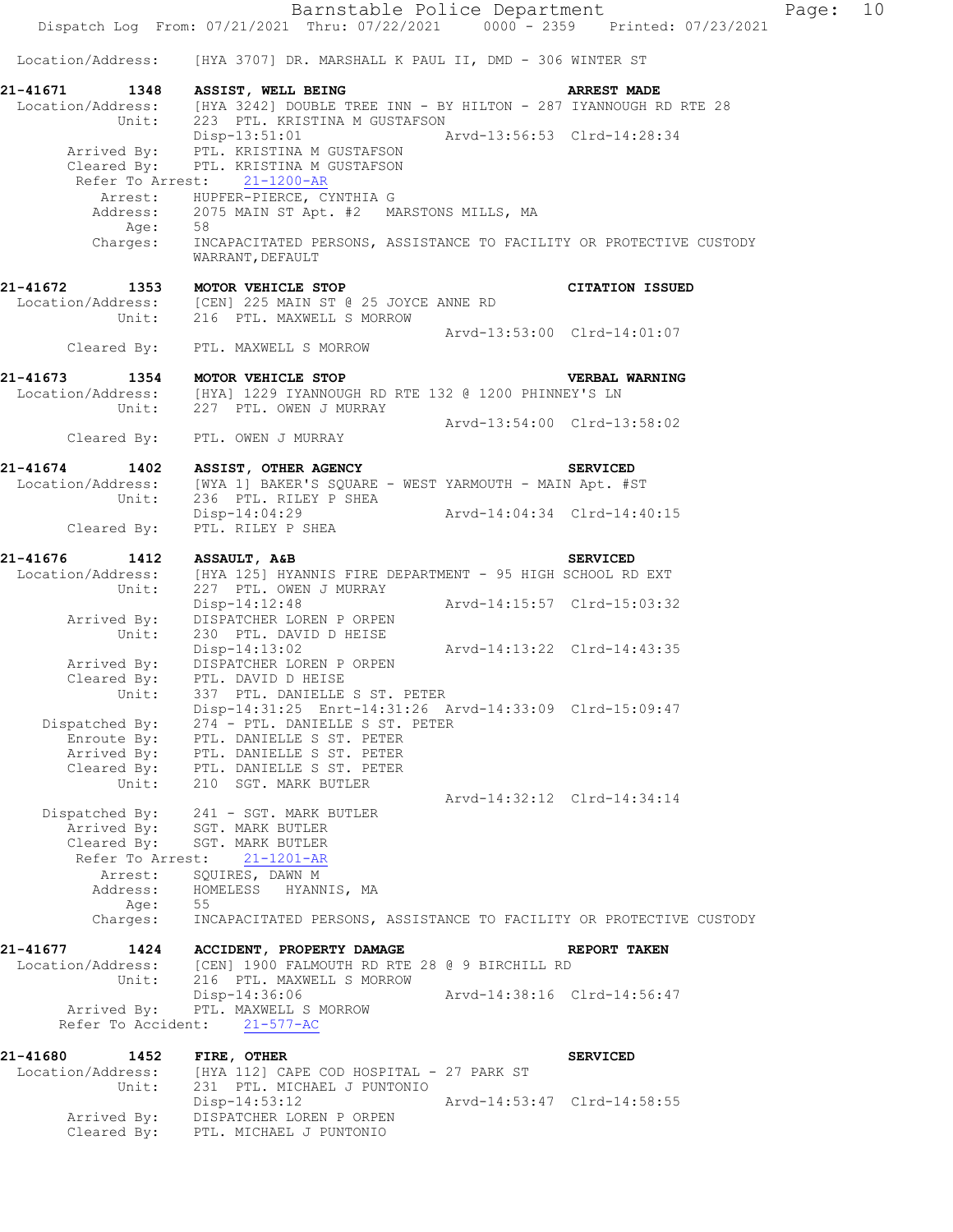|                                                | Barnstable Police Department<br>Dispatch Log From: 07/21/2021 Thru: 07/22/2021 0000 - 2359 Printed: 07/23/2021                                                       |                                                            |                        | Page: | 11 |
|------------------------------------------------|----------------------------------------------------------------------------------------------------------------------------------------------------------------------|------------------------------------------------------------|------------------------|-------|----|
| Unit:<br>Unit:                                 | B297 PTL. EVAN M HAUSSMANN<br>Disp-14:53:17<br>Cleared By: PTL. EVAN M HAUSSMANN<br>236 PTL. RILEY P SHEA                                                            | Arvd-14:53:19 Clrd-14:58:23                                |                        |       |    |
|                                                | Dispatched By: 327 - PTL. RILEY P SHEA<br>Arrived By: PTL. RILEY P SHEA<br>Cleared By: PTL. RILEY P SHEA                                                             | Arvd-14:54:35 Clrd-14:55:46                                |                        |       |    |
| 21-41685 1457 ESCORT/TRANSPORT<br>Unit:        | Location/Address: [HYA 124] BARNSTABLE POLICE DEPARTMENT - 1200 PHINNEY'S LN<br>216 PTL. MAXWELL S MORROW                                                            |                                                            | <b>SERVICED</b>        |       |    |
| Cleared By:                                    | PTL. MAXWELL S MORROW                                                                                                                                                | Arvd-14:57:00 Clrd-15:03:54                                |                        |       |    |
| 21-41690 1505                                  | HARASSMENT, UNWANTED                                                                                                                                                 |                                                            | <b>GONE ON ARRIVAL</b> |       |    |
| Location/Address:<br>Unit:                     | [HYA 2487] BEYOND BEAUTY - 68 CENTER ST<br>238 PTL. THOMAS M FULLAM                                                                                                  |                                                            |                        |       |    |
|                                                | $Disp-15:55:53$<br>291 - PTL. BRIAN P JENKINS<br>Dispatched By: 291 - PTL. BRIAN P JE<br>Arrived By: PTL. THOMAS M FULLAM<br>Cleared By: PTL. THOMAS M FULLAM        | Arvd-16:05:40 Clrd-16:12:08                                |                        |       |    |
| Unit:<br>Cleared By:                           | 216 PTL. PATRICK FALLON<br>Disp-16:09:19<br>Dispatched By: 892 - DISPATCHER ALLYSSA MEDEIROS<br>Arrived By: DISPATCHER ALLYSSA MEDEIROS<br>DISPATCHER RYAN J MCNALLY | Arvd-16:09:21 Clrd-16:10:57                                |                        |       |    |
| 21-41689<br>1512<br>Location/Address:          | ASSIST, WELL BEING<br>[HYA] 619 FALMOUTH RD RTE 28 @ 791 PITCHER'S WAY                                                                                               |                                                            | <b>UNFOUNDED</b>       |       |    |
| 21-41688 1513<br>Location/Address:<br>Unit:    | ACCIDENT, PROPERTY DAMAGE<br>[HYA] 149 NORTH ST @ 60 HIGH SCHOOL RD EXT<br>227 PTL. OWEN J MURRAY                                                                    |                                                            | <b>SERVICED</b>        |       |    |
| Cleared By:                                    | PTL. OWEN J MURRAY                                                                                                                                                   | Arvd-15:13:00 Clrd-15:29:29                                |                        |       |    |
|                                                | 21-41695 1525 SUSPICIOUS, ACTIVITY                                                                                                                                   |                                                            | <b>SERVICED</b>        |       |    |
| Location/Address:<br>Unit:<br>Arrived By:      | [HYA] 911 PITCHER'S WAY<br>236 PTL. RILEY P SHEA<br>Disp-15:40:51<br>PTL. RILEY P SHEA                                                                               | Arvd-15:43:25 Clrd-15:45:31                                |                        |       |    |
| Cleared By:<br>Unit:<br>Arrived By:            | PTL. RILEY P SHEA<br>223 PTL. KRISTINA M GUSTAFSON<br>Disp-15:40:54<br>PTL. KRISTINA M GUSTAFSON                                                                     | Arvd-15:41:52 Clrd-15:45:13                                |                        |       |    |
| Cleared By:                                    | PTL. KRISTINA M GUSTAFSON                                                                                                                                            |                                                            |                        |       |    |
| 21-41696 1528<br>Location/Address:<br>Unit:    | SUSPICIOUS, ACTIVITY<br>[HYA] 223 FAWCETT LN<br>236 PTL. RILEY P SHEA<br>Disp-15:29:48                                                                               | Arvd-15:32:03 Clrd-15:39:44                                | <b>SERVICED</b>        |       |    |
| Arrived By:<br>Cleared By:<br>Unit:            | PTL. RILEY P SHEA<br>PTL. RILEY P SHEA<br>223 PTL. KRISTINA M GUSTAFSON                                                                                              |                                                            |                        |       |    |
| Arrived By:<br>Unit:                           | Disp-15:29:53<br>PTL. KRISTINA M GUSTAFSON<br>231 PTL. MICHAEL J PUNTONIO<br>Disp-15:30:16                                                                           | Arvd-15:32:45 Clrd-15:39:52<br>Arvd-15:32:58 Clrd-15:39:00 |                        |       |    |
| Arrived By:<br>Cleared By:<br>Unit:            | DISPATCHER LOREN P ORPEN<br>PTL. MICHAEL J PUNTONIO<br>210 SGT. MARK BUTLER                                                                                          |                                                            |                        |       |    |
|                                                | Disp-15:31:56                                                                                                                                                        | Arvd-15:31:58 Clrd-15:39:54                                |                        |       |    |
| 21-41697<br>1529<br>Location/Address:<br>Unit: | SUSPICIOUS, ACTIVITY<br>[HYA 1892] IDEAL FLOOR COVERING OF HYANNIS - 332 IYANNOUGH RD RTE 28<br>230 PTL. DAVID D HEISE                                               |                                                            | <b>SERVICED</b>        |       |    |
| Arrived By:<br>Cleared By:                     | Disp-15:32:49<br>PTL. DAVID D HEISE<br>DISPATCHER ALITA E FONTAINE                                                                                                   | Arvd-15:33:48 Clrd-15:41:31                                |                        |       |    |
| Unit:                                          | 227 PTL. OWEN J MURRAY<br>Disp-15:32:55                                                                                                                              | Arvd-15:34:14 Clrd-15:41:01                                |                        |       |    |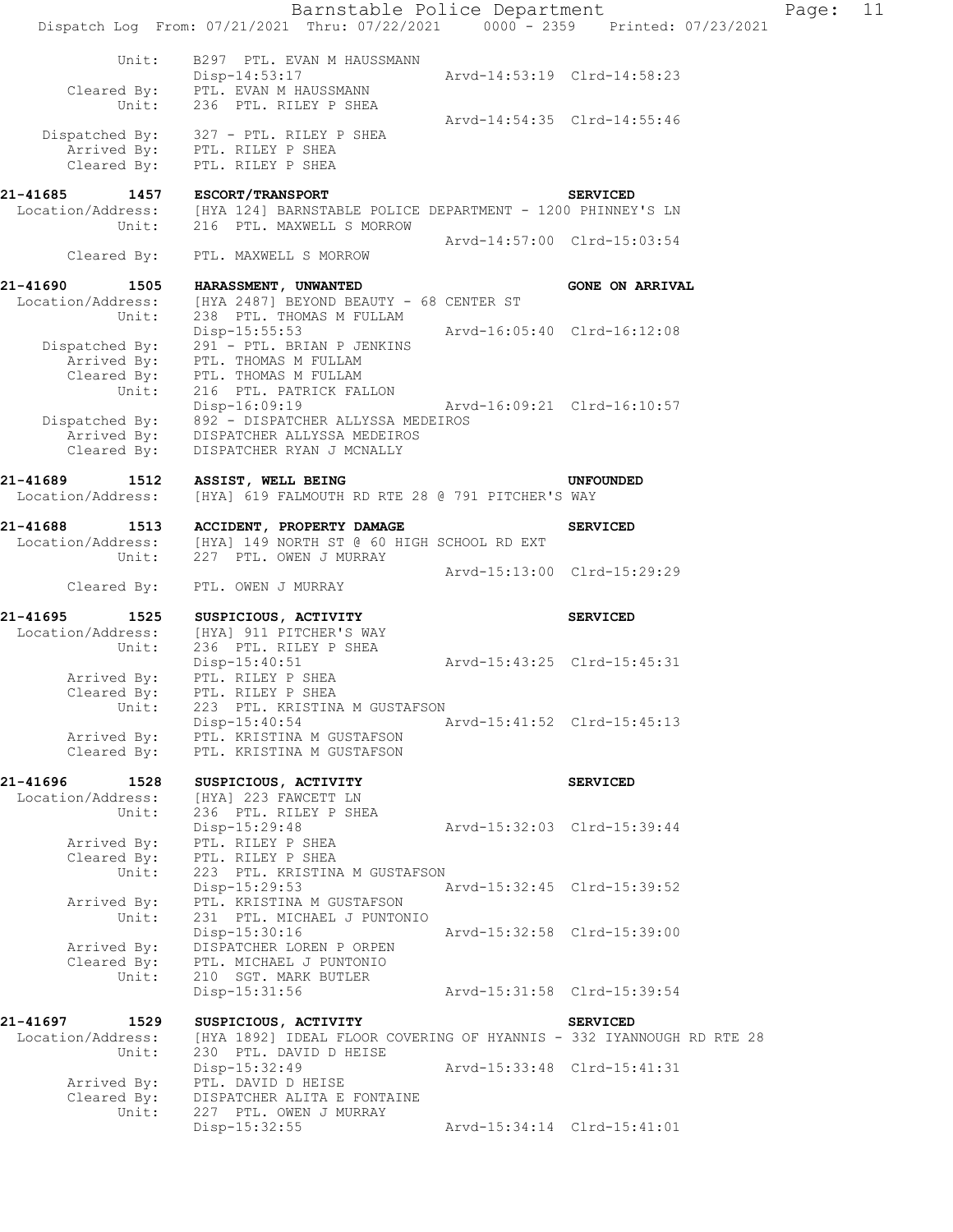| 21-41706                      | 1645                                   | <b>FOLLOW UP</b>                                                                                                                                                                                             |                             | <b>SERVICED</b>        |       |    |
|-------------------------------|----------------------------------------|--------------------------------------------------------------------------------------------------------------------------------------------------------------------------------------------------------------|-----------------------------|------------------------|-------|----|
|                               | Unit:                                  | 213 PTL. MARK S MCWILLIAMS                                                                                                                                                                                   | Arvd-16:33:59 Clrd-16:46:14 |                        |       |    |
| 21-41703                      | 1633                                   | <b>FOLLOW UP</b><br>Location/Address: [HYA 3917] GALVIN, ADELINE - 200 STEVENS ST Apt. #C-21                                                                                                                 |                             | <b>SERVICED</b>        |       |    |
|                               | Arrived By:<br>Cleared By:             | PTL. NATALIE A FACHADA<br>DISPATCHER RYAN J MCNALLY                                                                                                                                                          |                             |                        |       |    |
|                               | Dispatched By:<br>Enroute By:          | Disp-16:18:40 Enrt-16:18:41 Arvd-16:20:12 Clrd-16:36:54<br>325 - PTL. NATALIE A FACHADA<br>PTL. NATALIE A FACHADA                                                                                            |                             |                        |       |    |
|                               | Cleared By:<br>Unit:                   | PTL. RILEY P SHEA<br>214 PTL. NATALIE A FACHADA                                                                                                                                                              |                             |                        |       |    |
|                               | Arrived By:                            | Disp-16:18:10<br>PTL. RILEY P SHEA                                                                                                                                                                           | Arvd-16:22:29 Clrd-16:30:25 |                        |       |    |
|                               | Arrived By:<br>Cleared By:<br>Unit:    | PTL. THOMAS M FULLAM<br>DISPATCHER RYAN J MCNALLY<br>236 PTL. RILEY P SHEA                                                                                                                                   |                             |                        |       |    |
|                               | Unit:                                  | 238 PTL. THOMAS M FULLAM<br>Disp-16:18:07                                                                                                                                                                    | Arvd-16:20:50 Clrd-16:36:52 |                        |       |    |
| 21-41702<br>Location/Address: | 1617                                   | HOMELESS TRESPASS/UNWANTED<br>[HYA] 62 CENTER ST @ 200 MAIN ST                                                                                                                                               |                             | <b>SERVICED</b>        |       |    |
|                               | Arrived By:<br>Cleared By:             | DISPATCHER NATALIA B CATTABRIGA<br>DISPATCHER NATALIA B CATTABRIGA                                                                                                                                           |                             |                        |       |    |
|                               | Cleared By:<br>Unit:<br>Dispatched By: | SGT. EUGENE M DESRUISSEAUX<br>224 PTL. DAVID J DOWNS<br>Disp-16:15:46<br>868 - DISPATCHER NATALIA B CATTABRIGA                                                                                               | Arvd-16:15:54 Clrd-16:16:49 |                        |       |    |
|                               | Arrived By:                            | Dispatched By: 248 - SGT. EUGENE M DESRUISSEAUX<br>SGT. EUGENE M DESRUISSEAUX                                                                                                                                | Arvd-16:12:23 Clrd-16:19:22 |                        |       |    |
|                               | Unit:                                  | Disp-16:12:16<br>235 SGT. EUGENE M DESRUISSEAUX                                                                                                                                                              | Arvd-16:12:18 Clrd-16:23:43 |                        |       |    |
|                               | Unit:                                  | $Disp-16:11:48$<br>216 PTL. PATRICK FALLON                                                                                                                                                                   |                             | Clrd-16:12:38          |       |    |
|                               | Cleared By:<br>Unit:                   | $Disp-16:11:42$<br>DISPATCHER NATALIA B CATTABRIGA<br>224 PTL. DAVID J DOWNS                                                                                                                                 |                             | Clrd-16:17:00          |       |    |
|                               | Unit:                                  | Location/Address: [HYA 14] TJ MAXX PLAZA - 425 IYANNOUGH RD RTE 28<br>214 PTL. NATALIE A FACHADA                                                                                                             |                             |                        |       |    |
| 21-41701                      | 1609                                   | <b>HARASSMENT, UNWANTED</b>                                                                                                                                                                                  |                             | <b>SERVICED</b>        |       |    |
|                               | Cleared By:                            | Disp-16:01:08 Enrt-16:01:09 Arvd-16:06:07 Clrd-16:09:37<br>Dispatched By: 325 - PTL. NATALIE A FACHADA<br>Enroute By: PTL. NATALIE A FACHADA<br>Arrived By: PTL. NATALIE A FACHADA<br>PTL. NATALIE A FACHADA |                             |                        |       |    |
|                               | Arrived By:<br>Unit:                   | PTL. RILEY P SHEA<br>Cleared By: PTL. RILEY P SHEA<br>214 PTL. NATALIE A FACHADA                                                                                                                             |                             |                        |       |    |
| 21-41700<br>Location/Address: | 1600<br>Unit:                          | <b>TRAFFIC, COMPLAINT</b><br>[HYA] 200 YARMOUTH RD @ 156 IYANNOUGH RD RTE 28<br>236 PTL. RILEY P SHEA<br>Disp-16:00:55                                                                                       | Arvd-16:05:56 Clrd-16:11:26 | <b>GONE ON ARRIVAL</b> |       |    |
|                               |                                        |                                                                                                                                                                                                              |                             |                        |       |    |
| 21-41699<br>Location/Address: | 1557                                   | <b>HARASSMENT</b><br>[HYA 773] VILLAGE AT FAWCETTS POND, THE - 148 WEST MAIN ST Apt. #213                                                                                                                    |                             | <b>SERVICED</b>        |       |    |
|                               | Cleared By:                            | Dispatched By: 868 - DISPATCHER NATALIA B CATTABRIGA<br>Arrived By: DISPATCHER NATALIA B CATTABRIGA<br>DISPATCHER NATALIA B CATTABRIGA                                                                       |                             |                        |       |    |
|                               | Unit:                                  | Location/Address: [CEN 1154] CAPTAIN DAVID KELLEY HOUSE - 539 MAIN ST<br>213 PTL. MARK S MCWILLIAMS<br>Disp-16:10:02                                                                                         | Arvd-16:32:35 Clrd-16:32:37 |                        |       |    |
| 21-41698                      | 1544                                   | SUSPICIOUS, MOTOR VEHICLE                                                                                                                                                                                    |                             | <b>SERVICED</b>        |       |    |
|                               | Unit:<br>Cleared By:                   | 238 PTL. DENNIS M NOONAN<br>Disp-15:33:52<br>DISPATCHER ALITA E FONTAINE                                                                                                                                     | Arvd-15:33:54 Clrd-15:41:29 |                        |       |    |
|                               | Cleared By:                            | PTL. OWEN J MURRAY                                                                                                                                                                                           |                             |                        |       |    |
|                               |                                        | Barnstable Police Department<br>Dispatch Log From: 07/21/2021 Thru: 07/22/2021 0000 - 2359 Printed: 07/23/2021                                                                                               |                             |                        | Page: | 12 |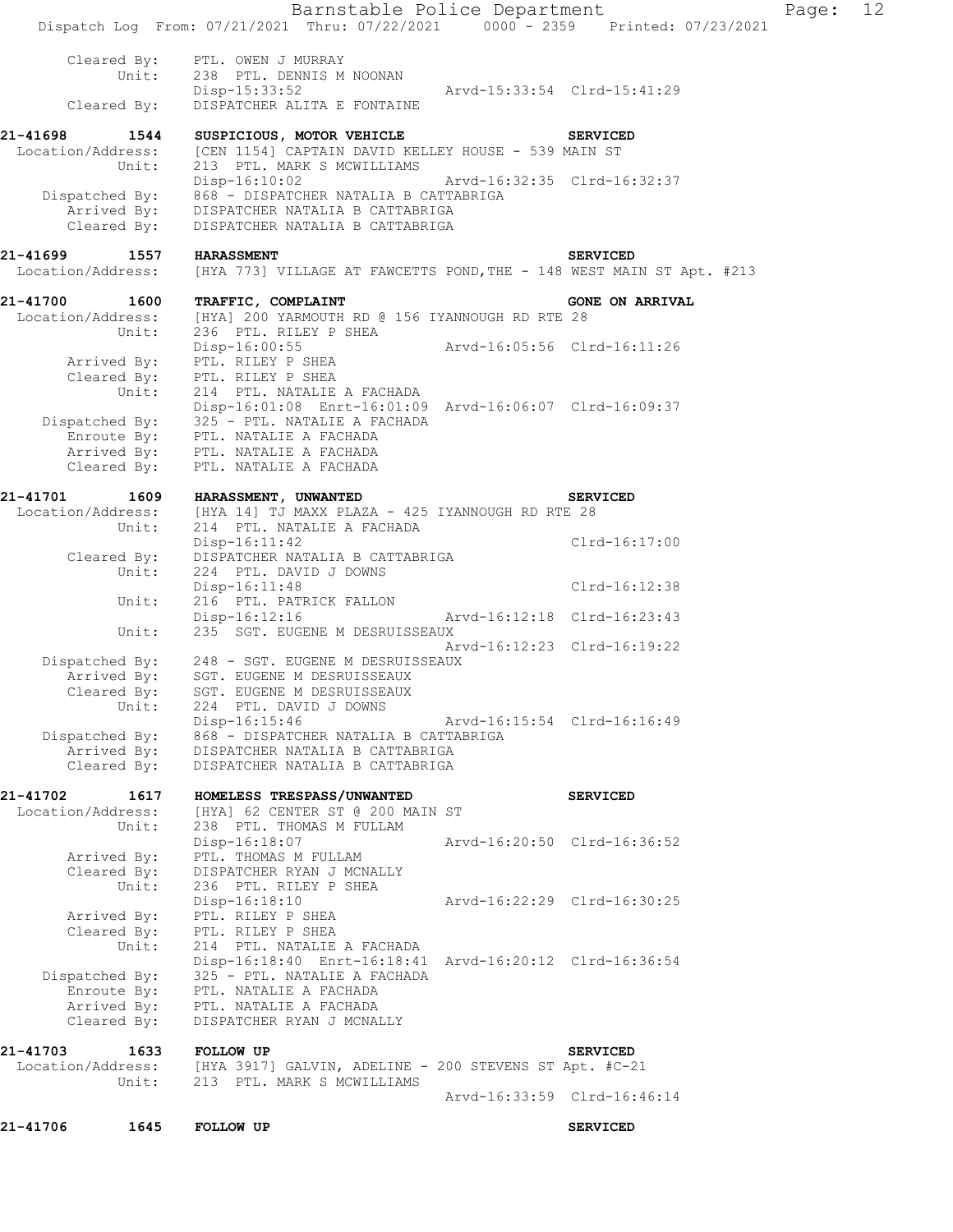|                                             | Dispatch Log From: 07/21/2021 Thru: 07/22/2021 0000 - 2359 Printed: 07/23/2021                                                                             |                             | Barnstable Police Department | Page: 13 |  |
|---------------------------------------------|------------------------------------------------------------------------------------------------------------------------------------------------------------|-----------------------------|------------------------------|----------|--|
|                                             | Location/Address: [HYA] 8 FOREST GLEN RD<br>Unit: 236 PTL. RILEY P SHEA<br>Disp-16:52:31<br>Arrived By: PTL. RILEY P SHEA<br>Cleared By: PTL. RILEY P SHEA | Arvd-17:00:01 Clrd-17:07:28 |                              |          |  |
|                                             | 21-41707 1646 LARCENY<br>Location/Address: [MAR 423] SUPER STOP & SHOP - 3900 FALMOUTH RD RTE 28<br>Unit: 234 PTL. THOMAS EDWARDS                          |                             | REPORT TAKEN                 |          |  |
|                                             | Disp-16:52:59<br>Arrived By: PTL. THOMAS EDWARDS<br>Clrd-17:02:45 Clrd-17:45:53<br>Cleared By: PTL. THOMAS EDWARDS<br>Refer To Incident: 21-1441-OF        |                             |                              |          |  |
|                                             | 21-41710   1651   FOLLOW UP<br>Location/Address: [HYA 3370] AJ MART - 459 MAIN ST<br>Unit: 238 PTL. THOMAS M FULLAM                                        |                             | <b>SERVICED</b>              |          |  |
|                                             |                                                                                                                                                            |                             | Arvd-16:52:16 Clrd-16:56:17  |          |  |
|                                             | 21-41714 1702 MOTOR VEHICLE STOP<br>Location/Address: [HYA] 5 NIGHTINGALE LN @ 73 FALMOUTH RD RTE 28<br>Unit: 251 PTL. NOLAN R O'MELIA                     |                             | VERBAL WARNING               |          |  |
|                                             | Cleared By: PTL. NOLAN R O'MELIA                                                                                                                           | Arvd-17:02:00 Clrd-17:11:42 |                              |          |  |
|                                             | 21-41718 1711 MOTOR VEHICLE STOP<br>Location/Address: [HYA] PITCHER'S WAY @ SCHOONER LN                                                                    |                             | VERBAL WARNING               |          |  |
|                                             | Unit: 236 PTL. RILEY P SHEA<br>Cleared By: PTL. RILEY P SHEA                                                                                               | Arvd-17:11:00 Clrd-17:16:18 |                              |          |  |
| 21-41717 1712 AIRPORT RAMP CHECK            | Location/Address: [HYA 103] BARNSTABLE MUNICIPAL AIRPORT - TERMINAL - 480 BARNSTABLE RD                                                                    |                             | <b>SERVICED</b>              |          |  |
|                                             | Unit: 229 PTL. DAVID E FOLEY                                                                                                                               |                             | Arvd-17:12:45 Clrd-17:14:42  |          |  |
| 21-41719 1717 MOTOR VEHICLE STOP            | Location/Address: [HYA 136] REGAL CINEMAS CCM STADIUM 12 - 793 IYANNOUGH RD RTE 132<br>Unit: 251 PTL. NOLAN R O'MELIA                                      |                             | VERBAL WARNING               |          |  |
|                                             | Cleared By: PTL. NOLAN R O'MELIA                                                                                                                           | Arvd-17:17:00 Clrd-17:23:42 |                              |          |  |
| 21-41720 1720 MOTOR VEHICLE STOP            | Location/Address: [HYA] 181 OLD TOWN RD<br>Unit: 224 PTL. DAVID J DOWNS                                                                                    |                             | VERBAL WARNING               |          |  |
|                                             | Cleared By: DISPATCHER RYAN J MCNALLY                                                                                                                      | Arvd-17:20:00 Clrd-17:26:46 |                              |          |  |
| 21-41723 1732<br>Location/Address:<br>Unit: | ACCIDENT, PROPERTY DAMAGE<br>[HYA 4029] GANNON'S TAVERN - 959 BEARSE'S WAY<br>238 PTL. THOMAS M FULLAM                                                     |                             | <b>SERVICED</b>              |          |  |
| Cleared By:                                 | Disp-17:33:34<br>Arrived By: PTL. THOMAS M FULLAM<br>PTL. THOMAS M FULLAM                                                                                  | Arvd-17:44:48 Clrd-18:35:36 |                              |          |  |
| Location/Address:<br>Unit:                  | 21-41726 1750 HARASSMENT, THREATS<br>[OST] 46 TANGLEWOOD DR<br>214 PTL. NATALIE A FACHADA                                                                  |                             | <b>ADVISED</b>               |          |  |
| Arrived By:<br>Cleared By:                  | Disp-17:53:33<br>PTL. NATALIE A FACHADA<br>DISPATCHER RYAN J MCNALLY                                                                                       | Arvd-17:56:22 Clrd-18:19:05 |                              |          |  |
| 21-41728 1808 AIRPORT RAMP CHECK<br>Unit:   | Location/Address: [HYA 103] BARNSTABLE MUNICIPAL AIRPORT - TERMINAL - 480 BARNSTABLE RD<br>229 PTL. DAVID E FOLEY                                          |                             | <b>SERVICED</b>              |          |  |
|                                             |                                                                                                                                                            | Arvd-18:08:32 Clrd-18:09:34 |                              |          |  |
| Location/Address:<br>Unit:                  | 21-41729 1810 MOTOR VEHICLE, DISABLED<br>[HYA] 209 IYANNOUGH RD RTE 28<br>216 PTL. PATRICK FALLON                                                          |                             | <b>GONE ON ARRIVAL</b>       |          |  |
|                                             | $Disp-18:11:19$<br>Arrived By: PTL. PATRICK FALLON                                                                                                         | Arvd-18:17:44 Clrd-18:21:49 |                              |          |  |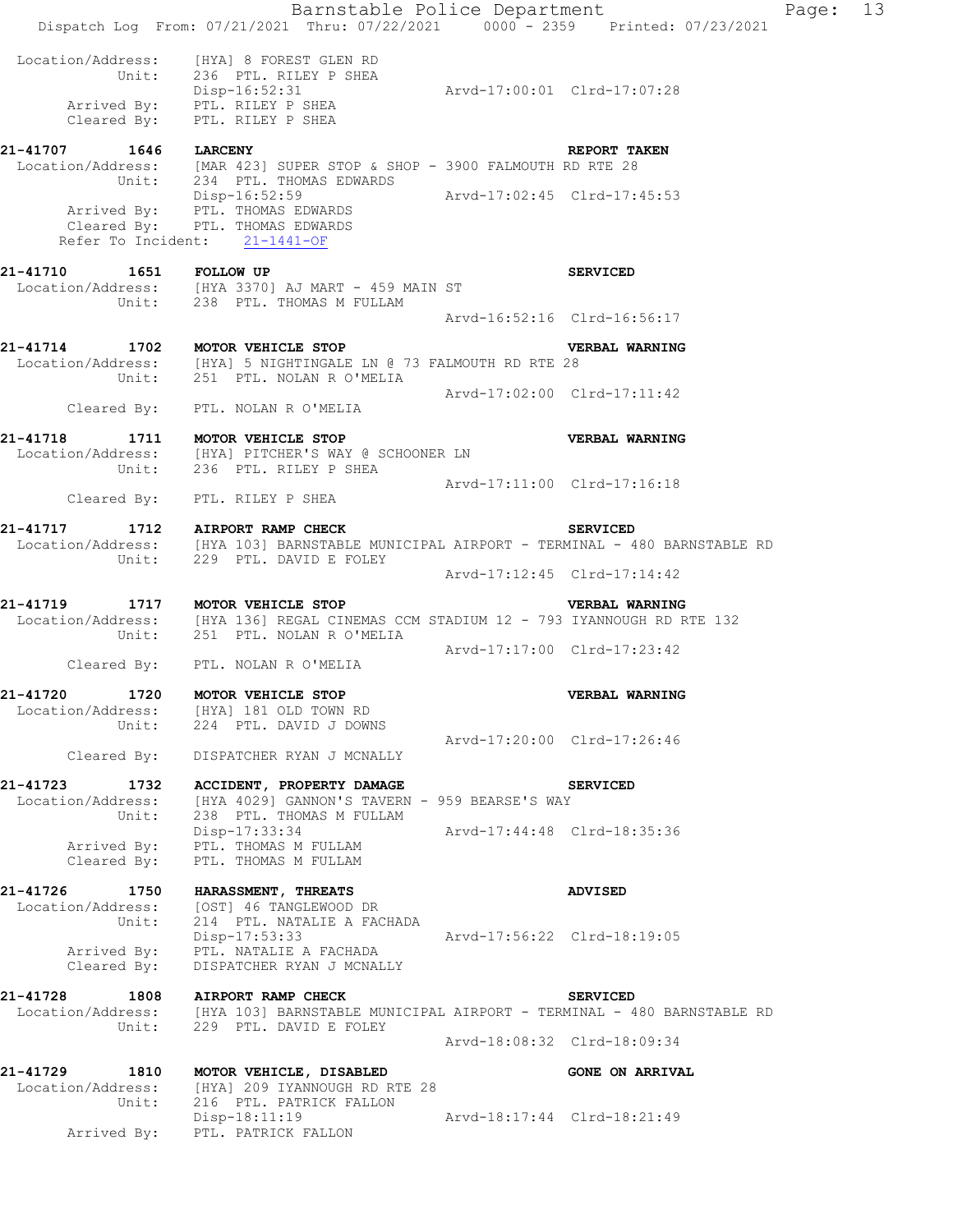Barnstable Police Department Page: 14 Dispatch Log From: 07/21/2021 Thru: 07/22/2021 0000 - 2359 Printed: 07/23/2021 Cleared By: PTL. PATRICK FALLON **21-41731 1823 FOLLOWUP PREV CASE SERVICED**  Location/Address: [MAR 423] SUPER STOP & SHOP - 3900 FALMOUTH RD RTE 28 Unit: 234 PTL. THOMAS EDWARDS Arvd-18:23:37 Clrd-18:24:12 **21-41732 1826 PROPERTY, FOUND SERVICED**  Location/Address: [HYA 3734] NORTH STREET PUBLIC RESTROOMS - 249 NORTH ST 21-41733 1828 SUMMONS, SERVE **SERVE SERVED** IN HAND Location/Address: [COT] 16 RTE 130 Unit: 234 PTL. THOMAS EDWARDS Arvd-18:28:31 Clrd-18:43:53 **21-41735 1838 MOTOR VEHICLE STOP VERBAL WARNING**  Location/Address: [HYA 24] 19TH HOLE, THE - 11 BARNSTABLE RD Unit: 236 PTL. RILEY P SHEA Arvd-18:38:00 Clrd-18:49:41 Cleared By: PTL. RILEY P SHEA Unit: 214 PTL. NATALIE A FACHADA Disp-18:39:13 Enrt-18:39:14 Arvd-18:41:54 Clrd-18:42:36 Dispatched By: 325 - PTL. NATALIE A FACHADA Enroute By: PTL. NATALIE A FACHADA Arrived By: PTL. NATALIE A FACHADA Cleared By: PTL. NATALIE A FACHADA **21-41737 1854 MOTOR VEHICLE STOP VERBAL WARNING**  Location/Address: [HYA] 112 STEVENS ST @ 111 BASSETT LN Unit: 214 PTL. NATALIE A FACHADA Arvd-18:54:00 Clrd-18:57:32 Cleared By: PTL. NATALIE A FACHADA **21-41738 1856 SUSPICIOUS, PERSON SERVICED**  Location/Address: [HYA 3070] DUFFY HEALTH CENTER - 94 MAIN ST Unit: 236 PTL. RILEY P SHEA Disp-18:58:30 Arvd-19:05:25 Clrd-19:13:30 Arrived By: PTL. RILEY P SHEA Cleared By: PTL. RILEY P SHEA Unit: 224 PTL. DAVID J DOWNS Disp-18:58:33 Arvd-19:05:15 Clrd-19:16:48 Arrived By: PTL. DAVID J DOWNS Cleared By: DISPATCHER RYAN J MCNALLY Unit: 214 PTL. NATALIE A FACHADA Disp-19:01:33 Enrt-19:01:33 Arvd-19:05:27 Clrd-19:12:24 Dispatched By: 325 - PTL. NATALIE A FACHADA Enroute By: PTL. NATALIE A FACHADA Arrived By: PTL. NATALIE A FACHADA Cleared  $\overrightarrow{By}$ : PTL. NATALIE A FACHADA **21-41739 1859 TRAFFIC, ENFORCEMENT ACTIVITY SERVICED**  Location/Address: [COT] MAIN ST Unit: 234 PTL. THOMAS EDWARDS Arvd-18:59:27 Clrd-19:17:37 Unit: 214 PTL. NATALIE A FACHADA Disp-19:00:23 Enrt-19:00:23 Clrd-19:01:27 Dispatched By: 325 - PTL. NATALIE A FACHADA Enroute By: PTL. NATALIE A FACHADA Cleared By: PTL. NATALIE A FACHADA **21-41740 1911 ASSIST, WELL BEING PROTECTIVE CUSTODY**  Location/Address: [HYA 4145] FAITH ASSEMBLY OF GOD - 154 BEARSE'S WAY Unit: 238 PTL. THOMAS M FULLAM Disp-19:12:28 Arvd-19:15:14 Clrd-20:02:12 Arrived By: PTL. THOMAS M FULLAM Cleared By: DISPATCHER RYAN J MCNALLY Unit: 214 PTL. NATALIE A FACHADA Disp-19:12:32 Arvd-19:16:51 Clrd-19:24:10 Arrived By: PTL. NATALIE A FACHADA Cleared By: PTL. NATALIE A FACHADA Refer To P/C: 21-1202-AR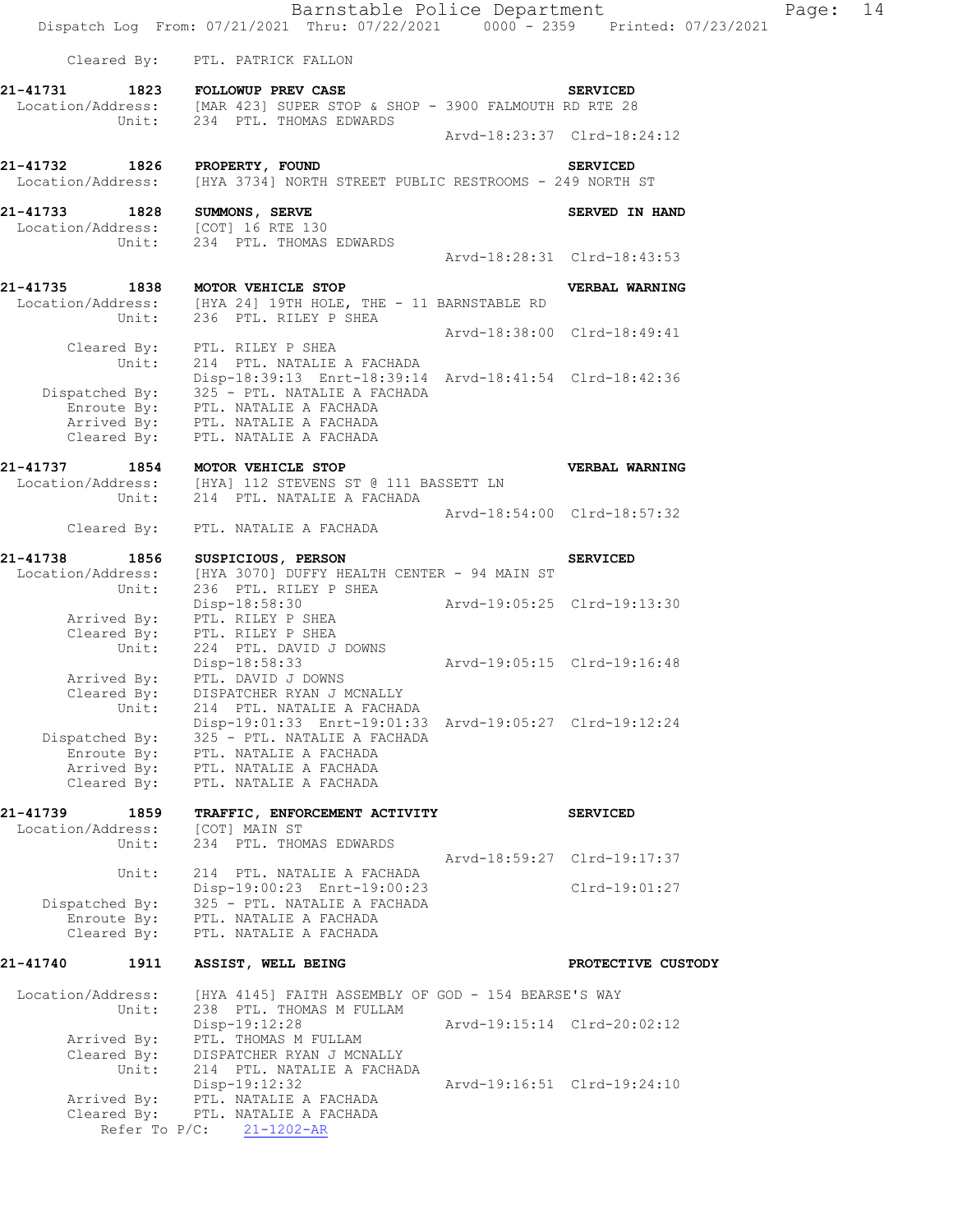|                                                       | Barnstable Police Department<br>Dispatch Log From: 07/21/2021 Thru: 07/22/2021 0000 - 2359 Printed: 07/23/2021                                            |                             |                             | Page: | 15 |
|-------------------------------------------------------|-----------------------------------------------------------------------------------------------------------------------------------------------------------|-----------------------------|-----------------------------|-------|----|
| $P/C$ :<br>Address:<br>Age:                           | ANDRADE, DOMINGO J<br>77 WINTER ST HYANNIS, MA<br>37                                                                                                      |                             |                             |       |    |
| Charges:                                              | INCAPACITATED PERSONS, ASSISTANCE TO FACILITY OR PROTECTIVE CUSTODY                                                                                       |                             |                             |       |    |
|                                                       | 21-41741 1917 HARASSMENT, UNWANTED<br>Location/Address: [HYA 438] HYANNIS HARBOR HOTEL - 213 OCEAN ST                                                     |                             | <b>SERVICED</b>             |       |    |
| Unit:                                                 | 224 PTL. DAVID J DOWNS<br>Disp-19:19:02<br>Arrived By: PTL. DAVID J DOWNS<br>Cleared By: DISPATCHER ALLYSSA MEDEIROS                                      |                             | Arvd-19:20:41 Clrd-19:30:53 |       |    |
| Unit:                                                 | 236 PTL. RILEY P SHEA<br>Disp-19:19:06                                                                                                                    | Arvd-19:21:20 Clrd-19:28:05 |                             |       |    |
| Cleared By:                                           | Arrived By: PTL. RILEY P SHEA<br>PTL. RILEY P SHEA                                                                                                        |                             |                             |       |    |
| 21-41744 1932 DISTURBANCE                             | Location/Address: [MAR] 1300 OLD POST RD<br>Unit: 213 PTL. MARK S MCWILLIAMS                                                                              |                             | <b>UNFOUNDED</b>            |       |    |
| Unit:                                                 | Disp-19:35:11<br>Cleared By: PTL. MARK S MCWILLIAMS<br>234 PTL. THOMAS EDWARDS                                                                            |                             | Clrd-20:00:05               |       |    |
| Cleared By:                                           | Disp-19:35:11<br>Arrived By: PTL. THOMAS EDWARDS<br>PTL. THOMAS EDWARDS                                                                                   | Arvd-19:42:42 Clrd-20:02:39 |                             |       |    |
| 21-41745 1940 ANIMALS, INJURED                        | Location/Address: [HYA] 438 OLD TOWN RD                                                                                                                   |                             | <b>SERVICED</b>             |       |    |
|                                                       | Unit: 224 PTL. DAVID J DOWNS                                                                                                                              | Arvd-19:40:00 Clrd-19:44:35 |                             |       |    |
| Unit:                                                 | 235 SGT. EUGENE M DESRUISSEAUX<br>$Disp-19:40:41$<br>Refer To Incident: 21-1442-OF                                                                        |                             | Clrd-19:44:18               |       |    |
|                                                       |                                                                                                                                                           |                             |                             |       |    |
| 21-41746<br>Unit:                                     | 1950 MOTOR VEHICLE, DISABLED<br>Location/Address: [HYA] 220 PITCHER'S WAY @ 215 WEST MAIN ST<br>229 PTL. DAVID E FOLEY                                    |                             | <b>SERVICED</b>             |       |    |
|                                                       | Cleared By: PTL. DAVID E FOLEY                                                                                                                            |                             | Arvd-19:50:00 Clrd-20:04:56 |       |    |
| 21-41748<br>1956                                      | <b>DISTURBANCE</b>                                                                                                                                        |                             | <b>SERVICED</b>             |       |    |
|                                                       | Location/Address: [HYA 2304] HAGBERG, NANCY H - 151 PINE AVE<br>Unit: 214 PTL. NATALIE A FACHADA                                                          |                             | Arvd-20:02:01 Clrd-20:31:00 |       |    |
| Arrived By:<br>Cleared By:                            | Disp-19:58:10<br>PTL. NATALIE A FACHADA<br>DISPATCHER NATALIA B CATTABRIGA                                                                                |                             |                             |       |    |
| Unit:<br>Arrived By:                                  | 236 PTL. RILEY P SHEA<br>Disp-19:58:10<br>PTL. RILEY P SHEA                                                                                               |                             | Arvd-20:03:45 Clrd-20:31:28 |       |    |
| Cleared By:                                           | DISPATCHER NATALIA B CATTABRIGA                                                                                                                           |                             |                             |       |    |
| 21-41753<br>2013<br>Location/Address:<br>Unit:        | ASSIST, OTHER AGENCY<br>[WBA 355] LEDOUX, KENNETH & ANITA - 11 CARLSON LN<br>251 PTL. NOLAN R O'MELIA                                                     |                             | <b>SERVICED</b>             |       |    |
| Arrived By:<br>Cleared By:                            | Disp-20:13:31<br>PTL. NOLAN R O'MELIA<br>PTL. NOLAN R O'MELIA                                                                                             | Arvd-20:21:04 Clrd-21:01:32 |                             |       |    |
| Unit:<br>Dispatched By:<br>Enroute By:<br>Arrived By: | 210 SGT. THOMAS J BIRD<br>Disp-20:25:53 Enrt-20:25:53 Arvd-20:25:56 Clrd-20:28:16<br>188 - SGT. THOMAS J BIRD<br>SGT. THOMAS J BIRD<br>SGT. THOMAS J BIRD |                             |                             |       |    |
| Cleared By:                                           | SGT. THOMAS J BIRD                                                                                                                                        |                             |                             |       |    |
| 21-41754<br>2020<br>Location/Address:<br>Unit:        | ANIMALS, INJURED<br>[HYA 2195] PALIO PIZZERIA - 435 MAIN ST<br>229 PTL. DAVID E FOLEY                                                                     |                             | <b>ADVISED</b>              |       |    |
| Arrived By:<br>Unit:                                  | Disp-20:21:28<br>PTL. DAVID E FOLEY<br>216 PTL. PATRICK FALLON                                                                                            |                             | Arvd-20:30:41 Clrd-20:37:27 |       |    |
| Dispatched By:                                        | $Disp-20:31:05$<br>892 - DISPATCHER ALLYSSA MEDEIROS                                                                                                      | Arvd-20:31:07 Clrd-20:34:07 |                             |       |    |
|                                                       |                                                                                                                                                           |                             |                             |       |    |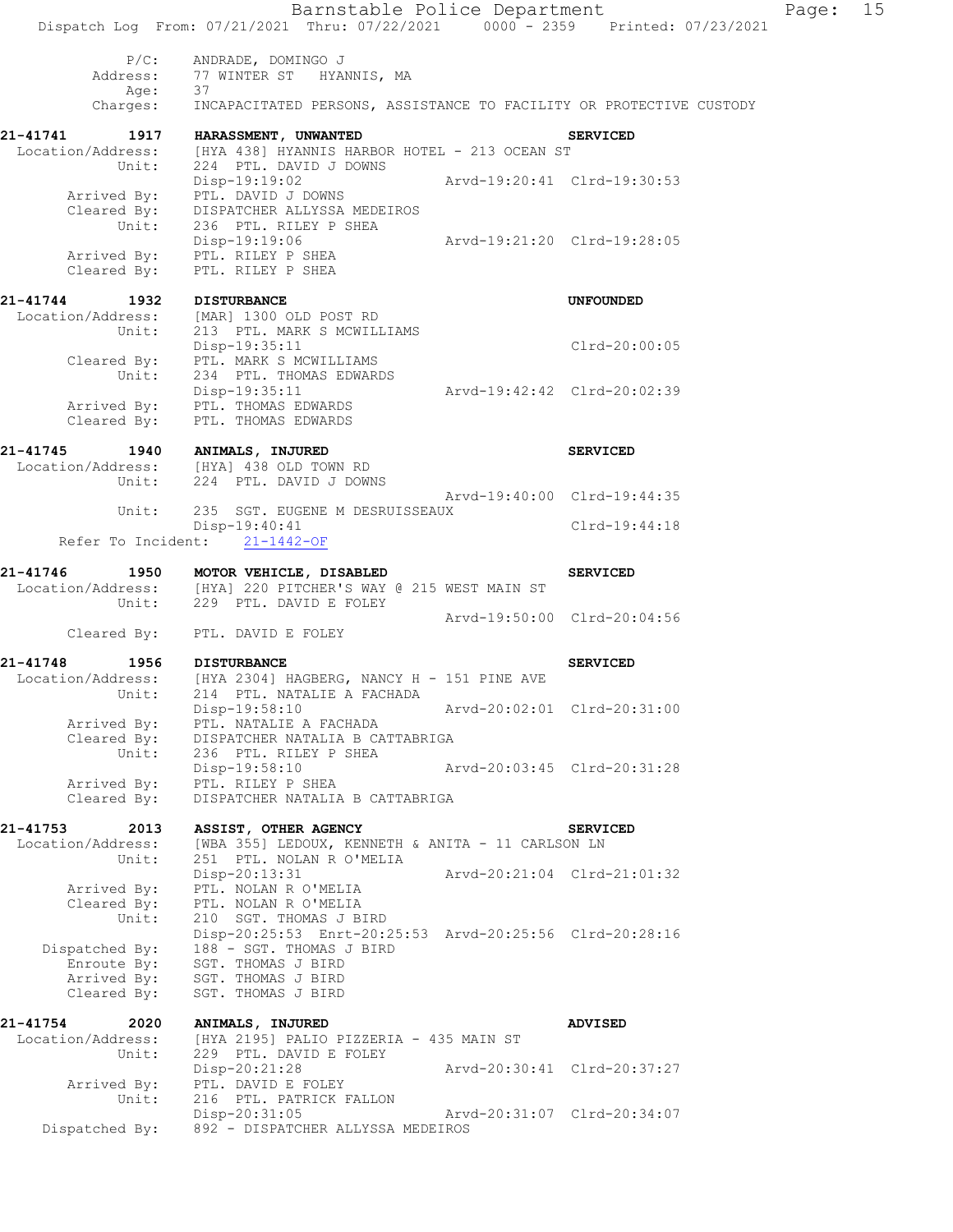Barnstable Police Department Fage: 16 Dispatch Log From: 07/21/2021 Thru: 07/22/2021 0000 - 2359 Printed: 07/23/2021 Arrived By: DISPATCHER ALLYSSA MEDEIROS Cleared By: PTL. PATRICK FALLON **21-41755 2031 DISTURBANCE SERVICED**  Location/Address: [HYA 955] SAINT JOHN PAUL II HIGH SCHOOL - 120 HIGH SCHOOL RD Unit: 214 PTL. NATALIE A FACHADA Arvd-20:31:00 Clrd-20:31:41 Unit: 236 PTL. RILEY P SHEA<br>Disp-20:31:37 Disp-20:31:37 Arvd-20:31:39 Clrd-20:31:43 **21-41756 2034 DISTURBANCE PROTECTIVE CUSTODY**  Location/Address: [HYA 955] SAINT JOHN PAUL II HIGH SCHOOL - 120 HIGH SCHOOL RD Unit: 236 PTL. RILEY P SHEA Arvd-20:34:00 Clrd-20:52:19 Cleared By: PTL. RILEY P SHEA Unit: 214 PTL. NATALIE A FACHADA Disp-20:34:20 Arvd-20:34:22 Clrd-21:40:16 Cleared By: DISPATCHER RYAN J MCNALLY Unit: 235 SGT. EUGENE M DESRUISSEAUX Arvd-20:34:57 Clrd-20:53:00 Dispatched By: 248 - SGT. EUGENE M DESRUISSEAUX Arrived By: SGT. EUGENE M DESRUISSEAUX Cleared By: SGT. EUGENE M DESRUISSEAUX Refer To P/C: 21-1203-AR P/C: MAHONEY, CHARLENE G Address: HOMELESS HYANNIS, MA Age: 41 Charges: INCAPACITATED PERSONS, ASSISTANCE TO FACILITY OR PROTECTIVE CUSTODY **21-41759 2100 DISTURBANCE PROTECTIVE CUSTODY**  Location/Address: [HYA 349] MINI FOOD MART - 252 MAIN ST Unit: 236 PTL. RILEY P SHEA Disp-21:01:11 Arvd-21:02:44 Clrd-21:48:17 Arrived By: PTL. RILEY P SHEA Cleared By: PTL. RILEY P SHEA Unit: 229 PTL. DAVID E FOLEY Disp-21:01:27 Arvd-21:02:54 Clrd-21:10:24 Arrived By: PTL. BRIAN P JENKINS Refer To P/C: 21-1204-AR P/C: ABDULLAH, NASIR Address: 77 WINTER ST Apt. #1 HYANNIS, MA Age: 57 Charges: INCAPACITATED PERSONS, ASSISTANCE TO FACILITY OR PROTECTIVE CUSTODY **21-41761 2104 ALARM, COMMERCIAL ALARM - FALSE**  [HYA 2731] VA PRIMARY CARE CLINIC - 233 STEVENS ST Unit: 229 PTL. DAVID E FOLEY Disp-21:24:01 Arvd-21:27:49 Clrd-21:37:02 Arrived By: PTL. DAVID E FOLEY Unit: 235 SGT. EUGENE M DESRUISSEAUX Arvd-21:32:42 Clrd-21:37:04 Dispatched By: 248 - SGT. EUGENE M DESRUISSEAUX Arrived By: SGT. EUGENE M DESRUISSEAUX **21-41763 2126 LARCENY ADVISED**  Location/Address: [HYA 21] BEST BUY - 793 IYANNOUGH RD RTE 132 **21-41765 2129 HARASSMENT, THREATS ADVISED**  [HYA 3579] PAIN D'AVIGNON - 15 HINCKLEY RD **21-41766 2132 TRAFFIC, COMPLAINT GONE ON ARRIVAL**  Location/Address: [MAR 423] SUPER STOP & SHOP - 3900 FALMOUTH RD RTE 28<br>Unit: 213 PTL. MARK S MCWILLIAMS 213 PTL. MARK S MCWILLIAMS<br>Disp-21:33:10 Disp-21:33:10 Arvd-21:38:05 Clrd-21:40:56 Cleared By: PTL. MARK S MCWILLIAMS **21-41767 2136 SUSPICIOUS, ACTIVITY SERVICED**  Location/Address: [COT] 271 MARINER CIR<br>Unit: 213 PTL. MARK S MCWIL 213 PTL. MARK S MCWILLIAMS Disp-21:42:29 Arvd-21:52:18 Clrd-22:08:43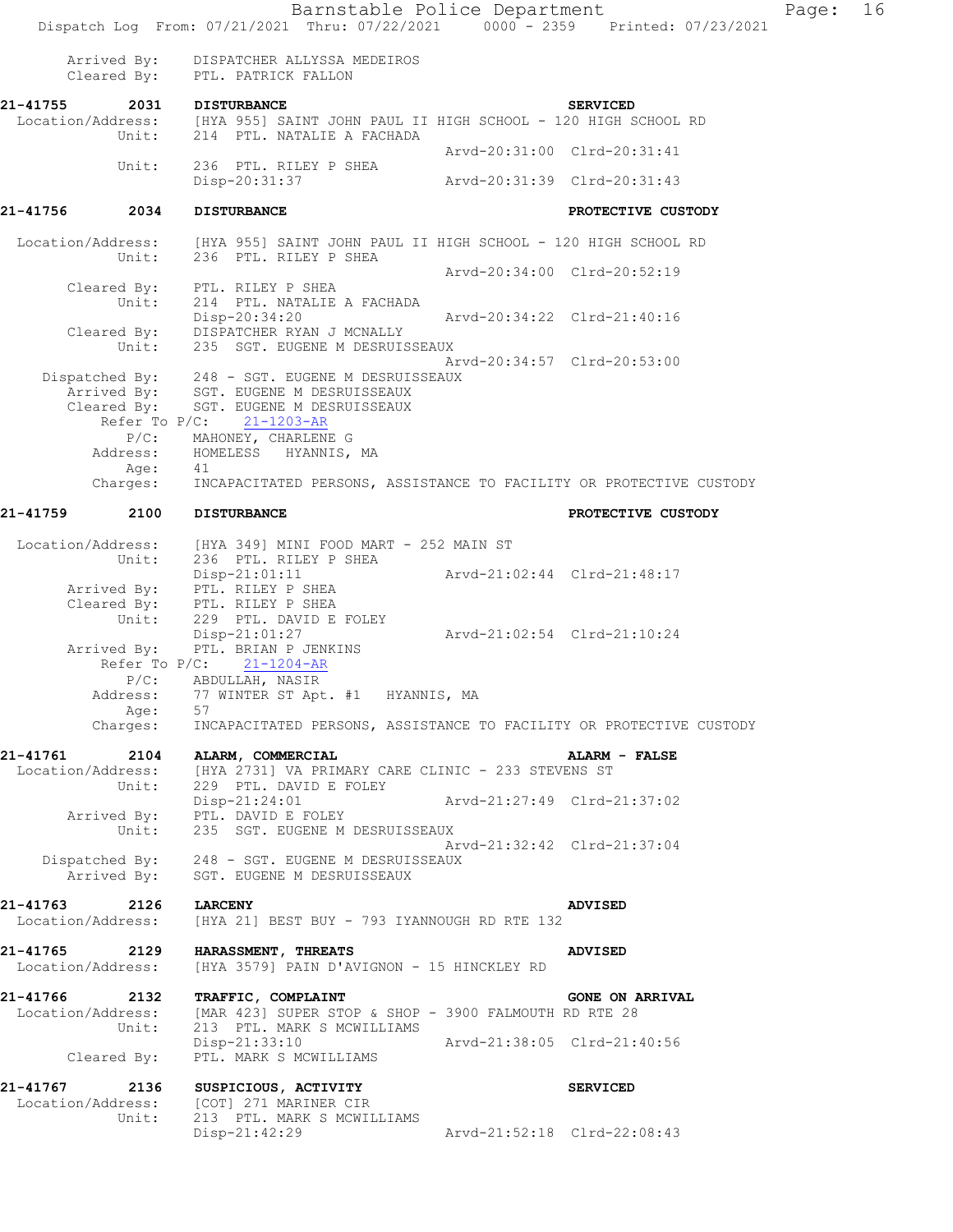Barnstable Police Department Page: 17 Dispatch Log From: 07/21/2021 Thru: 07/22/2021 0000 - 2359 Printed: 07/23/2021 Arrived By: DISPATCHER RYAN J MCNALLY Cleared By: DISPATCHER RYAN J MCNALLY **21-41770 2204 E911, SILENT CALL UNFOUNDED**  Location/Address: [HYA] 11 ELDRIDGE AVE @ 100 FRANKLIN AVE Unit: 229 PTL. DAVID E FOLEY Disp-22:16:47 Arvd-22:20:44 Clrd-22:29:47 Arrived By: PTL. DAVID E FOLEY Cleared By: PTL. DAVID E FOLEY **21-41769 2207 MOTOR VEHICLE STOP VERBAL WARNING**  Location/Address: [HYA] 390 FALMOUTH RD RTE 28 @ 5 GARDEN LN Unit: 224 PTL. DAVID J DOWNS Arvd-22:07:00 Clrd-22:09:45 Cleared By: DISPATCHER CHRISTOPHER FOLEY **21-41771 2208 ASSIST SERVICED**  Location/Address: [HYA 2] KALMUS BEACH - 670 OCEAN ST Unit: 210 SGT. THOMAS J BIRD Arvd-22:08:00 Clrd-22:10:44 Cleared By: DISPATCHER RYAN J MCNALLY **21-41772 2237 ALARM, RESIDENTIAL SERVICED**  Location/Address: [CEN 494] DAFNOULELIS, CHRISTOS V & MENI - 5 MARIE AVE Unit: 229 PTL. DAVID E FOLEY<br>Disp-22:49:03 Arvd-22:55:30 Clrd-23:07:18 Arrived By: PTL. DAVID E FOLEY Unit: 239 PTL. KURT LARIVIERE Disp-22:53:24 Enrt-22:53:25 Arvd-22:55:23 Clrd-23:05:13 Dispatched By: 191 - PTL. KURT LARIVIERE Enroute By: PTL. KURT LARIVIERE Arrived By: PTL. KURT LARIVIERE Cleared By: PTL. KURT LARIVIERE **21-41778 2348 B&E, RESIDENCE SERVICED**  Location/Address: [COT] 1033 SANTUIT-NEWTOWN RD Unit: 229 PTL. NELSON J SOUVE Disp-23:49:21 Arvd-23:55:58 Clrd-07/22/2021 @ 06:02:40 Arrived By: PTL. BRIAN P JENKINS Cleared By: PTL. NELSON J SOUVE Unit: 210 SGT. THOMAS J BIRD Disp-23:49:29 Clrd-23:49:34 Cleared By: PTL. BRIAN P JENKINS<br>Unit: 235 SGT. EUGENE M DE 235 SGT. EUGENE M DESRUISSEAUX Disp-23:49:41 Arvd-23:56:28 Clrd-07/22/2021 @ 02:36:45 Arrived By: SGT. EUGENE M DESRUISSEAUX Cleared By: DISPATCHER NICHOLE L GOUZIAS Unit: 238 PTL. THOMAS M FULLAM Disp-23:50:19 Arvd-00:02:09 Clrd-07/22/2021 @ 00:55:00 Arrived By: DISPATCHER NICHOLE L GOUZIAS Cleared By: DISPATCHER NICHOLE L GOUZIAS Unit: 221 PTL. LORNE W FELLOWS Disp-23:51:02 Enrt-23:51:03 Arvd-00:00:10 Clrd-07/22/2021 @ 06:58:58 Dispatched By: 330 - PTL. LORNE W FELLOWS Enroute By: PTL. LORNE W FELLOWS Arrived By: PTL. LORNE W FELLOWS Cleared By: PTL. LORNE W FELLOWS Unit: 201 LT. GRETCHEN J ALLEN Disp-23:58:10 Enrt-23:58:11 Arvd-00:10:20 Clrd-07/22/2021 @ 02:35:47 Dispatched By: 226 - LT. GRETCHEN J ALLEN Enroute By: LT. GRETCHEN J ALLEN Arrived By: LT. GRETCHEN J ALLEN Cleared By: LT. GRETCHEN J ALLEN Unit: 210 SGT. THOMAS J BIRD Disp-00:04:15 Arvd-00:04:18 Clrd-07/22/2021 @ 00:54:25 Dispatched By: 880 - DISPATCHER HALEY R HOLLANDER Arrived By: DISPATCHER HALEY R HOLLANDER Cleared By: DISPATCHER NICHOLE L GOUZIAS Unit: 901 SGT. ROBERT E BITINAS Disp-00:21:48 Arvd-01:11:23 Clrd-07/22/2021 @ 02:06:13 Dispatched By: 898 - DISPATCHER CHRISTOPHER FOLEY<br>Arrived By: DISPATCHER HALEY R HOLLANDER DISPATCHER HALEY R HOLLANDER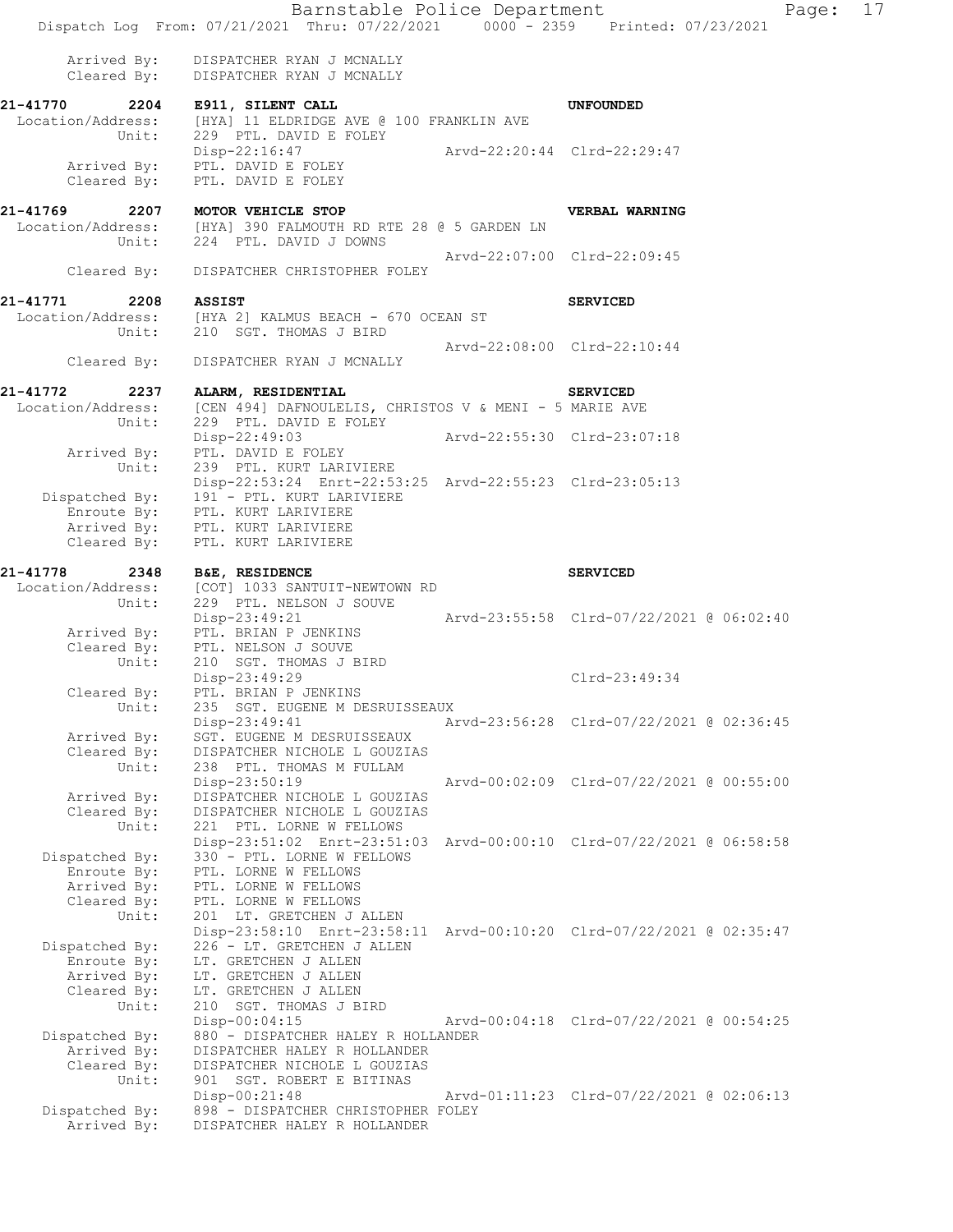Barnstable Police Department Page: 18 Dispatch Log From: 07/21/2021 Thru: 07/22/2021 0000 - 2359 Printed: 07/23/2021 Cleared By: DISPATCHER CHRISTOPHER FOLEY Unit: 251 PTL. NOLAN R O'MELIA Disp-02:24:07 Arvd-02:24:09 Clrd-07/22/2021 @ 02:36:08 Dispatched By: 880 - DISPATCHER HALEY R HOLLANDER Arrived By: DISPATCHER HALEY R HOLLANDER Cleared By: PTL. NOLAN R O'MELIA Refer To Incident: 21-1445-OF 21-41780 2359 SUSPICIOUS, MOTOR VEHICLE **CONE ON ARRIVAL** 

 Location/Address: [MAR] 390 OLD FALMOUTH RD Unit: 223 PTL. MARCUS B CUNNINGHAM Disp-00:19:41 Arvd-00:31:44 Clrd-07/22/2021 @ 00:35:31 Dispatched By: 870 - DISPATCHER NICHOLE L GOUZIAS Arrived By: PTL. MARCUS B CUNNINGHAM Cleared By: PTL. MARCUS B CUNNINGHAM

## **For Date: 07/22/2021 - Thursday**

| 21-41781          | 0011                       | SUSPICIOUS, MOTOR VEHICLE                                                       |                             | <b>SERVICED</b>             |
|-------------------|----------------------------|---------------------------------------------------------------------------------|-----------------------------|-----------------------------|
| Location/Address: | Unit:                      | [HYA 702] CUMBERLAND FARMS #2295 - 375 BARNSTABLE RD<br>214 PTL. MICHAEL L LIMA |                             |                             |
|                   | Arrived By:<br>Cleared By: | Disp-00:12:46<br>PTL. MICHAEL L LIMA<br>PTL. MICHAEL L LIMA                     |                             | Arvd-00:15:19 Clrd-00:15:58 |
|                   | Unit:                      | 234 PTL. ERIC J ROGORZENSKI<br>$Disp-00:12:50$                                  |                             | Arvd-00:13:26 Clrd-00:16:16 |
| 21-41782          | 0012                       | DISTURBANCE, FIGHT                                                              |                             | <b>ADVISED</b>              |
| Location/Address: | Unit:                      | [HYA 317] CASCADE MOTOR LODGE - 201 MAIN ST<br>233 PTL. LIAM T LOISELLE         |                             |                             |
|                   |                            |                                                                                 |                             | Arvd-00:12:00 Clrd-00:19:34 |
|                   | Cleared By:<br>Unit:       | PTL. LIAM T LOISELLE<br>215 PTL. JOHN R GARDINER<br>Disp-00:12:55               |                             | Arvd-00:15:35 Clrd-00:15:48 |
|                   | Arrived By:                | PTL. JOHN R GARDINER                                                            |                             |                             |
|                   | Cleared By:                | PTL. JOHN R GARDINER                                                            |                             |                             |
| 21-41785          | 0033                       | PROPERTY, LOST                                                                  |                             | <b>SERVICED</b>             |
| Location/Address: | Unit:                      | [HYA] 158 WHITEHALL WAY<br>234 PTL. ERIC J ROGORZENSKI                          |                             |                             |
|                   |                            | Disp-00:34:18                                                                   |                             | Arvd-00:37:33 Clrd-00:55:11 |
|                   | Arrived By:                | PTL. ERIC J ROGORZENSKI                                                         |                             |                             |
|                   | Cleared By:                | PTL. ERIC J ROGORZENSKI                                                         |                             |                             |
| 21-41789          | 0102                       | SUSPICIOUS, ACTIVITY                                                            |                             | <b>SERVICED</b>             |
|                   |                            |                                                                                 |                             |                             |
| Location/Address: |                            | [OST] 135 STONEHORSE RD                                                         |                             |                             |
| 21-41791          | 0108                       | ALARM, COMMERCIAL                                                               |                             | ALARM - FALSE               |
| Location/Address: |                            | [OST 232] MARGO'S INC. - 27 WIANNO AVE                                          |                             |                             |
|                   | Unit:                      | 215 PTL. JOHN R GARDINER                                                        |                             |                             |
|                   |                            | Disp-01:11:29                                                                   |                             | Arvd-01:20:00 Clrd-01:24:02 |
|                   | Arrived By:<br>Cleared By: | PTL. JOHN R GARDINER<br>PTL. JOHN R GARDINER                                    |                             |                             |
|                   | Unit:                      | 214 PTL. MICHAEL L LIMA                                                         |                             |                             |
|                   |                            | $Disp-01:11:34$                                                                 | Arvd-01:19:36 Clrd-01:23:35 |                             |
|                   | Arrived By:                | PTL. MICHAEL L LIMA<br>PTL. MICHAEL L LIMA                                      |                             |                             |
|                   | Cleared By:                |                                                                                 |                             |                             |
| 21-41792          | 0134                       | ACCIDENT, PROPERTY DAMAGE                                                       |                             | <b>ARREST MADE</b>          |
| Location/Address: |                            | [MAR] 818 RACE LN @ 1230 RTE 149                                                |                             |                             |
|                   | Unit:                      | 223 PTL. MARCUS B CUNNINGHAM                                                    |                             | Arvd-01:39:43 Clrd-04:06:40 |
|                   | Arrived By:                | Disp-01:35:13<br>PTL. MARCUS B CUNNINGHAM                                       |                             |                             |
|                   | Unit:                      | 901 SGT. ROBERT E BITINAS                                                       |                             |                             |
|                   |                            | Disp-02:06:42                                                                   | Arvd-02:06:50 Clrd-02:45:14 |                             |
|                   | Dispatched By:             | 898 - DISPATCHER CHRISTOPHER FOLEY<br>DISPATCHER CHRISTOPHER FOLEY              |                             |                             |
|                   | Arrived By:                | Refer To Arrest: 21-1205-AR                                                     |                             |                             |
|                   | Arrest:                    | LADD, THEODORE ALDEN                                                            |                             |                             |
|                   | Address:<br>Age:           | 128 LAKESIDE DR<br>MARSTONS MILLS, MA<br>35                                     |                             |                             |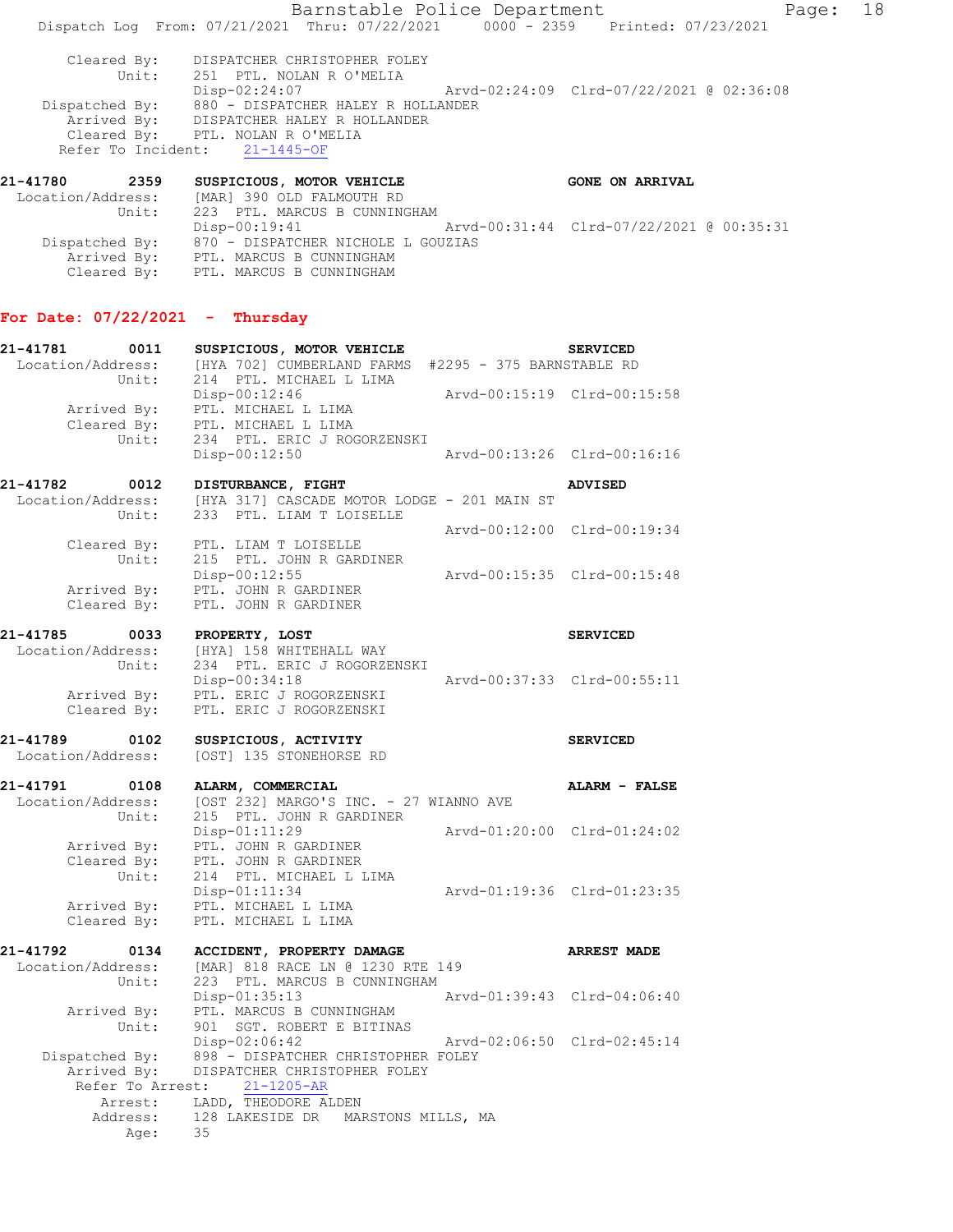Charges: OUI-LIQUOR OR .08% NEGLIGENT OPERATION OF MOTOR VEHICLE MARKED LANES VIOLATION Refer To Accident: 21-578-AC

| 21-41793          | 0150                       | <b>DISTURBANCE</b><br>Location/Address: [HYA] 490 SOUTH ST @ 5 SEA ST<br>Unit: 215 PTL. JOHN R GARDINER                                    | <b>ADVISED</b>              |
|-------------------|----------------------------|--------------------------------------------------------------------------------------------------------------------------------------------|-----------------------------|
|                   |                            |                                                                                                                                            | Aryd-01:50:00 Clrd-02:06:51 |
|                   | Cleared By:                | PTL. JOHN R GARDINER<br>Unit: 233 PTL. LIAM T LOISELLE                                                                                     |                             |
|                   |                            | $Disp-01:51:23$                                                                                                                            |                             |
| Dispatched By:    | Arrived By:<br>Cleared By: | 880 - DISPATCHER HALEY R HOLLANDER<br>PTL. LIAM T LOISELLE<br>PTL. LIAM T LOISELLE<br>Unit: 234 PTL. ERIC J ROGORZENSKI<br>$Disp-01:51:40$ | Arvd-01:51:44 Clrd-02:05:45 |
|                   | Cleared By:                | PTL. ERIC J ROGORZENSKI                                                                                                                    |                             |
| 21-41794          |                            | 0207 MOTOR VEHICLE STOP                                                                                                                    | VERBAL WARNING              |
| Location/Address: | Unit:                      | [HYA] 2 SOUTH ST @ 50 LEWIS BAY RD<br>234 PTL. ERIC J ROGORZENSKI                                                                          |                             |
|                   |                            |                                                                                                                                            | Arvd-02:07:00 Clrd-02:25:03 |
|                   | Unit:                      | Cleared By: PTL. ERIC J ROGORZENSKI<br>215 PTL. JOHN R GARDINER                                                                            |                             |

Disp-02:08:14 Arvd-02:08:18 Cleared By: PTL. JOHN R GARDINER PTL. JOHN R GARDINER **21-41796 0312 MOTOR VEHICLE STOP ADVISED** 

 Location/Address: [HYA] 640 BEARSE'S WAY @ 11 ENTERPRISE RD Unit: 215 PTL. JOHN R GARDINER Arvd-03:12:00 Clrd-03:27:02 Cleared By: PTL. JOHN R GARDINER Unit: 234 PTL. ERIC J ROGORZENSKI Arvd-03:25:01 Clrd-03:25:06 Dispatched By: 317 - PTL. ERIC J ROGORZENSKI Arrived By: PTL. ERIC J ROGORZENSKI Cleared By: PTL. ERIC J ROGORZENSKI

**21-41799 0503 ALARM, COMMERCIAL ALARM - CANCELLED**  Location/Address: [HYA 4045] PRIME CHEVROLET - 22 RIDGEWOOD AVE Unit: 215 PTL. JOHN R GARDINER Disp-05:05:21 Arvd-05:18:13 Clrd-05:19:51 Arrived By: PTL. JOHN R GARDINER

**21-41801 0627 TRAFFIC, ENFORCEMENT ACTIVITY SERVICED**  [HYA] IYANNOUGH RD RTE 132<br>214 PTL. MICHAEL L LIMA Location/Address:<br>Unit: Arvd-06:27:54 Clrd-06:45:12

**21-41805 0703 FOLLOW UP SERVICED**  Location/Address: [COT] 1105 OLD POST RD Unit: 229 PTL. NELSON J SOUVE Arvd-07:03:00 Clrd-07:27:09 Unit: 201 LT. GRETCHEN J ALLEN Disp-07:04:30 Arvd-07:04:33 Clrd-07:27:09 Unit: 221 PTL. LORNE W FELLOWS<br>Disp-07:04:38 Disp-07:04:38 Arvd-07:04:41 Clrd-07:27:09

**21-41806 0719 TRAFFIC, PARKING VIOL SERVICED**  Location/Address: [CEN 5] LONG BEACH - LONG BEACH RD<br>Unit: 215 PTL. JOHN R GARDINER 215 PTL. JOHN R GARDINER Disp-07:21:00 Clrd-07:24:07 **21-41807 0727 WARRANT, ATTEMPT UNABLE TO SERVE** 

 Location/Address: [MAR] 1328 OLD POST RD Unit: 229 PTL. NELSON J SOUVE Arvd-07:27:00 Clrd-08:18:07<br>Cleared By: DISPATCHER JOHN H COULOMBE DISPATCHER JOHN H COULOMBE Unit: 201 LT. GRETCHEN J ALLEN<br>Disp-07:28:08 Disp-07:28:08 Arvd-07:44:15 Clrd-07:50:33 Arrived By: DISPATCHER HALEY R HOLLANDER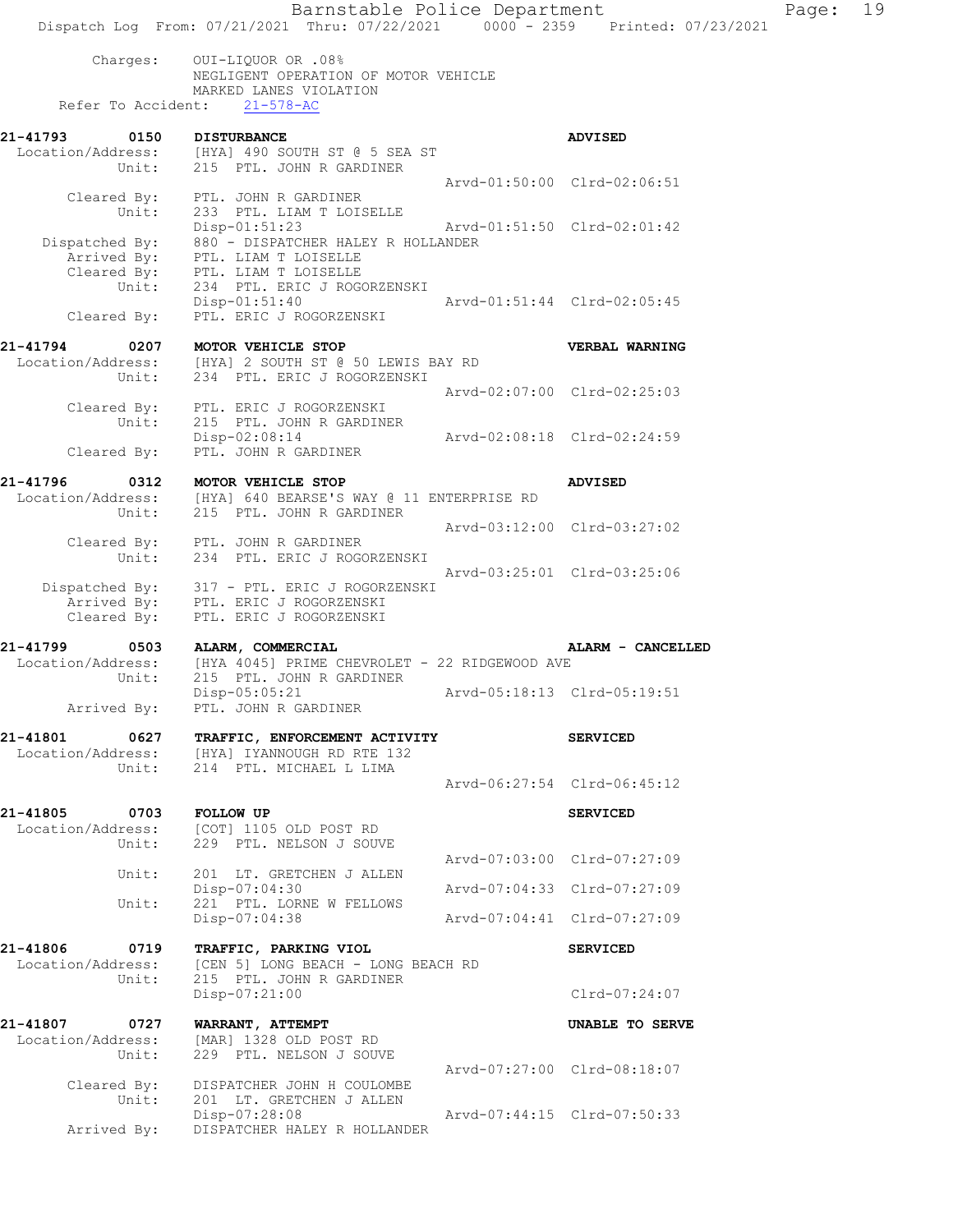Barnstable Police Department Page: 20 Dispatch Log From: 07/21/2021 Thru: 07/22/2021 0000 - 2359 Printed: 07/23/2021 Cleared By: LT. GRETCHEN J ALLEN Unit: 221 PTL. LORNE W FELLOWS Disp-07:28:10 Arvd-07:34:50 Clrd-08:10:13 Arrived By: PTL. LORNE W FELLOWS Cleared By: PTL. LORNE W FELLOWS Unit: 216 PTL. MAXWELL S MORROW Disp-07:54:56 Enrt-07:54:57 Arvd-08:04:40 Clrd-08:54:53 Dispatched By: 288 - PTL. MAXWELL S MORROW Enroute By: PTL. MAXWELL S MORROW Arrived By: PTL. MAXWELL S MORROW Cleared By: PTL. MAXWELL S MORROW Unit: 222 PTL. DENNIS M STAMPFL Disp-07:55:36 Arvd-07:56:02 Clrd-08:54:12 Dispatched By: 265 - SGT. MEAGHAN M CUNNINGHAM Arrived By: PTL. DENNIS M STAMPFL Cleared By: PTL. DENNIS M STAMPFL **21-41809 0807 ASSIST, OTHER AGENCY SERVICED**  Location/Address: [MAR 18] WEST VILLAGES ELEMENTARY SCHOOL - 760 OSTERVILLE W BARNSTABLE RD Unit: 238 PTL. THOMAS J HARMON Disp-08:08:23 Arvd-08:16:36 Clrd-08:23:13 Arrived By: PTL. THOMAS J HARMON **21-41812 0807 ASSIST ADVISED**  Location/Address: [MAR] 62 RUSSELLS PATH **21-41811 0819 E911, ABANDONED CALL SERVICED**  Location/Address: [BAR 67] MSPCC, MASS SOC PREVENTION CRUELTY TO CHILDRN - 206 BREED'S HILL RD Unit: 225 PTL. JOHN R GARDINER Disp-08:21:35 Clrd-08:23:22 **21-41815 0822 ASSIST SERVICED**  Location/Address: [BAR 831] OSIMO-CLOUTIER, CHERYL & WILLIAM - 32 ACRE HILL RD Unit: 225 PTL. JOHN R GARDINER Disp-08:32:39 Arvd-08:43:23 Clrd-09:01:57 Arrived By: PTL. JOHN R GARDINER Cleared By: PTL. JOHN R GARDINER **21-41814 0825 PRISONER, ESCORT SERVICED**  Location/Address: [BAR 71] BARNSTABLE FIRST DISTRICT COURT - 3195 MAIN ST RTE 6A Unit: 223 PTL. KRISTINA M GUSTAFSON Arvd-08:25:00 Clrd-08:37:00 Cleared By: PTL. KRISTINA M GUSTAFSON **21-41824 0902 TRAFFIC, ROAD HAZARD COMPLAINT/SUMMONS**  Location/Address: [HYA] 5 SEA ST @ 15 OAK NECK RD Unit: 237 PTL. KEVIN M SHAW Disp-09:03:51 Arvd-09:04:50 Clrd-09:37:23 Arrived By: PTL. KEVIN M SHAW Cleared By: PTL. KEVIN M SHAW Unit: 215 PTL. SCOTT H WRIGHT Disp-09:03:56 Arvd-09:04:06 Clrd-09:15:22 Arrived By: PTL. SCOTT H WRIGHT Cleared By: PTL. SCOTT H WRIGHT Unit: 223 PTL. KRISTINA M GUSTAFSON Arvd-09:04:39 Clrd-09:16:31 Dispatched By: 322 - PTL. KRISTINA M GUSTAFSON Arrived By: PTL. KRISTINA M GUSTAFSON Cleared By: PTL. KRISTINA M GUSTAFSON Unit: 337 PTL. DANIELLE S ST. PETER Arvd-09:05:43 Clrd-09:16:20 Dispatched By: 274 - PTL. DANIELLE S ST. PETER Arrived By: PTL. DANIELLE S ST. PETER Cleared By: PTL. DANIELLE S ST. PETER Refer To Arrest: 21-1206-AR **21-41826 0931 HOMELESS TRESPASS/UNWANTED SERVICED**  Location/Address: [HYA] 62 CENTER ST @ 200 MAIN ST Unit: 229 PTL. EVAN M HAUSSMANN Disp-09:32:09 Arvd-09:37:32 Clrd-09:41:32 Arrived By: PTL. EVAN M HAUSSMANN Cleared  $B_y$ : PTL. EVAN M HAUSSMANN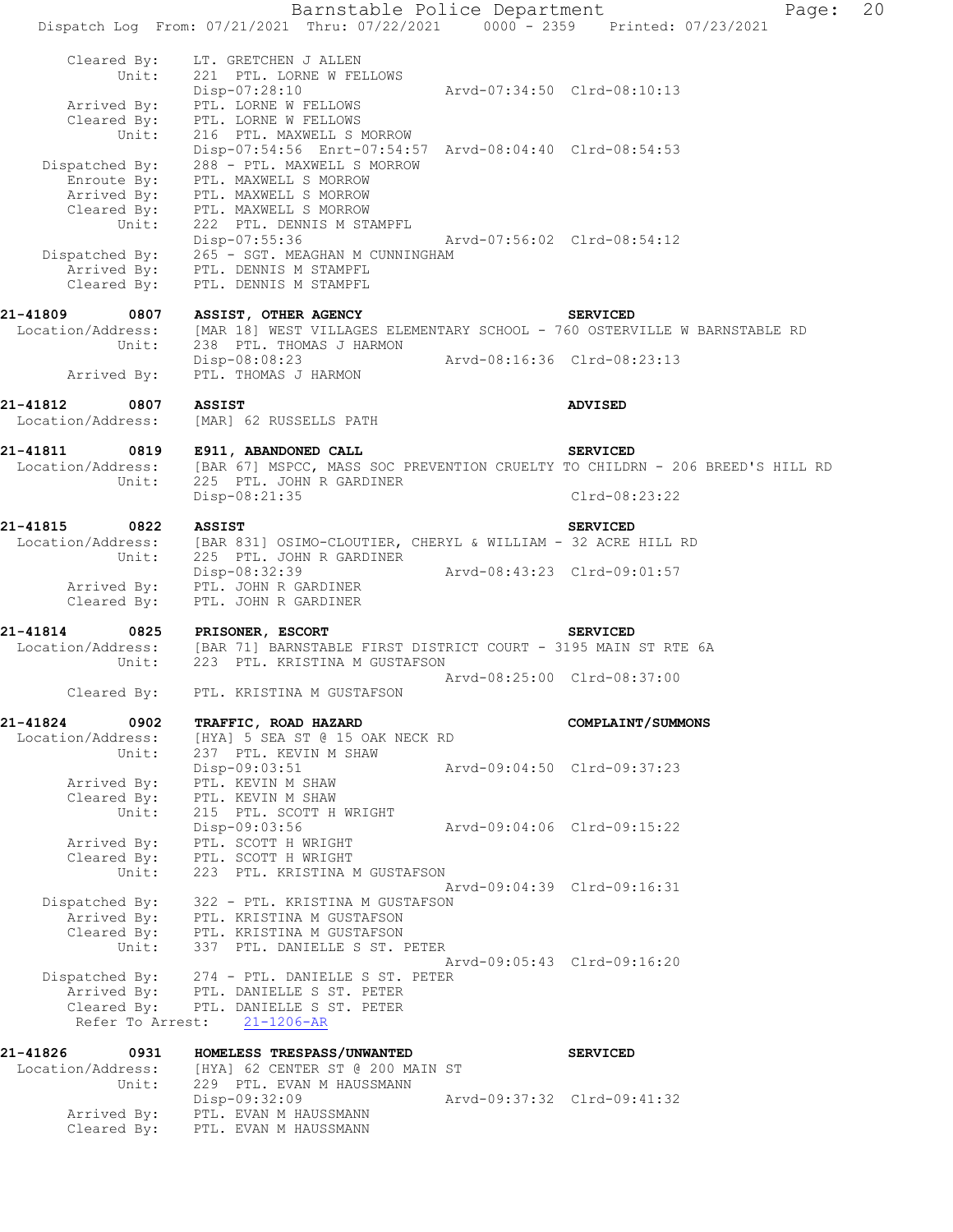Barnstable Police Department Page: 21 Dispatch Log From: 07/21/2021 Thru: 07/22/2021 0000 - 2359 Printed: 07/23/2021 Unit: 225 PTL. JOHN R GARDINER<br>Disp-09:32:12 Disp-09:32:12 Clrd-09:38:15 Cleared By: PTL. JOHN R GARDINER Unit: 337 PTL. DANIELLE S ST. PETER Disp-09:33:13 Clrd-09:34:41 Cleared By: PTL. DANIELLE S ST. PETER Unit: 337 PTL. DANIELLE S ST. PETER Disp-09:35:02 Enrt-09:35:02 Arvd-09:37:14 Clrd-09:52:00 Dispatched By: 274 - PTL. DANIELLE S ST. PETER Enroute By: PTL. DANIELLE S ST. PETER Arrived By: PTL. DANIELLE S ST. PETER Cleared By: PTL. DANIELLE S ST. PETER Unit: 223 PTL. KRISTINA M GUSTAFSON Arvd-09:37:50 Clrd-09:40:00 Dispatched By: 322 - PTL. KRISTINA M GUSTAFSON Arrived By: PTL. KRISTINA M GUSTAFSON Cleared By: PTL. KRISTINA M GUSTAFSON **21-41827 0939 MOTOR VEHICLE STOP VERBAL WARNING**  Location/Address: [BAR 833] VILLAGE GREEN APARTMENTS - 767 INDEPENDENCE DR Unit: 222 PTL. DENNIS M STAMPFL Arvd-09:39:00 Clrd-09:44:34 Cleared By: PTL. DENNIS M STAMPFL **21-41828 0943 TRAFFIC, ENFORCEMENT ACTIVITY SERVICED**  Location/Address: [COT] MAIN ST Unit: 238 PTL. THOMAS J HARMON Arvd-09:43:28 Clrd-09:50:00 Cleared By: DISPATCHER JOHN H COULOMBE Unit: 238 PTL. THOMAS J HARMON Disp-10:00:20 Clrd-10:00:27 Cleared By: DISPATCHER DESIREE L ROBINSON Unit: 211 SGT. MATTHEW E BLONDIN Disp-01:37:06 Clrd-07/23/2021 @ 01:37:09 Dispatched By: 226 - LT. GRETCHEN J ALLEN Cleared By: LT. GRETCHEN J ALLEN **21-41829 0945 MOTOR VEHICLE STOP VERBAL WARNING**  Location/Address: [BAR] 255 BREED'S HILL RD @ 525 INDEPENDENCE DR Unit: 222 PTL. DENNIS M STAMPFL Arvd-09:45:00 Clrd-09:50:02 Cleared By: PTL. DENNIS M STAMPFL **21-41830 0950 MOTOR VEHICLE STOP VERBAL WARNING**  Location/Address: [COT] 641 MAIN ST @ 4 LOWELL AVE Unit: 238 PTL. THOMAS J HARMON Arvd-09:50:00 Clrd-10:00:16 Cleared By: PTL. THOMAS J HARMON **21-41834 0952 TRAFFIC, ENFORCEMENT ACTIVITY SERVICED**  Location/Address: [CEN 108] LITTLEFIELD NELSON - 91 MAIN ST Unit: 236 PTL. DENISE A BALDNER Arvd-09:54:45 Clrd-10:24:29 **21-41841 1007 SUSPICIOUS, ACTIVITY ADVISED**  Location/Address: [CEN 1821] WILLIAMS, MARK & PINKSTEN, SHARON - 1766 FALMOUTH RD RTE 28 **21-41838 1008 TAXI REGISTRATION SERVICED**  Location/Address: [HYA 124] BARNSTABLE POLICE DEPARTMENT - 1200 PHINNEY'S LN **21-41839 1010 MOTOR VEHICLE STOP VERBAL WARNING**  Location/Address: [COT] 400 MAIN ST @ 12 GERARD CIR Unit: 238 PTL. THOMAS J HARMON Arvd-10:10:00 Clrd-10:14:46 **21-41840 1010 TRAFFIC, RADAR SERVICED**  Location/Address: [CEN] MAIN ST Unit: 216 PTL. MAXWELL S MORROW Arvd-10:11:32 Clrd-10:13:19 Unit: 216 PTL. MAXWELL S MORROW Disp-10:16:12 Clrd-10:18:29 Unit: 216 PTL. MAXWELL S MORROW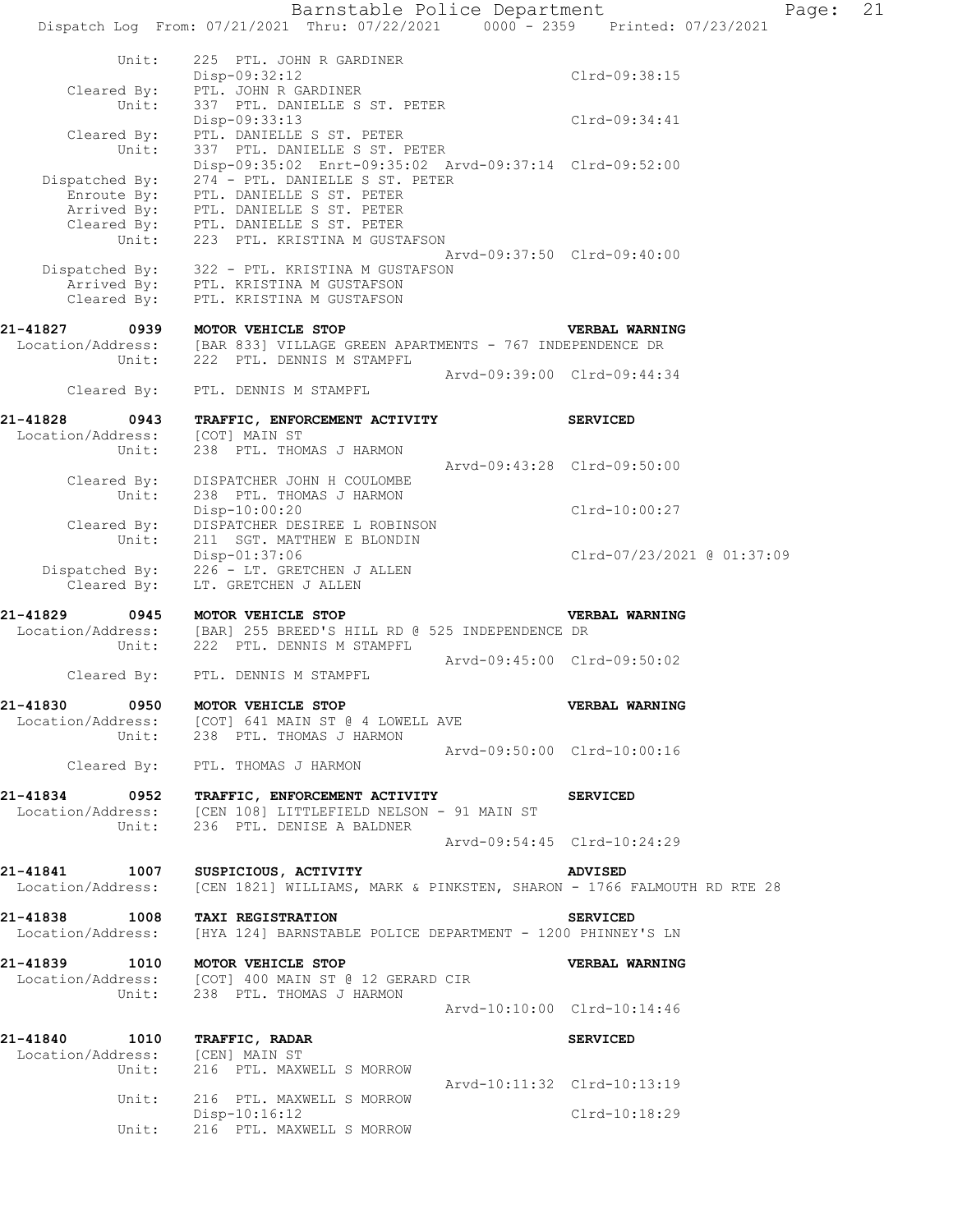|                                                          | Barnstable Police Department<br>Dispatch Log From: 07/21/2021 Thru: 07/22/2021 0000 - 2359 Printed: 07/23/2021                     |                             | Page: 22                    |  |
|----------------------------------------------------------|------------------------------------------------------------------------------------------------------------------------------------|-----------------------------|-----------------------------|--|
|                                                          | Disp-10:23:35 Arvd-10:24:04 Clrd-10:26:33                                                                                          |                             |                             |  |
|                                                          | 21-41842 1013 MOTOR VEHICLE STOP<br>Location/Address: [CEN] 310 MAIN ST @ 6 BRIARCLIFF LN<br>Unit: 216 PTL. MAXWELL S MORROW       |                             | VERBAL WARNING              |  |
|                                                          |                                                                                                                                    |                             | Arvd-10:13:19 Clrd-10:15:39 |  |
| 21-41845 1018 MOTOR VEHICLE STOP                         | Location/Address: [CEN] 310 MAIN ST @ 6 BRIARCLIFF LN<br>Unit: 216 PTL. MAXWELL S MORROW                                           |                             | VERBAL WARNING              |  |
|                                                          |                                                                                                                                    |                             | Arvd-10:18:29 Clrd-10:22:44 |  |
| 21-41846 1019 FOLLOW UP                                  | Location/Address: [BAR 909] GS BARNSTABLE LAND OWNER, LLC - 265 COMMUNICATION WAY Apt. #131<br>Unit: 223 PTL. KRISTINA M GUSTAFSON |                             | <b>SERVICED</b>             |  |
|                                                          |                                                                                                                                    |                             | Arvd-10:19:50 Clrd-10:23:08 |  |
| Location/Address: [HYA] 155 SEA ST<br>Unit:              | 21-41848 1022 ACCIDENT, HIT & RUN<br>229 PTL. EVAN M HAUSSMANN                                                                     |                             | <b>SERVICED</b>             |  |
| Cleared By:                                              | Disp-10:26:08<br>Arrived By: PTL. EVAN M HAUSSMANN<br>PTL. EVAN M HAUSSMANN                                                        | Arvd-10:46:20 Clrd-11:09:24 |                             |  |
| 21-41847<br>Location/Address: [HYA] OLD TOWN RD<br>Unit: | 1023 TRAFFIC, ENFORCEMENT ACTIVITY<br>215 PTL. SCOTT H WRIGHT                                                                      |                             | <b>SERVICED</b>             |  |
|                                                          |                                                                                                                                    | Arvd-10:24:27 Clrd-10:43:22 |                             |  |
|                                                          | 21-41849 1026 MOTOR VEHICLE STOP<br>Location/Address: [CEN] 310 MAIN ST @ 6 BRIARCLIFF LN<br>Unit: 216 PTL. MAXWELL S MORROW       |                             | CITATION ISSUED             |  |
|                                                          |                                                                                                                                    |                             | Arvd-10:26:33 Clrd-10:32:51 |  |
|                                                          | 21-41850 1041 SUSPICIOUS, PERSON<br>Location/Address: [HYA] 45 CROCKER ST @ 75 YARMOUTH RD<br>Unit: 223 PTL. KRISTINA M GUSTAFSON  |                             | <b>SERVICED</b>             |  |
| Unit:                                                    | Cleared By: PTL. KRISTINA M GUSTAFSON<br>237 PTL. KEVIN M SHAW                                                                     | Arvd-10:41:00 Clrd-11:07:14 |                             |  |
| Arrived By:<br>Unit:                                     | Disp-10:41:59<br>PTL. BRIAN P JENKINS<br>Cleared By: PTL. KEVIN M SHAW<br>225 PTL. JOHN R GARDINER                                 | Arvd-10:43:10 Clrd-11:04:25 |                             |  |
| Cleared By:                                              | Dispatched By: 314 - PTL. JOHN R GARDINER<br>Arrived By: PTL. JOHN R GARDINER<br>DISPATCHER ALITA E FONTAINE                       |                             | Arvd-10:49:25 Clrd-10:57:42 |  |
| 21-41851<br>1044<br>Location/Address:<br>Unit:           | TRAFFIC, RADAR<br>[HYA] OLD CRAIGVILLE RD<br>216 PTL. MAXWELL S MORROW                                                             |                             | <b>SERVICED</b>             |  |
| Unit:                                                    | 216 PTL. MAXWELL S MORROW                                                                                                          |                             | Arvd-10:45:37 Clrd-10:47:30 |  |
| Unit:                                                    | Disp-10:51:23<br>216 PTL. MAXWELL S MORROW                                                                                         |                             | Arvd-10:53:42 Clrd-11:01:59 |  |
| Unit:                                                    | $Disp-11:05:49$<br>216 PTL. MAXWELL S MORROW                                                                                       |                             | Arvd-11:06:47 Clrd-11:09:40 |  |
| Unit:                                                    | Disp-11:15:10<br>216 PTL. MAXWELL S MORROW                                                                                         |                             | Arvd-11:15:32 Clrd-11:18:49 |  |
|                                                          | $Disp-11:23:22$                                                                                                                    |                             | Arvd-11:23:43 Clrd-11:25:10 |  |
| 21-41852<br>1045<br>Location/Address:<br>Unit:           | TRAFFIC, ENFORCEMENT ACTIVITY<br>[CEN] 378 GREAT MARSH RD @ 1183 SHOOTFLYING HILL RD<br>236 PTL. DENISE A BALDNER                  |                             | <b>SERVICED</b>             |  |
| Unit:                                                    | 236 PTL. DENISE A BALDNER                                                                                                          |                             | Arvd-10:46:47 Clrd-10:49:07 |  |
|                                                          | $Disp-10:51:45$                                                                                                                    |                             | Arvd-10:52:33 Clrd-11:01:00 |  |
| 21-41853<br>1047<br>Location/Address:<br>Unit:           | MOTOR VEHICLE STOP<br>[HYA 121] HYANNIS WEST ELEMENTARY SCHOOL - 549 WEST MAIN ST<br>216 PTL. MAXWELL S MORROW                     |                             | VERBAL WARNING              |  |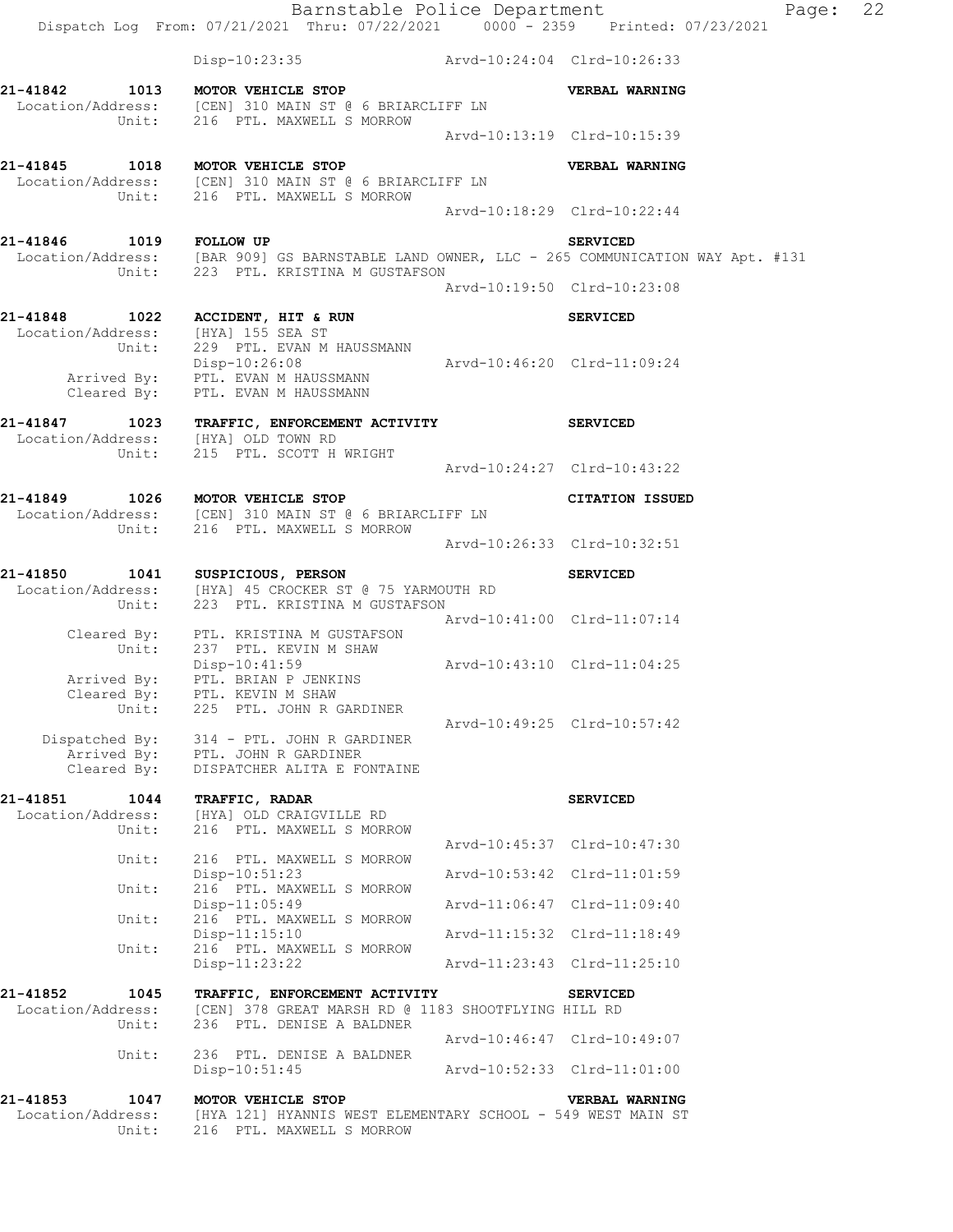Dispatch Log From: 07/21/2021 Thru: 07/22/2021 0000 - 2359 Printed: 07/23/2021

Arvd-10:47:30 Clrd-10:50:54

| 21-41856 1049                                 | MOTOR VEHICLE STOP<br>Location/Address: [CEN] 378 GREAT MARSH RD @ 1183 SHOOTFLYING HILL RD<br>Unit: 236 PTL. DENISE A BALDNER                                      | <b>SERVICED</b>             |
|-----------------------------------------------|---------------------------------------------------------------------------------------------------------------------------------------------------------------------|-----------------------------|
|                                               |                                                                                                                                                                     | Arvd-10:49:07 Clrd-10:51:19 |
| 21-41857 1049                                 | ALARM, RESIDENTIAL<br>Location/Address: [MAR 326] KENNEDY, PETER & KIM - 444 MISTIC DR                                                                              | ALARM - CANCELLED           |
| Unit:                                         | 238 PTL. THOMAS J HARMON<br>Disp-10:50:32                                                                                                                           | $Clrd-10:52:40$             |
|                                               | 21-41858 1055 DISTURBANCE, GROUPS 5E<br>Location/Address: [HYA 127] ASELTON MEMORIAL PARK - 135 SOUTH ST<br>Unit: 215 PTL. SCOTT H WRIGHT                           | <b>SERVICED</b>             |
|                                               | Unit: 225 PTL. JOHN R GARDINER                                                                                                                                      | Arvd-10:55:00 Clrd-11:01:51 |
|                                               | Disp-10:57:47<br>Disp-10:57:47<br>Dispatched By: 891 - DISPATCHER ALITA E FONTAINE<br>Arrived By: PTL. JOHN R GARDINER                                              | Arvd-11:01:25 Clrd-11:01:48 |
|                                               | 21-41960 1100 HOMELESS INTOXICATED PERSON<br>Location/Address: [HYA 127] ASELTON MEMORIAL PARK - 135 SOUTH ST                                                       | <b>SERVICED</b>             |
| 21-41860 1101 MOTOR VEHICLE STOP              | Location/Address: [HYA 121] HYANNIS WEST ELEMENTARY SCHOOL - 549 WEST MAIN ST<br>Unit: 216 PTL. MAXWELL S MORROW                                                    | <b>VERBAL WARNING</b>       |
|                                               |                                                                                                                                                                     | Arvd-11:01:59 Clrd-11:05:34 |
|                                               | 21-41863 1103 MOTOR VEHICLE STOP<br>Location/Address: [HYA 2004] 500 OLD COLONY RD - HOUSING - 500 OLD COLONY RD<br>Unit: 225 PTL. JOHN R GARDINER                  | <b>VERBAL WARNING</b>       |
|                                               |                                                                                                                                                                     |                             |
| Unit:                                         | 21-41864 1109 MOTOR VEHICLE STOP<br>Location/Address: [HYA 2421] RONDINELLI, FRANK & ROSA - 83 OLD CRAIGVILLE RD<br>216 PTL. MAXWELL S MORROW                       | VERBAL WARNING              |
|                                               |                                                                                                                                                                     | Arvd-11:09:40 Clrd-11:14:55 |
| Location/Address: [MAR] FLINT ST<br>Unit:     | 21-41865 1114 TRAFFIC, ENFORCEMENT ACTIVITY<br>238 PTL. THOMAS J HARMON                                                                                             | <b>SERVICED</b>             |
|                                               |                                                                                                                                                                     | Arvd-11:14:52 Clrd-11:39:54 |
| Location/Address: [HYA] 439 SOUTH ST<br>Unit: | 21-41866 1114 TRAFFIC, ENFORCEMENT ACTIVITY<br>229 PTL. EVAN M HAUSSMANN                                                                                            | <b>SERVICED</b>             |
|                                               |                                                                                                                                                                     | Arvd-11:14:56 Clrd-11:34:28 |
|                                               | 21-41869 1118 MOTOR VEHICLE STOP VERBAL WARNING<br>Location/Address: [HYA 121] HYANNIS WEST ELEMENTARY SCHOOL - 549 WEST MAIN ST<br>Unit: 216 PTL. MAXWELL S MORROW |                             |
|                                               |                                                                                                                                                                     | Arvd-11:18:49 Clrd-11:22:36 |
| 21-41871<br>Location/Address:                 | 1125 MOTOR VEHICLE STOP<br>[HYA 230] CHRISTMAS TREE SHOPS - 655 IYANNOUGH RD RTE 132<br>Unit: 215 PTL. SCOTT H WRIGHT                                               | ADVISED                     |
|                                               | Cleared By: PTL. SCOTT H WRIGHT                                                                                                                                     | Arvd-11:25:00 Clrd-11:26:56 |
|                                               |                                                                                                                                                                     |                             |
| 21-41872 1125 TRAFFIC, RADAR<br>Unit:         | Location/Address: [HYA] 286 OLD TOWN RD @ 5 KEEL WAY<br>216 PTL. MAXWELL S MORROW                                                                                   | <b>SERVICED</b>             |
| Unit:                                         | 216 PTL. MAXWELL S MORROW                                                                                                                                           | Arvd-11:25:58 Clrd-11:32:45 |
| Unit:                                         | $Disp-11:36:43$<br>216 PTL. MAXWELL S MORROW                                                                                                                        | Arvd-11:37:58 Clrd-11:44:24 |
|                                               | Disp-11:46:39                                                                                                                                                       | Arvd-11:47:02 Clrd-11:56:03 |
| 21-41873<br>Location/Address:<br>Unit:        | 1132 MOTOR VEHICLE STOP<br>[HYA] 286 OLD TOWN RD @ 5 KEEL WAY<br>216 PTL. MAXWELL S MORROW                                                                          | VERBAL WARNING              |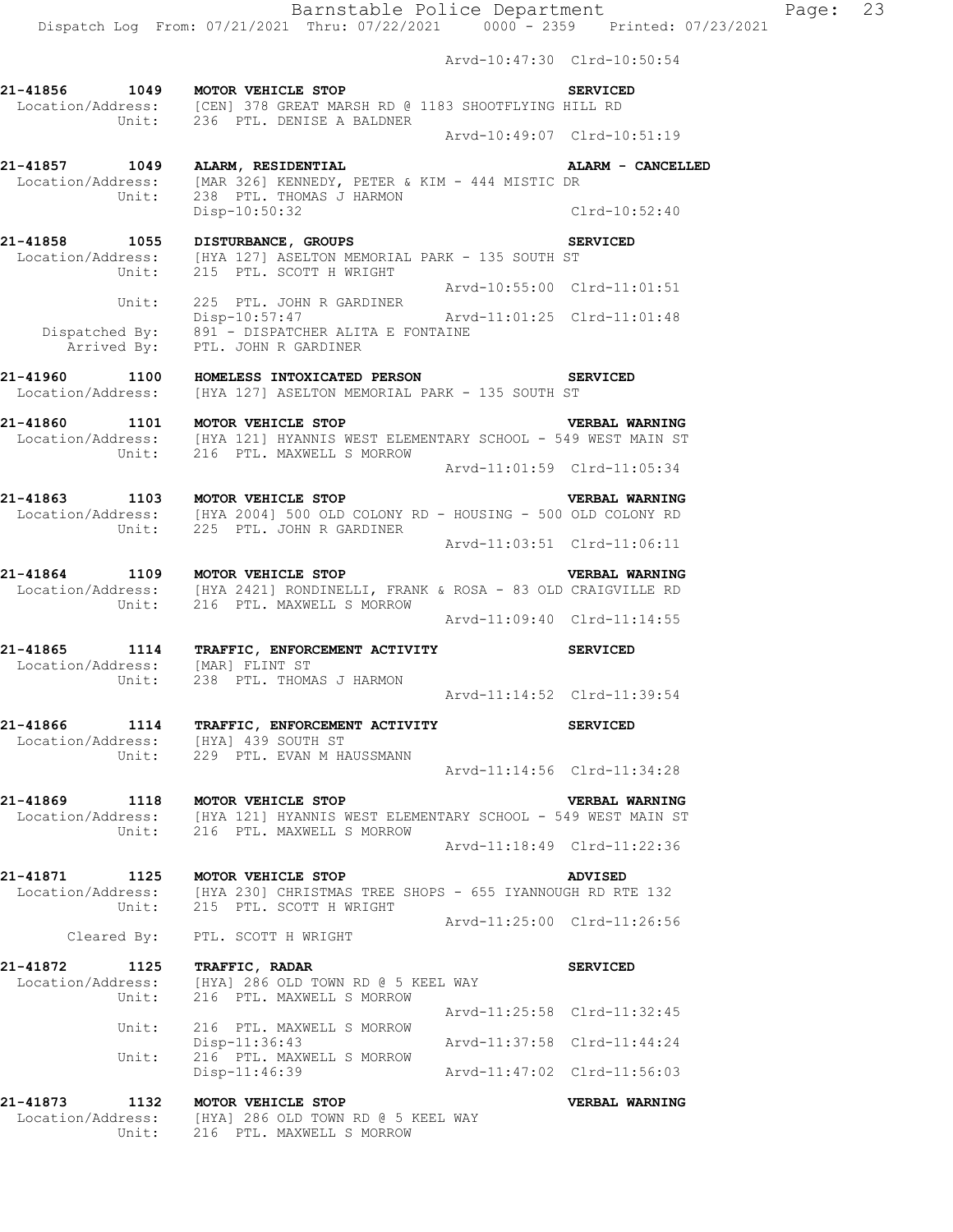Arvd-11:32:45 Clrd-11:35:34

|                                              |               |                                                                                                                                          | ALVU II.JZ.HJ UILU II.JJ.JH |                             |
|----------------------------------------------|---------------|------------------------------------------------------------------------------------------------------------------------------------------|-----------------------------|-----------------------------|
| 21-41874 1133<br>Location/Address:           |               | FRAUD/FORG, FORGERY<br>[HYA 1588] WALGREENS #17545 - 520 WEST MAIN ST                                                                    |                             | <b>ADVISED</b>              |
| Arrived By:<br>Cleared By:                   | Unit:         | 225 PTL. JOHN R GARDINER<br>Disp-11:35:39<br>PTL. JOHN R GARDINER<br>PTL. JOHN R GARDINER                                                | Arvd-11:53:25 Clrd-12:15:59 |                             |
| 21-41877 1141<br>Location/Address:           | Unit:         | <b>ASSIST</b><br>[HYA 329] CHURCH BELL APARTMENTS - 215 MAIN ST Apt. #2F<br>229 PTL. EVAN M HAUSSMANN                                    |                             | <b>SERVICED</b>             |
| Arrived By:<br>Cleared By:                   |               | $Disp-11:44:28$<br>PTL. EVAN M HAUSSMANN<br>PTL. EVAN M HAUSSMANN                                                                        | Arvd-11:54:15 Clrd-12:03:52 |                             |
| Cleared By:                                  | Unit:         | 223 PTL. KRISTINA M GUSTAFSON<br>$Disp-11:44:35$<br>Arrived By: PTL. KRISTINA M GUSTAFSON<br>PTL. KRISTINA M GUSTAFSON                   | Arvd-11:53:35 Clrd-12:00:30 |                             |
| 21-41878                                     |               | 1-41878        1144     MOTOR VEHICLE STOP<br>Location/Address:    [HYA] 286 OLD TOWN RD @ 5 KEEL WAY<br>Unit: 216 PTL. MAXWELL S MORROW |                             | VERBAL WARNING              |
|                                              |               |                                                                                                                                          | Arvd-11:44:24 Clrd-11:46:15 |                             |
| 21-41879 1146<br>Location/Address:           | Unit:         | TRAFFIC, ENFORCEMENT ACTIVITY<br>[COT] MAIN ST<br>402 PTL. MATTHEW J LOUNSBURY                                                           |                             | <b>CITATION ISSUED</b>      |
|                                              | Unit:         | 402 PTL. MATTHEW J LOUNSBURY                                                                                                             | Arvd-11:47:07 Clrd-12:32:07 |                             |
|                                              |               | Disp-12:40:23                                                                                                                            | Arvd-12:40:41 Clrd-12:40:53 |                             |
| 21-41886<br>Location/Address:                | 1159<br>Unit: | ACCIDENT, PROPERTY DAMAGE<br>[CEN] 9 PARK AVE @ 382 MAIN ST<br>236 PTL. DENISE A BALDNER                                                 |                             | <b>SERVICED</b>             |
| Arrived By:<br>Cleared By:                   |               | Disp-12:03:44<br>PTL. DENISE A BALDNER<br>PTL. DENISE A BALDNER                                                                          | Arvd-12:09:31 Clrd-12:27:24 |                             |
| 21-41884 1200<br>Location/Address:           | Unit:         | ASSIST, WIRES DOWN<br>[WBA] 134 MAIN ST RTE 6A<br>222 PTL. DENNIS M STAMPFL<br>Disp-12:14:38                                             | Arvd-12:22:42 Clrd-12:33:59 | <b>SERVICED</b>             |
| Cleared By:                                  |               | Arrived By: PTL. DENNIS M STAMPFL<br>PTL. DENNIS M STAMPFL                                                                               |                             |                             |
| 21-41889<br>Location/Address:                | 1213<br>Unit: | ACCIDENT, HIT & RUN<br>[HYA 4083] HOBBY LOBBY #867 - 1070 IYANNOUGH RD RTE 132<br>237 PTL. KEVIN M SHAW                                  |                             | <b>SERVICED</b>             |
| Arrived By:<br>Cleared By:                   |               | Disp-12:15:29<br>PTL. KEVIN M SHAW<br>PTL. KEVIN M SHAW                                                                                  |                             | Arvd-12:19:50 Clrd-12:42:58 |
| 21-41891<br>Location/Address:                | 1218<br>Unit: | <b>ASSIST</b><br>[OST] 7 VAN GOGH DR<br>236 PTL. DENISE A BALDNER                                                                        |                             | <b>SERVICED</b>             |
| Arrived By:<br>Cleared By:                   | Unit:         | Disp-12:28:10<br>PTL. DENISE A BALDNER<br>PTL. DENISE A BALDNER<br>238 PTL. THOMAS J HARMON                                              |                             | Arvd-12:34:10 Clrd-13:34:03 |
| Dispatched By:<br>Arrived By:<br>Cleared By: |               | Disp-12:30:29<br>877 - DISPATCHER JOHN H COULOMBE<br>DISPATCHER DESIREE L ROBINSON<br>PTL. THOMAS J HARMON                               |                             | Arvd-12:35:08 Clrd-13:30:46 |
| 21-41890<br>Location/Address:                | 1220          | MOTOR VEHICLE, DISABLED<br>[HYA] 531 WEST MAIN ST @ 1 LINCOLN RD                                                                         |                             | <b>SERVICED</b>             |
| Cleared By:                                  | Unit:         | 215 PTL. SCOTT H WRIGHT<br>PTL. SCOTT H WRIGHT                                                                                           |                             | Arvd-12:20:00 Clrd-12:24:36 |
| 21-41893                                     | 1225          | ANIMALS, INJURED                                                                                                                         |                             | <b>SERVICED</b>             |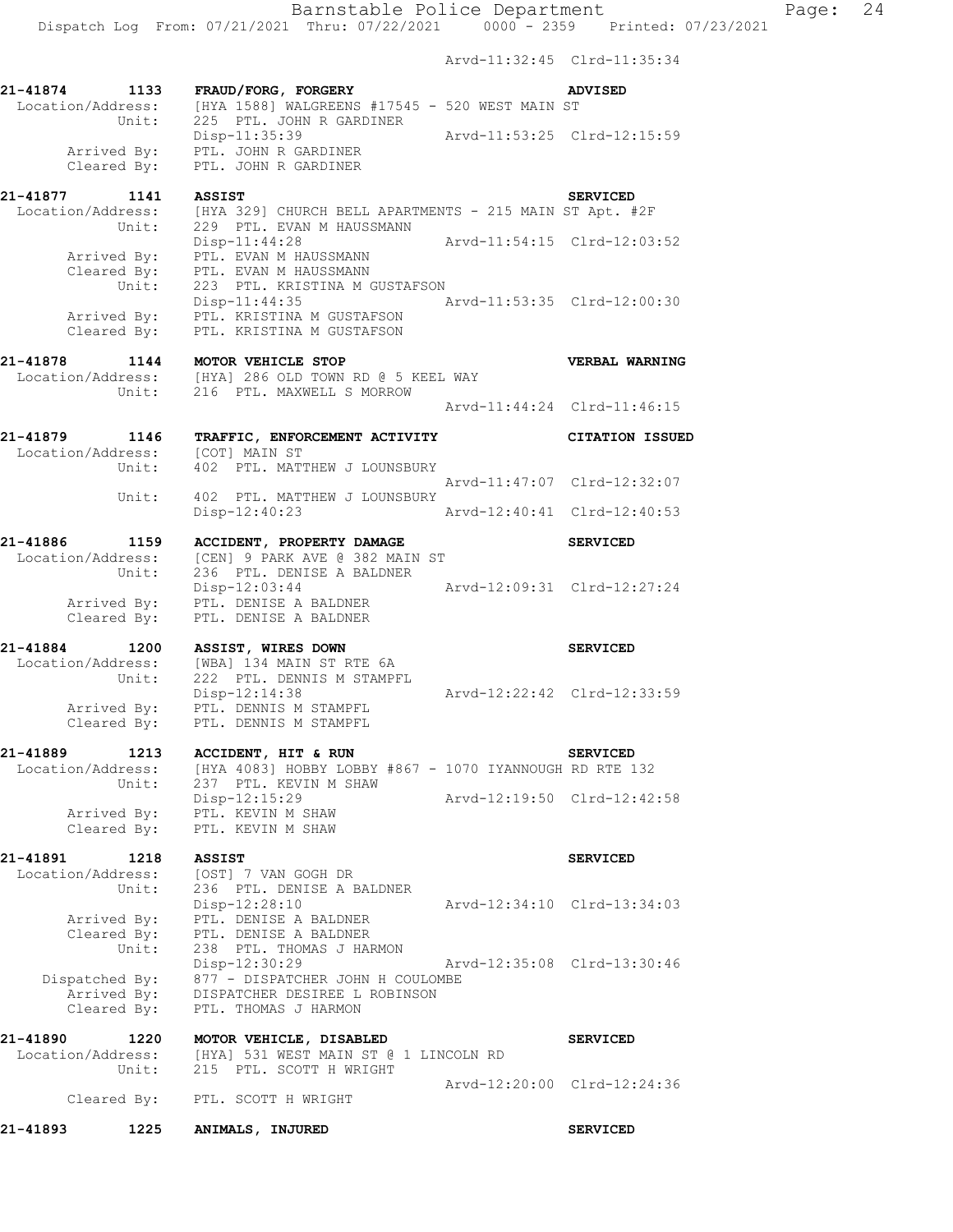|                                                | Barnstable Police Department<br>Dispatch Log From: 07/21/2021 Thru: 07/22/2021 0000 - 2359 Printed: 07/23/2021              |                             | Page: | 25 |
|------------------------------------------------|-----------------------------------------------------------------------------------------------------------------------------|-----------------------------|-------|----|
| Unit:                                          | Location/Address: [HYA 21] BEST BUY - 793 IYANNOUGH RD RTE 132<br>225 PTL. JOHN R GARDINER<br>Disp-12:28:26                 | Arvd-12:37:28 Clrd-12:37:30 |       |    |
| Unit:                                          | Arrived By: PTL. JOHN R GARDINER<br>223 PTL. KRISTINA M GUSTAFSON                                                           |                             |       |    |
|                                                | Dispatched By: 322 - PTL. KRISTINA M GUSTAFSON<br>Arrived By: PTL. KRISTINA M GUSTAFSON                                     | Arvd-12:35:38 Clrd-12:37:26 |       |    |
| 21-41894 1232 MOTOR VEHICLE STOP               | Location/Address: [COT] 804 PUTNAM AVE                                                                                      | <b>CITATION ISSUED</b>      |       |    |
|                                                | Unit: 402 PTL. MATTHEW J LOUNSBURY                                                                                          | Arvd-12:32:07 Clrd-12:40:21 |       |    |
| 21-41896 1243 MOTOR VEHICLE STOP               |                                                                                                                             | VERBAL WARNING              |       |    |
|                                                | Location/Address: [HYA] 27 BARNSTABLE RD @ 4 NORTH ST<br>Unit: 223 PTL. KRISTINA M GUSTAFSON                                | Arvd-12:43:00 Clrd-12:47:16 |       |    |
| Unit:                                          | Cleared By: PTL. KRISTINA M GUSTAFSON<br>225 PTL. JOHN R GARDINER                                                           |                             |       |    |
| Cleared By:                                    | $Disp-12:44:39$<br>PTL. JOHN R GARDINER                                                                                     | $Clrd-12:47:05$             |       |    |
| 21-41897                                       | 1247 MOTOR VEHICLE STOP<br>$Location/Address:$ [HYA 144] KMART - 768 IYANNOUGH RD RTE 132<br>Unit: 237 PTL. KEVIN M SHAW    | VERBAL WARNING              |       |    |
| Cleared By:                                    | DISPATCHER ALITA E FONTAINE                                                                                                 | Arvd-12:47:00 Clrd-12:54:49 |       |    |
| 21-41899<br>1259                               | <b>TAXI REGISTRATION</b><br>Location/Address: [WBA] 1917 SERVICE RD @ 446 OAK ST<br>Unit: 336 PTL. CHRISTOPHER C KELSEY     | <b>SERVICED</b>             |       |    |
| Cleared By:                                    | DISPATCHER DESIREE L ROBINSON                                                                                               | Arvd-12:59:00 Clrd-13:41:43 |       |    |
| 21-41901<br>1309<br>Location/Address:<br>Unit: | ACCIDENT, PROPERTY DAMAGE<br>[HYA 2872] TOWN HALL PUBLIC RESTROOMS - 230 SOUTH ST<br>223 PTL. KRISTINA M GUSTAFSON          | <b>SERVICED</b>             |       |    |
|                                                | Disp-13:10:40 Arvd-13:18:05 Clrd-13:27:15<br>Arrived By: PTL. KRISTINA M GUSTAFSON<br>Cleared By: PTL. KRISTINA M GUSTAFSON |                             |       |    |
| 21-41903<br>1318                               | MOTOR VEHICLE STOP<br>Location/Address: [HYA] 56 BASSETT LN @ 211 NORTH ST                                                  | VERBAL WARNING              |       |    |
| Unit:                                          | 229 PTL. EVAN M HAUSSMANN                                                                                                   | Arvd-13:18:00 Clrd-13:24:53 |       |    |
| Cleared By:                                    | PTL. EVAN M HAUSSMANN                                                                                                       |                             |       |    |
| 21-41904 1319<br>Location/Address:<br>Unit:    | ASSIST, WELL BEING<br>[HYA 269] BRADFORD'S ACE HARDWARE - 231 MAIN ST<br>337 PTL. DANIELLE S ST. PETER                      | <b>SERVICED</b>             |       |    |
| Cleared By:<br>Unit:                           | $Disp-13:21:11$<br>PTL. DANIELLE S ST. PETER<br>240 SGT. ERIC W DRIFMEYER                                                   | Arvd-13:21:34 Clrd-14:13:00 |       |    |
| Cleared By:<br>Unit:                           | Disp-13:21:18<br>SGT. ERIC W DRIFMEYER<br>225 PTL. JOHN R GARDINER                                                          | Arvd-13:21:28 Clrd-14:03:43 |       |    |
| Arrived By:<br>Cleared By:                     | Disp-13:21:26<br>PTL. JOHN R GARDINER<br>PTL. JOHN R GARDINER                                                               | Arvd-13:22:55 Clrd-13:47:16 |       |    |
|                                                |                                                                                                                             |                             |       |    |
| 21-41906<br>1330<br>Location/Address:<br>Unit: | MOTOR VEHICLE STOP<br>[HYA 2161] SAV-ON GAS - 326 WEST MAIN ST<br>216 PTL. MAXWELL S MORROW                                 | VERBAL WARNING              |       |    |
| Cleared By:                                    | PTL. MAXWELL S MORROW                                                                                                       | Arvd-13:30:00 Clrd-13:34:48 |       |    |
| 21-41907<br>1337                               | E911, SILENT CALL                                                                                                           | UNFOUNDED                   |       |    |
| Location/Address:<br>Unit:                     | [BAR 833] VILLAGE GREEN APARTMENTS - 767 INDEPENDENCE DR<br>222 PTL. DENNIS M STAMPFL<br>Disp-13:37:55                      | Arvd-13:41:00 Clrd-13:44:31 |       |    |
| Arrived By:                                    | PTL. DENNIS M STAMPFL                                                                                                       |                             |       |    |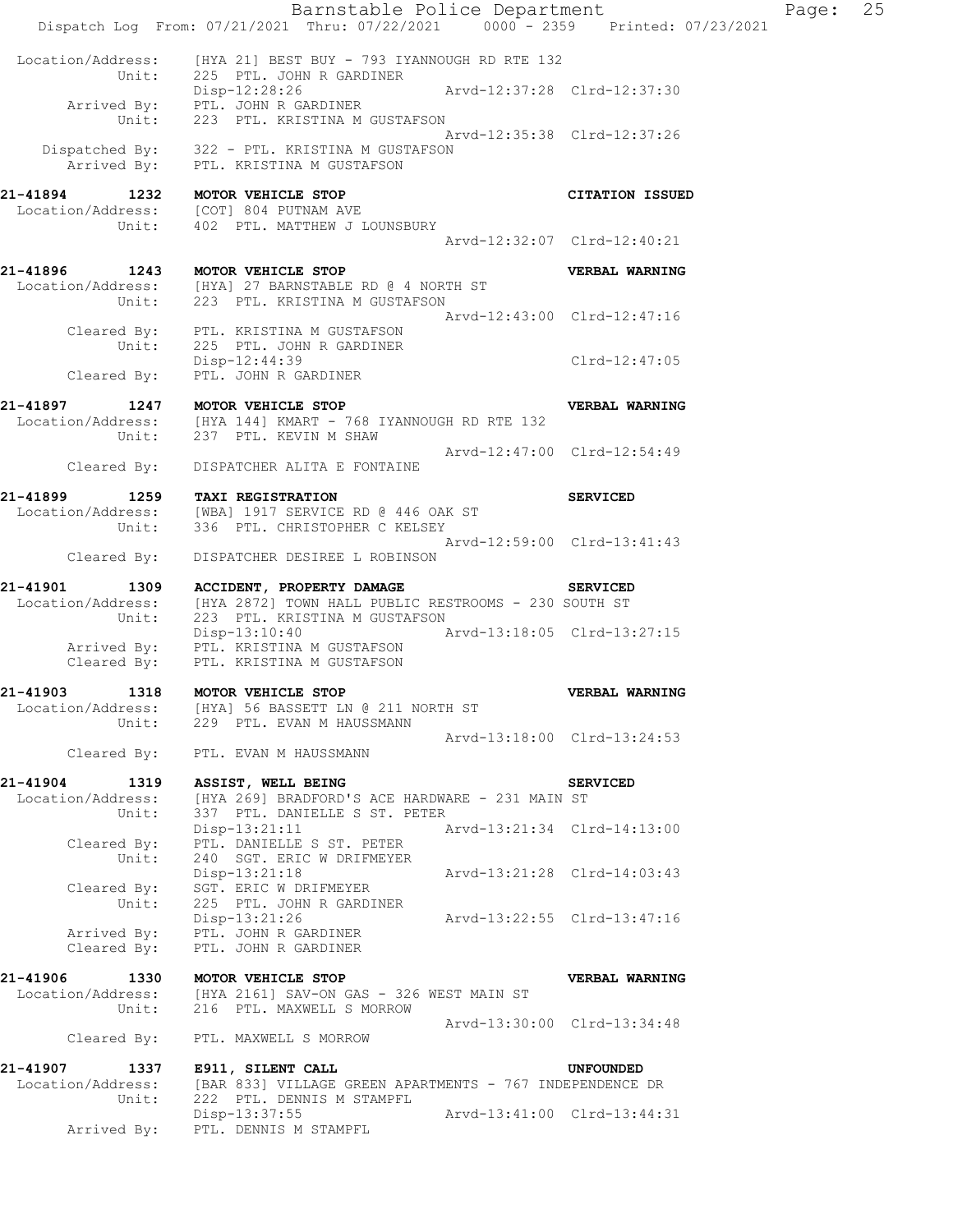Barnstable Police Department Page: 26 Dispatch Log From: 07/21/2021 Thru: 07/22/2021 0000 - 2359 Printed: 07/23/2021 Cleared By: PTL. DENNIS M STAMPFL **21-41908 1337 MOTOR VEHICLE STOP VERBAL WARNING**  Location/Address: [HYA] 460 WEST MAIN ST Unit: 216 PTL. MAXWELL S MORROW Arvd-13:37:00 Clrd-13:58:20 Cleared By: PTL. MAXWELL S MORROW **21-41909 1337 SUMMONS, SERVE SERVED IN HAND**  [CEN 16] C-O-MM FIRE DEPARTMENT - STATION I - 1875 FALMOUTH RD RTE 28 Location/Address: [CEN 16] C-O-MM FIRE DEPAR<br>Unit: 238 PTL. THOMAS J HARMON Arvd-13:40:34 Clrd-13:47:38 21-41910 1345 TRAFFIC, COMPLAINT **1200 CONE ON ARRIVAL**  Location/Address: [HYA] IYANNOUGH RD RTE 28 Unit: 229 PTL. EVAN M HAUSSMANN Disp-13:47:24 Arvd-13:51:05 Clrd-13:56:19 Arrived By: PTL. EVAN M HAUSSMANN Cleared By: DISPATCHER DESIREE L ROBINSON **21-41912 1358 MOTOR VEHICLE STOP ADVISED**  Location/Address: [HYA] 127 HINCKLEY RD @ 70 FALMOUTH RD RTE 28 Unit: 225 PTL. JOHN R GARDINER Arvd-13:58:00 Clrd-14:07:43 Cleared By: PTL. JOHN R GARDINER Unit: 223 PTL. KRISTINA M GUSTAFSON Arvd-14:03:01 Clrd-14:07:15 Dispatched By: 322 - PTL. KRISTINA M GUSTAFSON Arrived By: PTL. KRISTINA M GUSTAFSON Cleared By: PTL. KRISTINA M GUSTAFSON **21-41914 1403 TRAFFIC, RADAR SERVICED**  Location/Address: [CEN] MAIN ST Unit: 216 PTL. MAXWELL S MORROW Arvd-14:04:09 Clrd-14:13:02 **21-41917 1411 MOTOR VEHICLE STOP VERBAL WARNING**  Location/Address: [HYA] 250 NORTH ST @ 10 MITCHELL'S WAY Unit: 223 PTL. KRISTINA M GUSTAFSON Arvd-14:11:00 Clrd-14:14:45 Cleared By: PTL. KRISTINA M GUSTAFSON Unit: 225 PTL. JOHN R GARDINER Arvd-14:13:27 Clrd-14:14:20 Dispatched By: 314 - PTL. JOHN R GARDINER Arrived By: PTL. JOHN R GARDINER Cleared By: PTL. JOHN R GARDINER **21-41919 1423 FOLLOW UP SERVICED**  Location/Address: [CEN] 16 WEQUAQUET AVE Unit: 236 PTL. DENISE A BALDNER Arvd-14:24:29 Clrd-14:29:19 **21-41921 1425 MOTOR VEHICLE STOP VERBAL WARNING**  Location/Address: [HYA] 296 LINCOLN RD Unit: 229 PTL. EVAN M HAUSSMANN Arvd-14:25:00 Clrd-14:43:13 Cleared By: PTL. EVAN M HAUSSMANN **21-41924 1431 MOTOR VEHICLE STOP REPORT TAKEN**  Location/Address: [HYA 3451] CASH POINT - 640 MAIN ST Unit: 225 PTL. JOHN R GARDINER Arvd-14:31:00 Clrd-15:17:37 Cleared By: PTL. JOHN R GARDINER Unit: 216 PTL. MAXWELL S MORROW Unit: 216 PTL. MAXWELL S MORROW<br>Disp-14:32:34 Arvd-14:32:37 Clrd-15:12:02 Cleared By: PTL. MAXWELL S MORROW Unit: 202 LT. MICHAEL J CLARK Arvd-14:36:05 Clrd-14:49:29 Dispatched By: 197 - LT. MICHAEL J CLARK Arrived By: LT. MICHAEL J CLARK Cleared By: LT. MICHAEL J CLARK Unit: 223 PTL. KRISTINA M GUSTAFSON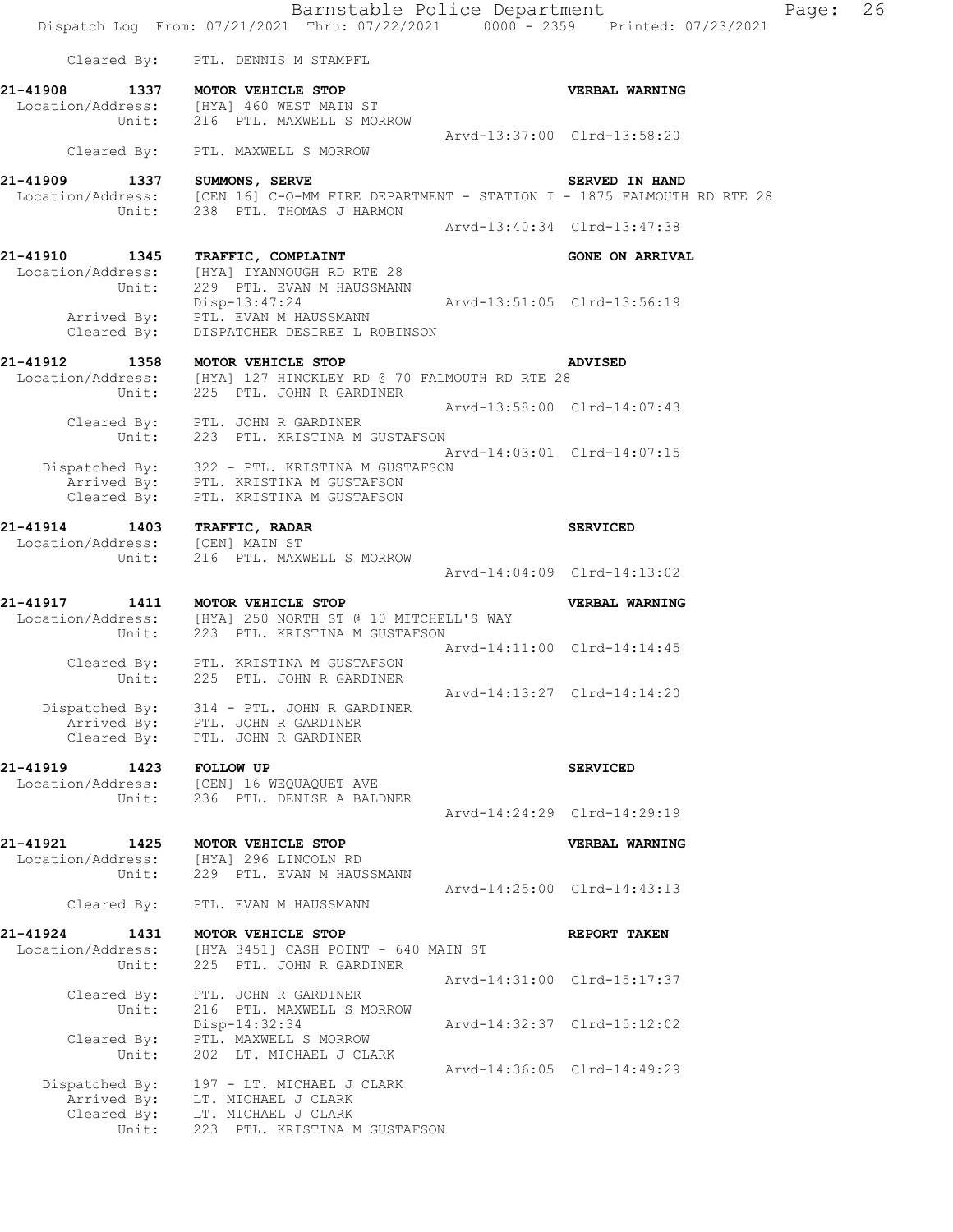Disp-14:36:08 Arvd-14:43:26 Clrd-15:12:05 Dispatched By: 311 - PTL. WANESSA M PIZAIA Cleared By: PTL. KRISTINA M GUSTAFSON Refer To Arrest: 21-1207-AR

**21-41925 1436 HOMELESS DISTURBANCE/FIGHT ADVISED**  Location/Address: [HYA 3070] DUFFY HEALTH CENTER - 94 MAIN ST Unit: 337 PTL. DANIELLE S ST. PETER Arvd-14:37:05 Clrd-15:30:24 **21-41929 1500 ASSIST, OTHER AGENCY SERVICED**  Location/Address: [HYA] 97 WINTER ST @ 4 STEVENS ST Unit: 229 PTL. EVAN M HAUSSMANN Arvd-15:00:00 Clrd-18:26:44 Cleared By: DISPATCHER RYAN J MCNALLY Unit: 214 PTL. NATALIE A FACHADA Arvd-17:28:55 Clrd-17:46:47 Dispatched By: 325 - PTL. NATALIE A FACHADA Arrived By: PTL. NATALIE A FACHADA Cleared By: PTL. NATALIE A FACHADA **21-41931 1504 ASSIST, WELL BEING ADVISED**  Location/Address: [HYA] 60 SIXTH AVE Unit: 215 PTL. SCOTT H WRIGHT Disp-15:07:32 Arvd-15:18:25 Clrd-15:48:01 **21-41932 1510 FRAUD/FORG, FORGERY SERVICED**  Location/Address: [HYA 21] BEST BUY - 793 IYANNOUGH RD RTE 132 Unit: 237 PTL. KEVIN M SHAW Arvd-15:10:48 Clrd-15:34:53 **21-41934 1526 DISTURBANCE SERVICED**  Location/Address: [HYA 440] HYANNIS INN MOTEL - 473 MAIN ST Unit: 223 PTL. KRISTINA M GUSTAFSON Disp-15:27:29 Arvd-15:29:17 Clrd-15:38:44 Cleared By: PTL. KRISTINA M GUSTAFSON Unit: 225 PTL. JOHN R GARDINER Disp-15:27:34 Arvd-15:29:16 Clrd-15:36:30 Cleared By: PTL. JOHN R GARDINER Unit: 216 PTL. MAXWELL S MORROW Arvd-15:31:39 Clrd-15:33:23 Dispatched By: 288 - PTL. MAXWELL S MORROW Arrived By: PTL. MAXWELL S MORROW Cleared By: PTL. MAXWELL S MORROW **21-41936 1529 ACCIDENT, PROPERTY DAMAGE SERVICED**  Location/Address: [HYA] 65 OAK NECK RD Unit: 214 PTL. NATALIE A FACHADA Disp-16:02:15 Arvd-16:13:07 Clrd-16:16:50 Dispatched By: 871 - DISPATCHER RYAN J MCNALLY Arrived By: PTL. NATALIE A FACHADA Cleared By: DISPATCHER RYAN J MCNALLY **21-41935 1530 ACCIDENT, PROPERTY DAMAGE COMPLAINT/SUMMONS**  Location/Address: [HYA] 95 MAIN ST @ 5 CEDAR ST Unit: 222 PTL. DENNIS M STAMPFL Arvd-15:30:00 Clrd-15:57:13 Cleared By: PTL. DENNIS M STAMPFL Refer To Arrest: 21-1208-AR **21-41939 1554 SUMMONS, SERVE ADVISED**  Location/Address: [MAR] 102 TURTLEBACK RD Unit: 232 PTL. DANIEL D RUTH Arvd-15:54:00 Clrd-16:37:14 Cleared By: PTL. DANIEL D RUTH

**21-41940 1608 TRAFFIC, PARKING VIOL GONE ON ARRIVAL**  Location/Address: [HYA 3428] CAPE FISH & LOBSTER CO - 626 WEST MAIN ST Unit: 238 PTL. THOMAS M FULLAM Disp-16:09:33 Arvd-16:18:13 Clrd-16:20:41 Arrived By: PTL. THOMAS M FULLAM Cleared By: PTL. THOMAS M FULLAM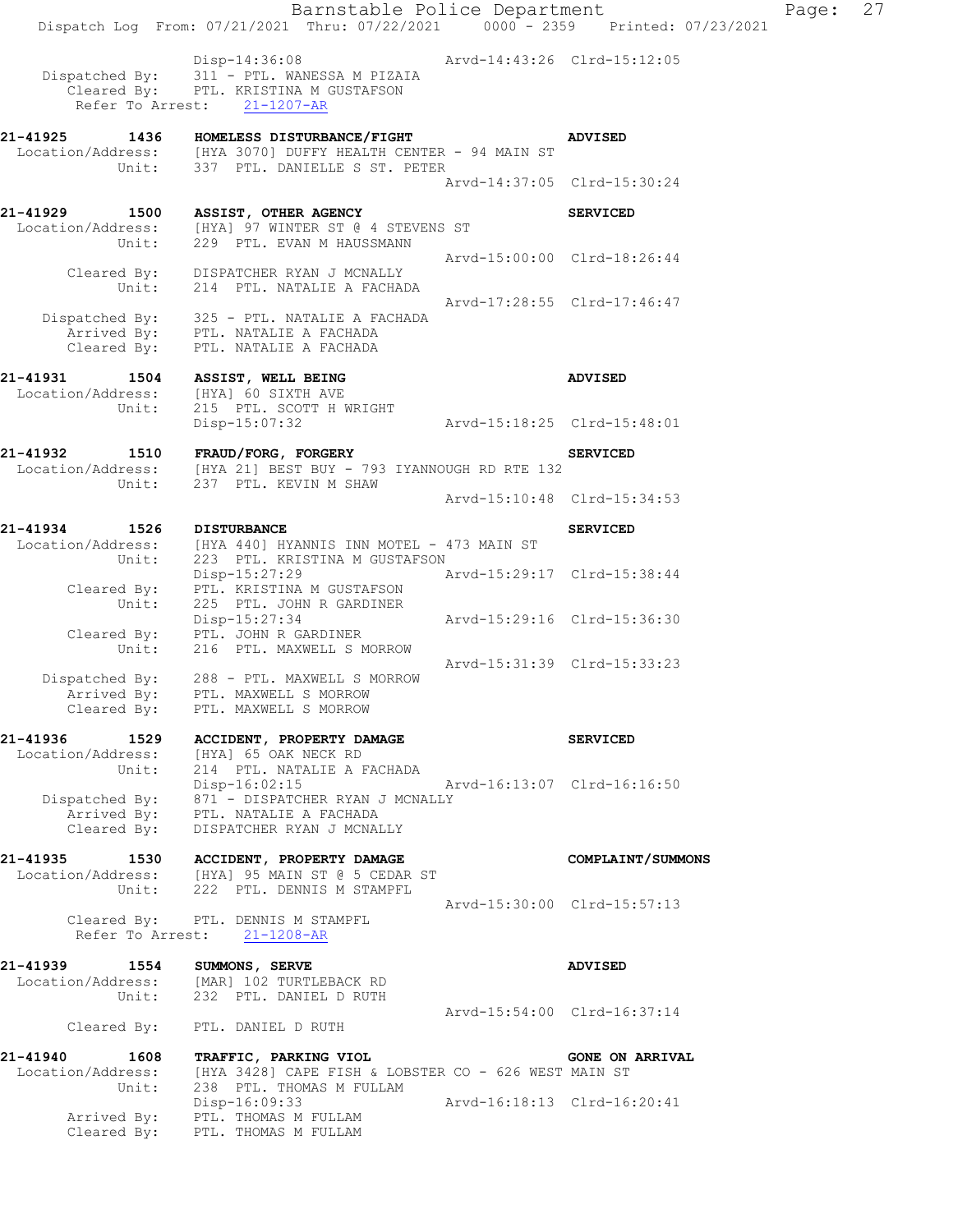| 21-41943 1614     |                    | <b>BUILDING CHECK</b>                                                                                                                                                                     |                             | <b>SERVICED</b>             |
|-------------------|--------------------|-------------------------------------------------------------------------------------------------------------------------------------------------------------------------------------------|-----------------------------|-----------------------------|
|                   |                    | Location/Address: [HYA 1435] MORIN REALTY - 300 BEARSE'S WAY<br>Unit: 238 PTL. THOMAS M FULLAM                                                                                            |                             |                             |
|                   |                    | Disp-16:59:48<br>Arrived By: PTL. THOMAS M FULLAM<br>Cleared By: PTL. THOMAS M FULLAM                                                                                                     |                             |                             |
|                   |                    |                                                                                                                                                                                           |                             |                             |
|                   |                    |                                                                                                                                                                                           |                             |                             |
| 21-41944 1615     |                    | SUSPICIOUS, MOTOR VEHICLE                                                                                                                                                                 |                             | <b>ADVISED</b>              |
| Location/Address: |                    | [HYA] 15 EDWARDS RD                                                                                                                                                                       |                             |                             |
| 21-41945 1623     |                    | HARASSMENT, THREATS                                                                                                                                                                       |                             | <b>ADVISED</b>              |
|                   |                    | Location/Address: [HYA] LAW OFFICE OF BOYD & BOYD - 1060 FALMOUTH RD RTE 28<br>Unit: 214 PTL. NATALIE A FACHADA                                                                           |                             |                             |
|                   |                    |                                                                                                                                                                                           |                             |                             |
|                   |                    | Disp-16:28:38                                                                                                                                                                             | Arvd-16:37:58 Clrd-16:56:13 |                             |
|                   |                    | Arrived By: PTL. NATALIE A FACHADA<br>Cleared By: PTL. NATALIE A FACHADA                                                                                                                  |                             |                             |
|                   |                    | 21-41947 1644 MOTOR VEHICLE STOP                                                                                                                                                          |                             |                             |
|                   |                    | Location/Address: [HYA] 300 OLD TOWN RD @ 131 RUDDER RD                                                                                                                                   |                             | <b>VERBAL WARNING</b>       |
|                   |                    | Unit: 238 PTL. THOMAS M FULLAM                                                                                                                                                            |                             |                             |
|                   |                    |                                                                                                                                                                                           | Arvd-16:44:00 Clrd-16:56:16 |                             |
|                   |                    | Cleared By: PTL. THOMAS M FULLAM                                                                                                                                                          |                             |                             |
|                   |                    | 21-41948 1649 ACCIDENT, PROPERTY DAMAGE                                                                                                                                                   |                             | <b>ADVISED</b>              |
|                   |                    | Location/Address: [CEN 849] CAPE REGENCY (RADIUS HEALTHCARE CTR) - 120 SOUTH MAIN ST                                                                                                      |                             |                             |
|                   |                    | 21-41970 1715 MOTOR VEHICLE STOP                                                                                                                                                          |                             | <b>VERBAL WARNING</b>       |
|                   |                    | $\texttt{Location/Address:} \qquad \texttt{[HYA 2875] HYANNIS YOUTH & \texttt{COMMUNITY CENTER - 141 BASSETT LN} \qquad \texttt{Unit:} \qquad 214 \qquad \texttt{PTL. NATALIE A FACHADA}$ |                             |                             |
|                   |                    |                                                                                                                                                                                           |                             |                             |
|                   |                    | Cleared By: PTL. NATALIE A FACHADA                                                                                                                                                        | Arvd-17:15:00 Clrd-17:20:19 |                             |
|                   |                    |                                                                                                                                                                                           |                             |                             |
|                   |                    | 21-41971 1723 BOAT, ASSIST<br>Location/Address: [CEN] 60 NYES POINT WAY                                                                                                                   |                             | <b>SERVICED</b>             |
|                   | Unit:              | 213 PTL. RILEY P SHEA                                                                                                                                                                     |                             |                             |
|                   |                    |                                                                                                                                                                                           | Arvd-17:35:29 Clrd-18:56:22 |                             |
|                   |                    | Disp-17:24:57<br>Arrived By: PTL. RILEY P SHEA                                                                                                                                            |                             |                             |
|                   |                    |                                                                                                                                                                                           |                             |                             |
|                   |                    | Cleared By: PTL. RILEY P SHEA<br>Unit: 235 SGT. EUGENE M DESRUISSEAUX                                                                                                                     |                             |                             |
|                   |                    | Disp-17:27:25 Enrt-17:27:25                                                                                                                                                               |                             | $Clrd-17:40:23$             |
|                   |                    | Disp-17:27:25 Enrt-17:27:25<br>Dispatched By: 248 - SGT. EUGENE M DESRUISSEAUX<br>Enroute By: SGT. EUGENE M DESRUISSEAUX                                                                  |                             |                             |
|                   |                    |                                                                                                                                                                                           |                             |                             |
|                   |                    | Cleared By: SGT. EUGENE M DESRUISSEAUX<br>Unit: 235 SGT. EUGENE M DESRUISSEAUX                                                                                                            |                             |                             |
|                   |                    |                                                                                                                                                                                           |                             | Arvd-17:50:24 Clrd-18:46:32 |
|                   | Dispatched By:     | 248 - SGT. EUGENE M DESRUISSEAUX                                                                                                                                                          |                             |                             |
|                   |                    | Arrived By: SGT. EUGENE M DESRUISSEAUX                                                                                                                                                    |                             |                             |
|                   |                    | Cleared By: SGT. EUGENE M DESRUISSEAUX                                                                                                                                                    |                             |                             |
|                   | Refer To Incident: | $21 - 1446 - OF$                                                                                                                                                                          |                             |                             |
| 21-41972          | 1732               | <b>HARASSMENT</b>                                                                                                                                                                         |                             | <b>ADVISED</b>              |
| Location/Address: |                    | [HYA 1546] CLARK, HILTON - 47 DOLPHIN LN                                                                                                                                                  |                             |                             |
| 21-41973          | 1732               | TRAFFIC, COMPLAINT                                                                                                                                                                        |                             | <b>SERVICED</b>             |
| Location/Address: |                    | [MAR 881] CHRIST CHAPEL - 1200 OLD STAGE RD                                                                                                                                               |                             |                             |
|                   | Unit:              | 232 PTL. DANIEL D RUTH                                                                                                                                                                    |                             |                             |
|                   |                    | Disp-17:34:47                                                                                                                                                                             |                             | Clrd-17:57:48               |

 Cleared By: PTL. DANIEL D RUTH Unit: 235 SGT. EUGENE M DESRUISSEAUX Arvd-17:40:30 Clrd-17:50:18 Dispatched By: 248 - SGT. EUGENE M DESRUISSEAUX Arrived By: SGT. EUGENE M DESRUISSEAUX Cleared By: SGT. EUGENE M DESRUISSEAUX

**21-41974 1737 SUSPICIOUS, ACTIVITY SERVICED**  Location/Address: [CEN] 56 HARRISON RD Unit: 222 PTL. DENNIS M STAMPFL Disp-17:39:23 Arvd-17:44:14 Clrd-17:48:50 Arrived By: DISPATCHER RYAN J MCNALLY Cleared By: PTL. DENNIS M STAMPFL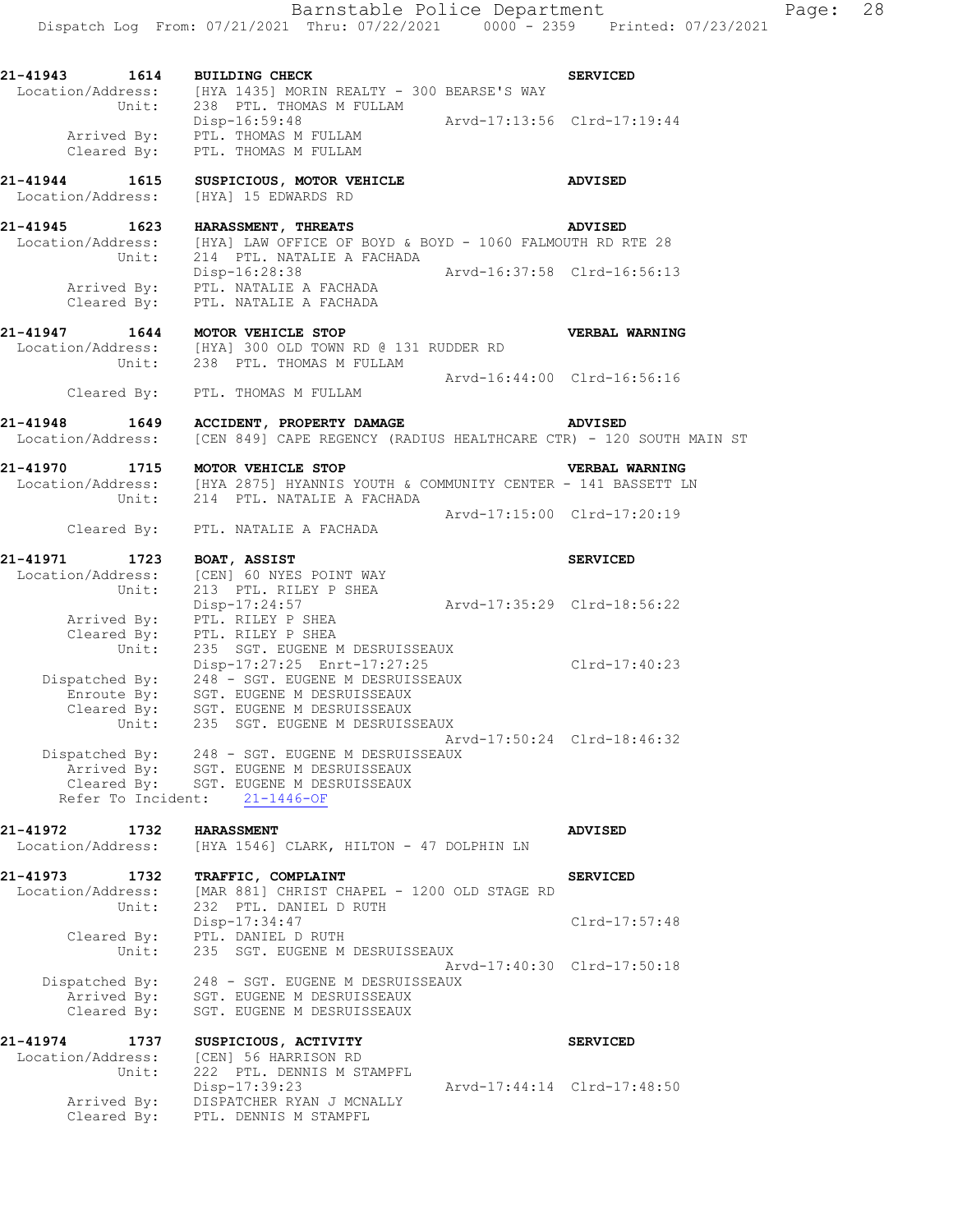Disp-17:59:07 Clrd-18:08:48

Disp-19:11:17 Arvd-19:11:20 Clrd-19:59:26

 Unit: FIELD1 PTL. PATRICK FALLON Dispatched By: 871 - DISPATCHER RYAN J MCNALLY Arrived By: DISPATCHER RYAN J MCNALLY

 Cleared By: DISPATCHER RYAN J MCNALLY 21-41982 1805 FOLLOWUP PREV CASE **1805** SERVICED Location/Address: [COT] 1033 SANTUIT-NEWTOWN RD Unit: 211 SGT. ROBERT E BITINAS Disp-18:08:52 Arvd-18:16:14 Clrd-18:16:26 Arrived By: DISPATCHER RYAN J MCNALLY Cleared By: DISPATCHER RYAN J MCNALLY Unit: 234 PTL. THOMAS EDWARDS Disp-18:09:00 Arvd-18:16:24 Clrd-18:16:29 Arrived By: DISPATCHER RYAN J MCNALLY Cleared By: DISPATCHER RYAN J MCNALLY Unit: 211 SGT. ROBERT E BITINAS Disp-18:49:58 Arvd-18:53:28 Clrd-20:25:00 Dispatched By: 871 - DISPATCHER RYAN J MCNALLY Arrived By: SGT. ROBERT E BITINAS Cleared By: DISPATCHER RYAN J MCNALLY Unit: 234 PTL. THOMAS EDWARDS Disp-18:49:58 Arvd-19:03:28 Clrd-20:31:23 Dispatched By: 871 - DISPATCHER RYAN J MCNALLY Arrived By: PTL. THOMAS EDWARDS Cleared By: DISPATCHER RYAN J MCNALLY Unit: 227 PTL. KURT LARIVIERE Disp-19:53:42 Arvd-20:22:19 Clrd-20:31:21 Dispatched By: 871 - DISPATCHER RYAN J MCNALLY Arrived By: PTL. PATRICK FALLON Cleared By: DISPATCHER RYAN J MCNALLY Unit: 213 PTL. RILEY P SHEA<br>Disp-19:55:43 Disp-19:55:43 Arvd-20:05:00 Clrd-20:31:18 Dispatched By: 871 - DISPATCHER RYAN J MCNALLY

 Arrived By: PTL. RILEY P SHEA Cleared By: DISPATCHER RYAN J MCNALLY

**21-41981 1807 ACCIDENT, PERSONAL INJURY REPORT TAKEN**  Location/Address: [OST] 162 MAIN ST Unit: 232 PTL. DANIEL D RUTH Disp-18:09:24 Arvd-18:13:55 Clrd-20:53:45 Dispatched By: 871 - DISPATCHER RYAN J MCNALLY Cleared By: PTL. DANIEL D RUTH Unit: 222 PTL. DENNIS M STAMPFL<br>Disp-18:09:55 Disp-18:09:55 Arvd-18:15:31 Clrd-20:53:15 Dispatched By: 871 - DISPATCHER RYAN J MCNALLY Arrived By: DISPATCHER RYAN J MCNALLY Cleared By: DISPATCHER RYAN J MCNALLY Unit: 215 PTL. SCOTT H WRIGHT Disp-18:13:10 Arvd-18:23:01 Clrd-20:53:08 Dispatched By: 871 - DISPATCHER RYAN J MCNALLY Arrived By: DISPATCHER RYAN J MCNALLY Cleared By: DISPATCHER RYAN J MCNALLY Unit: 211 SGT. ROBERT E BITINAS<br>Disp-18:16:36 Arvd-18:19:17 Clrd-18:49:58 Dispatched By: 871 - DISPATCHER RYAN J MCNALLY Arrived By: DISPATCHER RYAN J MCNALLY Cleared By: DISPATCHER RYAN J MCNALLY Unit: 234 PTL. THOMAS EDWARDS Disp-18:16:45 Arvd-18:18:12 Clrd-18:49:50 Dispatched By: 871 - DISPATCHER RYAN J MCNALLY Arrived By: DISPATCHER RYAN J MCNALLY Cleared By: DISPATCHER RYAN J MCNALLY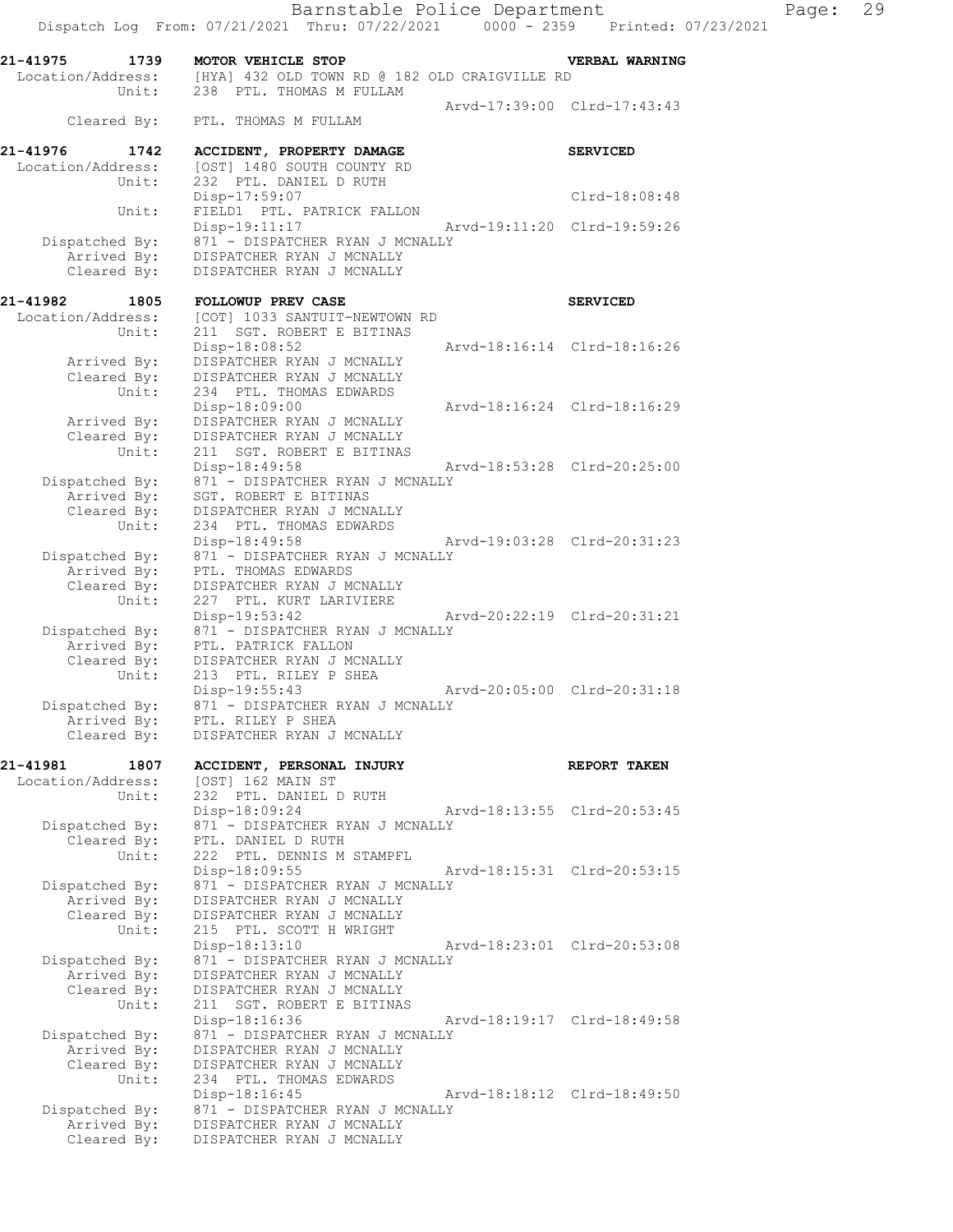Barnstable Police Department Page: 30 Dispatch Log From: 07/21/2021 Thru: 07/22/2021 0000 - 2359 Printed: 07/23/2021 Unit: 402 PTL. MATTHEW J LOUNSBURY Disp-18:24:49 Arvd-18:39:32 Clrd-20:53:17 Dispatched By: 203 - PTL. PATRICK FALLON Arrived By: PTL. MATTHEW J LOUNSBURY Cleared By: DISPATCHER RYAN J MCNALLY Unit: 227 PTL. KURT LARIVIERE Disp-18:32:50 Arvd-18:34:10 Clrd-18:56:14 Dispatched By: 871 - DISPATCHER RYAN J MCNALLY Arrived By: PTL. KURT LARIVIERE Cleared By: PTL. KURT LARIVIERE Unit: 403 PTL. DOUGLAS M PALMER Disp-18:44:26 Arvd-18:44:29 Clrd-20:53:18 Dispatched By: 871 - DISPATCHER RYAN J MCNALLY Arrived By: DISPATCHER RYAN J MCNALLY Cleared By: DISPATCHER RYAN J MCNALLY Unit: 215 PTL. SCOTT H WRIGHT Disp-20:53:10 Clrd-20:53:13 Dispatched By: 871 - DISPATCHER RYAN J MCNALLY Cleared By: DISPATCHER RYAN J MCNALLY Refer To Accident: 21-579-AC **21-41983 1809 MOTOR VEHICLE STOP CITATION ISSUED**  Location/Address: [HYA] PARK ST Unit: 214 PTL. NATALIE A FACHADA Arvd-18:09:00 Clrd-18:31:33 Cleared By: PTL. NATALIE A FACHADA Unit: 238 PTL. THOMAS M FULLAM Arvd-18:11:24 Clrd-18:29:41 Dispatched By: 319 - PTL. THOMAS M FULLAM Arrived By: PTL. THOMAS M FULLAM Cleared By: PTL. THOMAS M FULLAM Refer To Summons: 21-1209-AR Summons: BALBINO, SERGIO L Address: 46 EVERETT ST Apt. #3 LAWRENCE, MA Age: 43 Charges: MARKED LANES VIOLATION LICENSE SUSPENDED, OP MV WITH **21-41985 1836 ALARM, COMMERCIAL ALARM - CANCELLED**  Location/Address: [HYA 4164] STARBUCK CONSTRUCTION SERVICES, INC. - 67 WILLOW AVE Apt. #A **21-41991 1937 TRAFFIC, COMPLAINT UNFOUNDED**  Location/Address: [HYA 4085] ST. JOSEPH'S HOUSE - 77 WINTER ST Unit: 214 PTL. NATALIE A FACHADA Disp-19:37:58 Arvd-19:43:43 Clrd-19:51:10 Arrived By: PTL. NATALIE A FACHADA Cleared By: PTL. NATALIE A FACHADA **21-41993 1947 TRAFFIC, ENFORCEMENT ACTIVITY SERVICED**  Location/Address: [CEN] 1154 OLD STAGE RD @ 16 OAK ST Unit: 213 PTL. RILEY P SHEA Arvd-19:47:54 Clrd-19:54:42 21-41994 1951 ASSIST, WELL BEING **1951 CONE ON ARRIVAL**  Location/Address: [HYA] 619 FALMOUTH RD RTE 28 @ 791 PITCHER'S WAY Unit: 238 PTL. THOMAS M FULLAM Disp-19:52:02 Arvd-19:54:13 Clrd-19:57:27 Arrived By: PTL. THOMAS M FULLAM Cleared By: DISPATCHER RYAN J MCNALLY **21-41996 2006 HARASSMENT, UNWANTED ADVISED**  Location/Address: [HYA] 71 MAIN ST Apt. #8<br>Unit: 214 PTL. NATALIE A FACHA 214 PTL. NATALIE A FACHADA Disp-20:11:05 Clrd-20:14:07 Unit: 238 PTL. THOMAS M FULLAM Disp-20:11:14 Clrd-20:14:04 **21-41997 2022 PROPERTY, FOUND SERVICED**  Location/Address: [HYA 2118] CUMBERLAND FARMS #2348 - 1171 IYANNOUGH RD RTE 132 **21-41998 2024 DISTURBANCE ADVISED**  Location/Address: [CEN] 109 ZENO CROCKER RD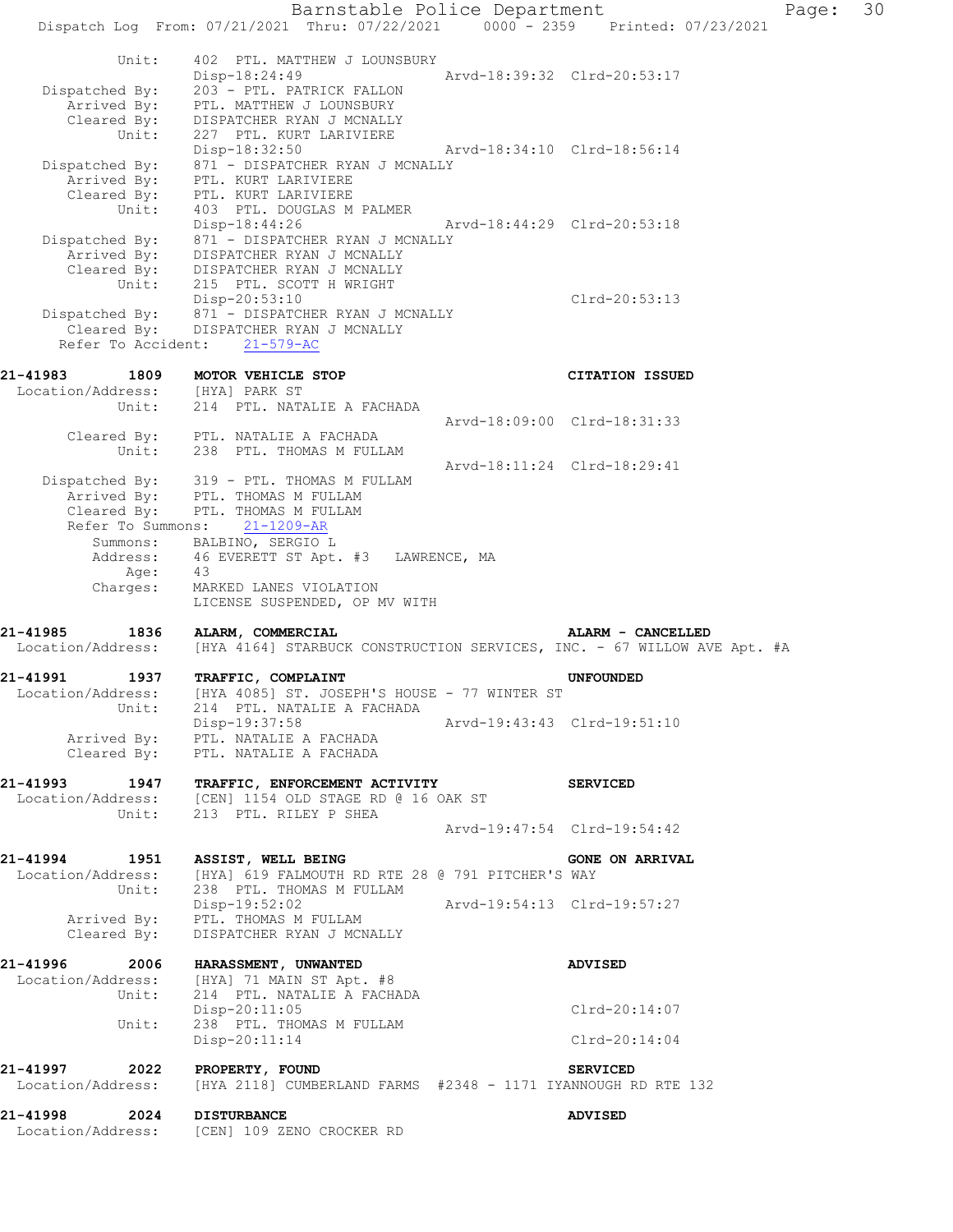|                                                | Barnstable Police Department                                                                       |                             |                             | Page: | 31 |
|------------------------------------------------|----------------------------------------------------------------------------------------------------|-----------------------------|-----------------------------|-------|----|
|                                                | Dispatch Log From: 07/21/2021 Thru: 07/22/2021 0000 - 2359 Printed: 07/23/2021                     |                             |                             |       |    |
| Unit:                                          | 214 PTL. NATALIE A FACHADA<br>$Disp-20:27:14$                                                      | Arvd-20:36:41 Clrd-21:40:05 |                             |       |    |
| Dispatched By:<br>Arrived By:                  | 871 - DISPATCHER RYAN J MCNALLY<br>PTL. NATALIE A FACHADA<br>Cleared By: PTL. NATALIE A FACHADA    |                             |                             |       |    |
| Unit:<br>Dispatched By:                        | 235 SGT. EUGENE M DESRUISSEAUX<br>Disp-20:27:48<br>871 - DISPATCHER RYAN J MCNALLY                 | Arvd-20:37:24 Clrd-21:06:06 |                             |       |    |
| Arrived By:<br>Cleared By:                     | SGT. EUGENE M DESRUISSEAUX<br>SGT. EUGENE M DESRUISSEAUX                                           |                             |                             |       |    |
| 21-41999<br>2025                               | WARRANT, ATTEMPT                                                                                   |                             | <b>ARREST MADE</b>          |       |    |
| Location/Address:<br>Unit:                     | [MAR] 1328 OLD POST RD<br>211 SGT. ROBERT E BITINAS                                                |                             |                             |       |    |
| Cleared By:<br>Unit:                           | DISPATCHER ALITA E FONTAINE<br>227 PTL. KURT LARIVIERE                                             |                             | Arvd-20:25:00 Clrd-21:25:42 |       |    |
| Unit:                                          | Disp-20:31:35<br>234 PTL. THOMAS EDWARDS                                                           | Arvd-20:31:37 Clrd-21:28:49 |                             |       |    |
|                                                | Disp-20:31:40                                                                                      | Arvd-20:31:43 Clrd-21:55:21 |                             |       |    |
| Unit:                                          | 213 PTL. RILEY P SHEA<br>Disp-20:31:51                                                             | Arvd-20:31:52 Clrd-21:29:16 |                             |       |    |
| Refer To Arrest:                               | $21 - 1210 - AR$<br>Arrest: DANFORTH, ERIC CHRISTOPHER                                             |                             |                             |       |    |
|                                                | Address: 1328 OLD POST RD MARSTONS MILLS, MA<br>Age: 33                                            |                             |                             |       |    |
| Charges:                                       | WARRANT, STRAIGHT/2125CR001331/B&E FOR FELONY<br>Refer To Incident: 21-1447-OF                     |                             |                             |       |    |
| 21-42000<br>2048                               | ALARM, COMMERCIAL                                                                                  |                             | ALARM - FALSE               |       |    |
| Location/Address:<br>Unit:                     | [HYA 3493] STARBUCKS - 655 IYANNOUGH RD RTE 132<br>222 PTL. DENNIS M STAMPFL                       |                             |                             |       |    |
| Arrived By:                                    | Disp-21:33:33<br>DISPATCHER ALITA E FONTAINE                                                       | Arvd-21:39:32 Clrd-21:48:58 |                             |       |    |
| Cleared By:<br>Unit:                           | DISPATCHER NATALIA B CATTABRIGA<br>227 PTL. KURT LARIVIERE                                         |                             |                             |       |    |
| Arrived By:<br>Cleared By:                     | Disp-21:39:38<br>PTL. KURT LARIVIERE<br>DISPATCHER NATALIA B CATTABRIGA                            | Arvd-21:42:40 Clrd-21:48:59 |                             |       |    |
| 21-42001<br>2057                               | FOLLOWUP PREV CASE                                                                                 |                             | <b>SERVICED</b>             |       |    |
| Location/Address:<br>Unit:                     | [MAR 1271] OSTERVILLE PINES CONDOMINIUMS - 3040 FALMOUTH RD RTE 28<br>222 PTL. DENNIS M STAMPFL    |                             |                             |       |    |
|                                                |                                                                                                    |                             | Arvd-20:57:44 Clrd-21:28:26 |       |    |
| 21-42002<br>2100<br>Location/Address:          | ASSIST, WELL BEING<br>[CEN 62] ANDERSON HARDWARE - 20 CAMP OPECHEE RD                              |                             | <b>SERVICED</b>             |       |    |
| Unit:<br>Arrived By:                           | 215 PTL. SCOTT H WRIGHT<br>$Disp-21:02:13$<br>PTL. SCOTT H WRIGHT                                  | Arvd-21:06:30 Clrd-21:27:23 |                             |       |    |
| Cleared By:<br>Unit:                           | PTL. SCOTT H WRIGHT<br>232 PTL. DANIEL D RUTH                                                      |                             |                             |       |    |
| Arrived By:<br>Cleared By:                     | Disp-21:02:20<br>PTL. DANIEL D RUTH<br>PTL. DANIEL D RUTH                                          | Arvd-21:05:54 Clrd-21:33:33 |                             |       |    |
|                                                |                                                                                                    |                             |                             |       |    |
| 21-42003<br>2105<br>Location/Address:<br>Unit: | ALARM, COMMERCIAL<br>[HYA 2731] VA PRIMARY CARE CLINIC - 233 STEVENS ST<br>215 PTL. SCOTT H WRIGHT |                             | ALARM - FALSE               |       |    |
| Unit:                                          | Disp-21:37:40<br>235 SGT. EUGENE M DESRUISSEAUX                                                    |                             | $Clrd-21:40:15$             |       |    |
| Cleared By:                                    | Disp-21:40:11 Arvd-21:40:12 Clrd-21:43:14<br>DISPATCHER ALITA E FONTAINE                           |                             |                             |       |    |
| 21-42004 2118                                  | <b>ASSIST</b>                                                                                      |                             | <b>SERVICED</b>             |       |    |
| Location/Address:<br>Unit:                     | [HYA 3806] CORCORAN, JEAN - 272 CRAIGVILLE BEACH RD<br>238 PTL. THOMAS M FULLAM                    |                             |                             |       |    |
| Cleared By:<br>Unit:                           | Disp-21:24:33<br>DISPATCHER RYAN J MCNALLY<br>235 SGT. EUGENE M DESRUISSEAUX                       |                             | Clrd-21:26:37               |       |    |
| Dispatched By:                                 | Disp-21:25:21 Enrt-21:25:22 Arvd-21:28:19 Clrd-21:37:08<br>248 - SGT. EUGENE M DESRUISSEAUX        |                             |                             |       |    |
|                                                |                                                                                                    |                             |                             |       |    |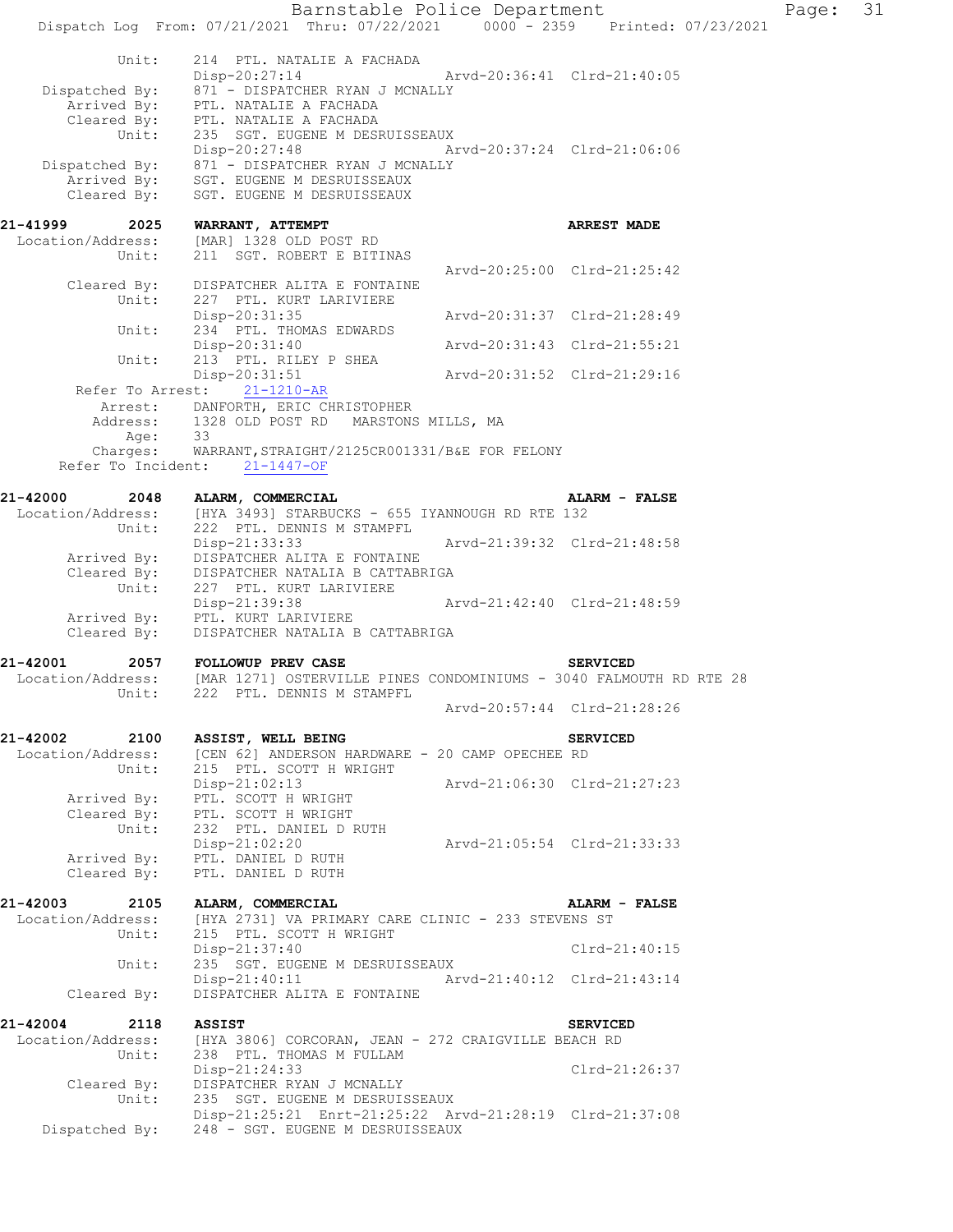Barnstable Police Department Page: 32 Dispatch Log From: 07/21/2021 Thru: 07/22/2021 0000 - 2359 Printed: 07/23/2021 Enroute By: SGT. EUGENE M DESRUISSEAUX Arrived By: SGT. EUGENE M DESRUISSEAUX Cleared By: SGT. EUGENE M DESRUISSEAUX **21-42005 2122 VANDALISM REPORT TAKEN**  Location/Address: [MAR 1143] LOVELLS POND - SANTUIT-NEWTOWN RD Unit: 213 PTL. RILEY P SHEA Disp-21:47:27 Arvd-22:01:55 Clrd-23:24:20 Arrived By: PTL. RILEY P SHEA Cleared By: PTL. RILEY P SHEA Refer To Incident: 21-1448-OF **21-42006 2124 ACCIDENT, HIT & RUN REPORT TAKEN**  Location/Address: [HYA] 211 NORTH ST @ 56 BASSETT LN Unit: 238 PTL. THOMAS M FULLAM Disp-21:27:02 Arvd-21:31:15 Clrd-22:05:41 Arrived By: PTL. THOMAS M FULLAM Cleared By: PTL. THOMAS M FULLAM Unit: 235 SGT. EUGENE M DESRUISSEAUX Arvd-21:43:58 Clrd-21:47:55 Dispatched By: 248 - SGT. EUGENE M DESRUISSEAUX Arrived By: SGT. EUGENE M DESRUISSEAUX Cleared By: SGT. EUGENE M DESRUISSEAUX Refer To Accident: 21-580-AC **21-42008 2136 DISTURBANCE, NOISE GONE ON ARRIVAL**  Location: [HYA] CENTERVILLE BRIDGE<br>Unit: 213 PTL. RILEY P SHEA 213 PTL. RILEY P SHEA Disp-21:37:54 Arvd-21:43:03 Clrd-21:43:37 Arrived By: PTL. RILEY P SHEA Cleared By: PTL. RILEY P SHEA **21-42010 2150 ALARM, COMMERCIAL SERVICED**  Location/Address: [HYA 9] BARNSTABLE HIGH SCHOOL - 744 WEST MAIN ST Unit: 214 PTL. NATALIE A FACHADA Disp-21:51:43 Clrd-21:54:53 Cleared By: DISPATCHER RYAN J MCNALLY Unit: 222 PTL. DENNIS M STAMPFL Disp-21:51:49 Arvd-22:24:22 Clrd-22:35:20 Arrived By: PTL. PATRICK FALLON Cleared By: PTL. DENNIS M STAMPFL Unit: 227 PTL. KURT LARIVIERE Disp-21:54:49 Arvd-21:55:32 Clrd-22:33:08 Dispatched By: 871 - DISPATCHER RYAN J MCNALLY Arrived By: PTL. KURT LARIVIERE Cleared By: PTL. KURT LARIVIERE Unit: 235 SGT. EUGENE M DESRUISSEAUX Arvd-21:55:07 Clrd-22:31:26 Dispatched By: 248 - SGT. EUGENE M DESRUISSEAUX Arrived By: SGT. EUGENE M DESRUISSEAUX Cleared By: SGT. EUGENE M DESRUISSEAUX **21-42011 2240 ASSIST, OTHER AGENCY SERVICED**  Location/Address: [COT] 1105 OLD POST RD **21-42012 2309 SUSPICIOUS, PERSON GONE ON ARRIVAL**  Location/Address: [HYA] 5 SEAGATE LN Unit: 214 PTL. NATALIE A FACHADA Disp-23:13:07 Arvd-23:17:32 Clrd-23:20:30 Arrived By: PTL. NATALIE A FACHADA Cleared By: DISPATCHER RYAN J MCNALLY Unit: 238 PTL. THOMAS M FULLAM Disp-23:13:18 Clrd-23:14:32<br>DISPATCHER RYAN J MCNALLY Cleared By: DISPATCHER RYAN J MCNALLY Unit: 251 PTL. NOLAN R O'MELIA Disp-23:13:51 Enrt-23:13:51 Arvd-23:14:37 Clrd-23:19:43 Dispatched By: 292 - PTL. NOLAN R O'MELIA Enroute By: PTL. NOLAN R O'MELIA Arrived By: PTL. NOLAN R O'MELIA Cleared By: PTL. NOLAN R O'MELIA

**21-42014 2325 SUSPICIOUS, ACTIVITY SERVICED**